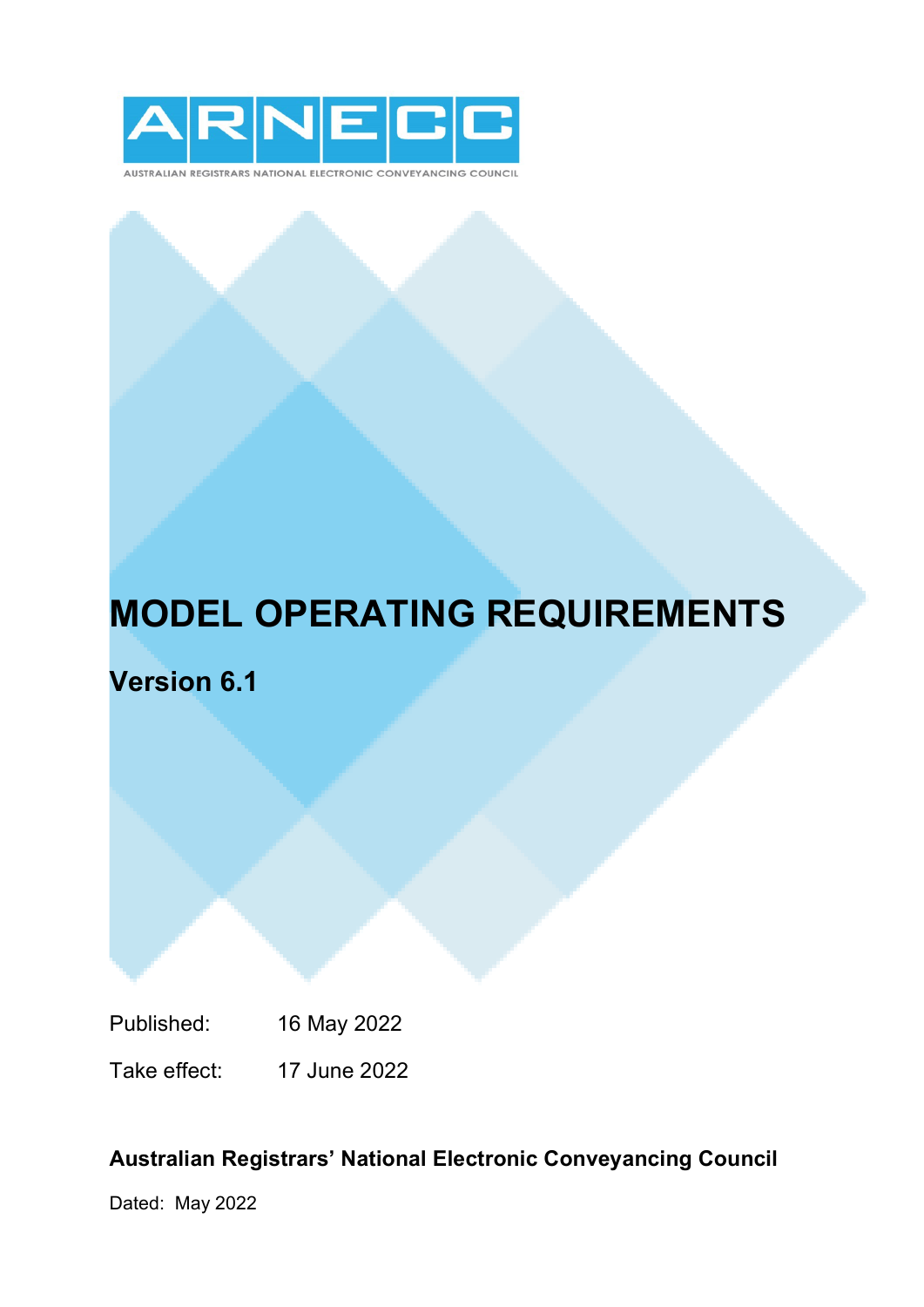# **CONTENTS**

| 1              |                                                                                               |  |
|----------------|-----------------------------------------------------------------------------------------------|--|
| $\mathbf{2}$   |                                                                                               |  |
| 2.1            |                                                                                               |  |
| 2.2            |                                                                                               |  |
| 3              |                                                                                               |  |
| 4              |                                                                                               |  |
| 4.1            |                                                                                               |  |
| 4.2            |                                                                                               |  |
| 4.3            |                                                                                               |  |
| 4.4            |                                                                                               |  |
| 4.5            |                                                                                               |  |
| 4.6<br>4.7     |                                                                                               |  |
| 5              |                                                                                               |  |
| 5.1            |                                                                                               |  |
| 5.2            | National system and electronic Registry Instrument and other electronic Document capability25 |  |
| 5.3            |                                                                                               |  |
| 5.4            |                                                                                               |  |
| 5.5            |                                                                                               |  |
| 5.6            |                                                                                               |  |
| 6              |                                                                                               |  |
| 6.1            |                                                                                               |  |
| 6.2            |                                                                                               |  |
| $\overline{7}$ | OBLIGATIONS REGARDING SYSTEM SECURITY AND INTEGRITY 30                                        |  |
| 7.1            |                                                                                               |  |
| 7.2            |                                                                                               |  |
| 7.3            |                                                                                               |  |
| 7.4            |                                                                                               |  |
| 7.5            |                                                                                               |  |
| 7.6<br>7.7     |                                                                                               |  |
| 7.8            |                                                                                               |  |
| 7.9            |                                                                                               |  |
| 7.10           |                                                                                               |  |
| 7.11           |                                                                                               |  |
| 7.12           |                                                                                               |  |
| 7.13           |                                                                                               |  |
| 8              |                                                                                               |  |
| 9              |                                                                                               |  |
| 9.1            |                                                                                               |  |
| 9.2            |                                                                                               |  |
| 10             |                                                                                               |  |
| 10.1           |                                                                                               |  |
| 10.2           |                                                                                               |  |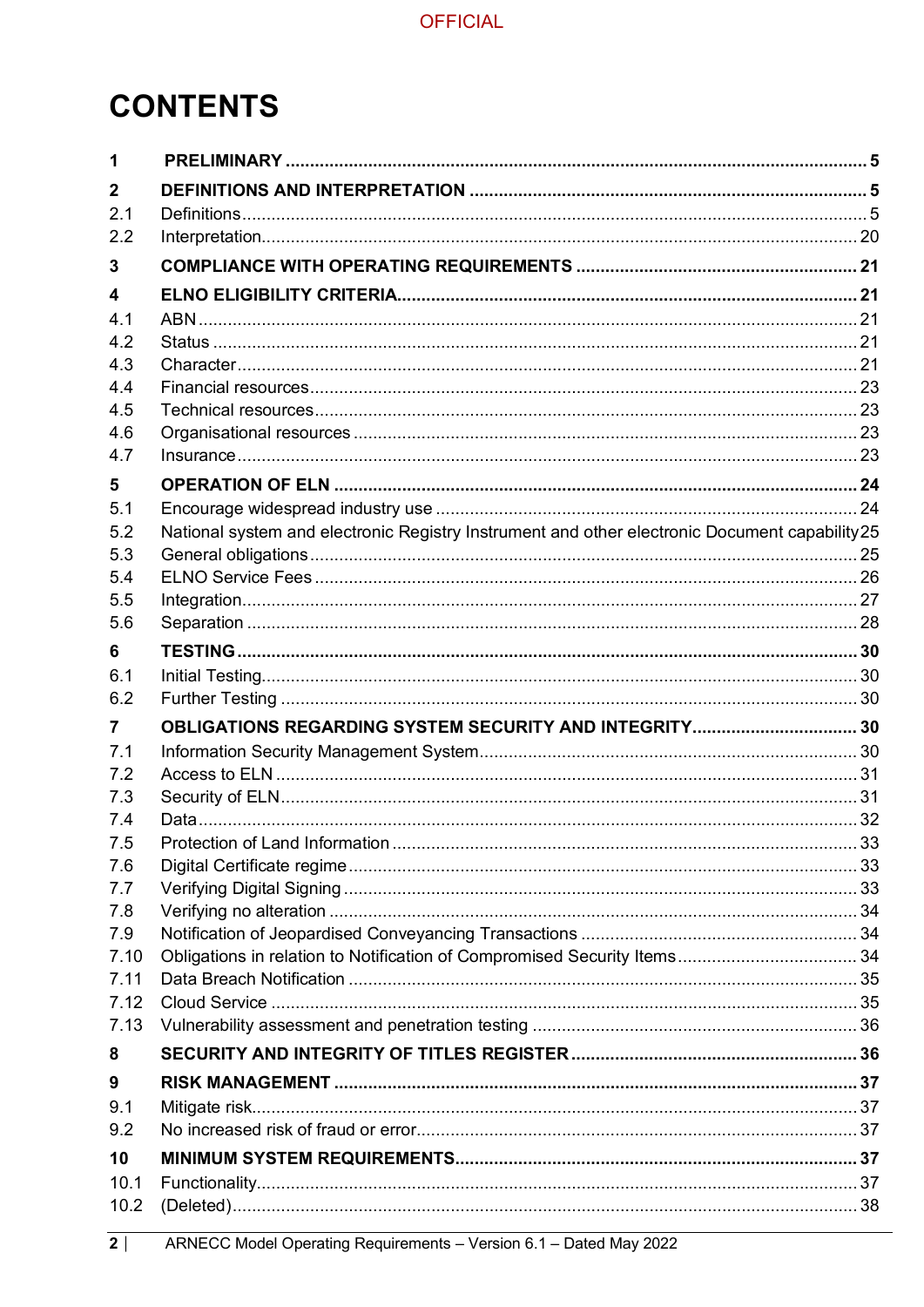| 10.3  |                                                                                  |  |
|-------|----------------------------------------------------------------------------------|--|
| 10.4  |                                                                                  |  |
| 10.5  |                                                                                  |  |
| 10.6  |                                                                                  |  |
| 10.7  |                                                                                  |  |
| 10.8  |                                                                                  |  |
| 10.9  |                                                                                  |  |
| 10.10 |                                                                                  |  |
| 11    |                                                                                  |  |
| 11.1  |                                                                                  |  |
| 12    | BUSINESS CONTINUITY AND DISASTER RECOVERY MANAGEMENT 39                          |  |
| 12.1  |                                                                                  |  |
| 12.2  |                                                                                  |  |
| 13    |                                                                                  |  |
| 13.1  |                                                                                  |  |
| 13.2  | No changes other than in accordance with Change Management Framework 40          |  |
| 13.3  |                                                                                  |  |
| 14    |                                                                                  |  |
| 14.1  |                                                                                  |  |
| 14.2  |                                                                                  |  |
| 14.3  |                                                                                  |  |
| 14.4  |                                                                                  |  |
| 14.5  |                                                                                  |  |
| 14.6  |                                                                                  |  |
| 14.7  |                                                                                  |  |
| 14.8  | ELNO must restrict, suspend or terminate Subscriber if directed by Registrar  43 |  |
| 14.9  |                                                                                  |  |
| 14.10 |                                                                                  |  |
| 15    |                                                                                  |  |
| 15.1  |                                                                                  |  |
| 15.2  |                                                                                  |  |
| 15.3  |                                                                                  |  |
| 15.4  |                                                                                  |  |
| 15.5  |                                                                                  |  |
| 15.6  |                                                                                  |  |
| 15.7  |                                                                                  |  |
| 15.8  |                                                                                  |  |
| 15.9  |                                                                                  |  |
|       |                                                                                  |  |
| 16    |                                                                                  |  |
| 16.1  |                                                                                  |  |
| 16.2  |                                                                                  |  |
| 16.3  |                                                                                  |  |
| 16.4  | Inclusion of Essential Recommendations in Independent Expert's Certification  48 |  |
| 17    |                                                                                  |  |
| 18    |                                                                                  |  |
| 18.1  |                                                                                  |  |
|       |                                                                                  |  |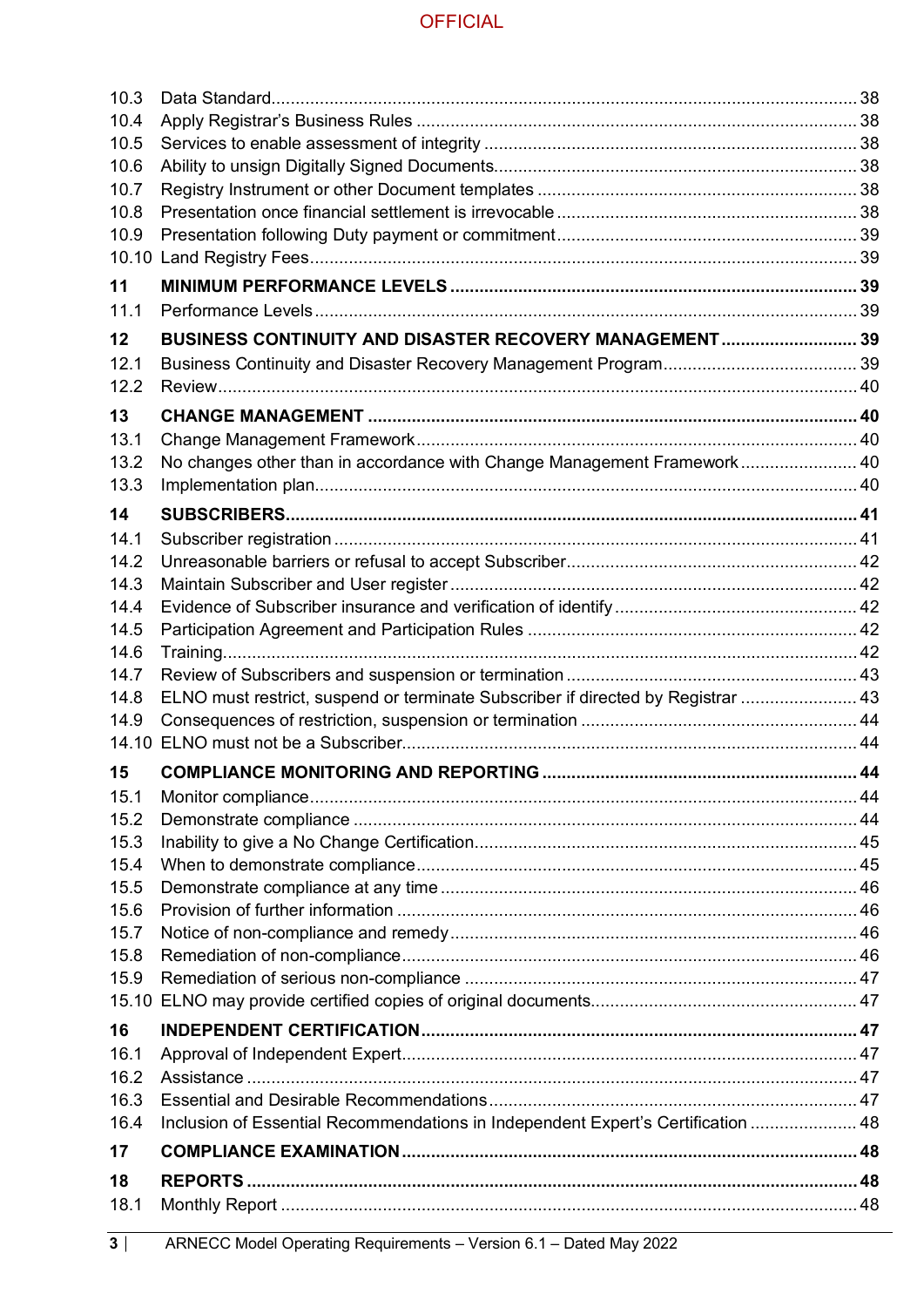| 18.2 |                                                                |  |
|------|----------------------------------------------------------------|--|
| 19   |                                                                |  |
| 19.1 |                                                                |  |
| 19.2 |                                                                |  |
| 19.3 |                                                                |  |
| 19.4 |                                                                |  |
| 19.5 |                                                                |  |
| 20   |                                                                |  |
| 20.1 |                                                                |  |
| 21   |                                                                |  |
| 21.1 |                                                                |  |
| 21.2 |                                                                |  |
| 21.3 |                                                                |  |
| 21.4 |                                                                |  |
| 22   |                                                                |  |
| 23   |                                                                |  |
|      |                                                                |  |
|      |                                                                |  |
|      |                                                                |  |
|      |                                                                |  |
|      |                                                                |  |
|      | SCHEDULE 6 - AMENDMENT TO OPERATING REQUIREMENTS PROCEDURE  67 |  |
|      |                                                                |  |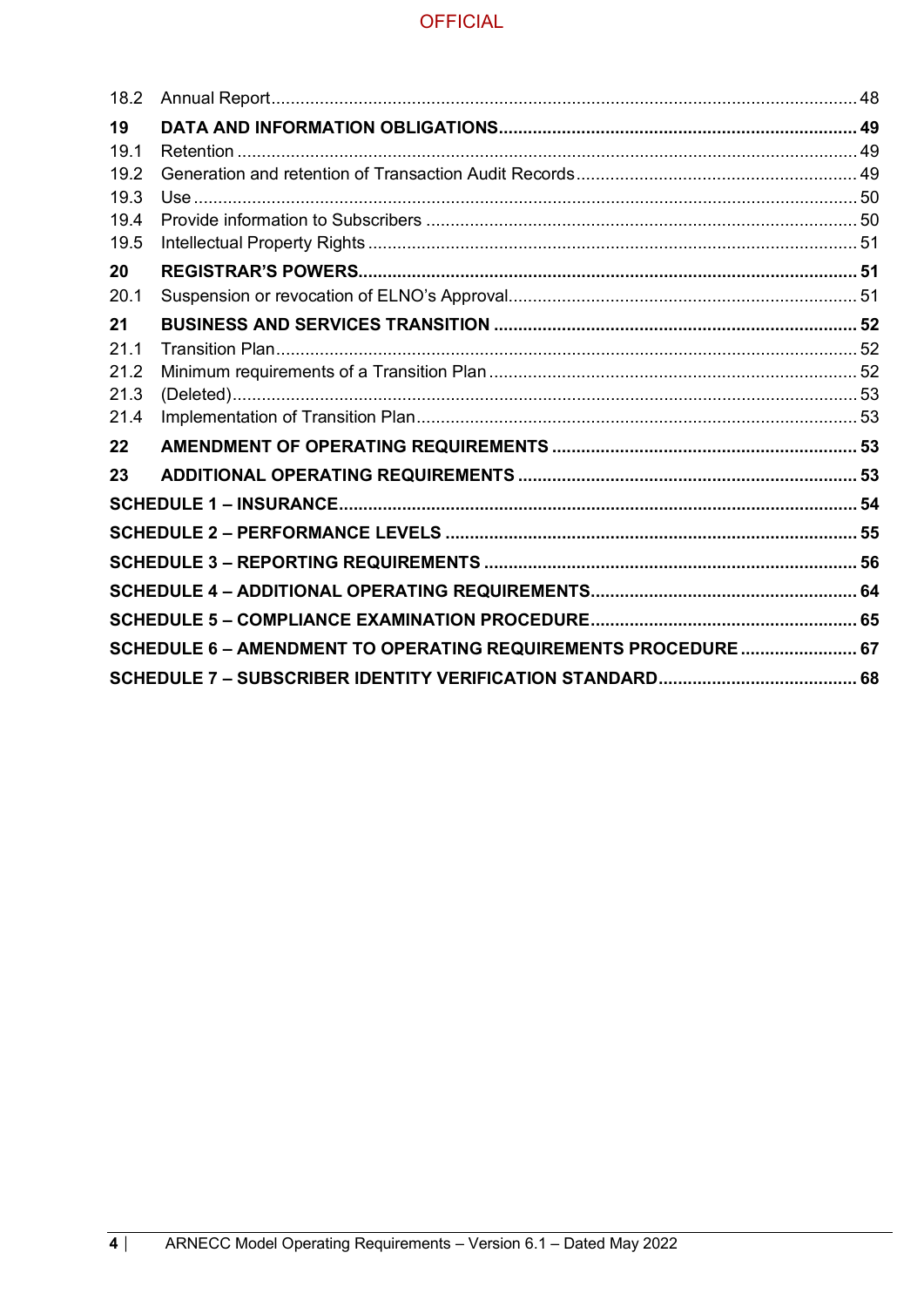# **OPERATING REQUIREMENTS**

## <span id="page-4-0"></span>**1 PRELIMINARY**

These Operating Requirements constitute the Operating Requirements determined by the Registrar pursuant to section 22 of the ECNL.

## <span id="page-4-1"></span>**2 DEFINITIONS AND INTERPRETATION**

## <span id="page-4-2"></span>**2.1 Definitions**

- 2.1.1 A term used in these Operating Requirements and also in the ECNL has the same meaning in these Operating Requirements as it has in that legislation (unless the term is defined in these Operating Requirements).
- 2.1.2 In these Operating Requirements capitalised terms have the meanings set out below:

**ABN** means an Australian Business Number and has the meaning given to it in the *A New Tax System (Australian Business Number) Act 1999* (Cth).

**Access Credentials** means a User identification and password, and any other details, required for a Person to access the ELN.

**Additional Operating Requirements** means the additional Operating Requirements specific to the Registrar's Jurisdiction, if any, set out in Schedule 4, as amended from time to time.

**Amendment to Operating Requirements Procedure** means the procedure set out in Schedule 6, as amended from time to time.

**Annual Report** means the report referred to in Operating Requirement 18.2.

**Application Law** has the meaning given to it in the ECNL and in South Australia is the *Electronic Conveyancing National Law (South Australia) Act 2013* (SA) and in Western Australia is the *Electronic Conveyancing Act 2014* (WA).

**Approval** means, in respect of an ELNO, the ELNO's approval by the Registrar pursuant to section 15 of the ECNL to provide and operate an ELN.

**Approved Insurer** means a general insurer within the meaning of the *Insurance Act 1973* (Cth).

**ASIC** means the Australian Securities & Investments Commission or its successor.

**Australian Legal Practitioner** has the meaning given to it in the relevant legislation of the Jurisdiction in which the land the subject of the Conveyancing Transaction is situated and in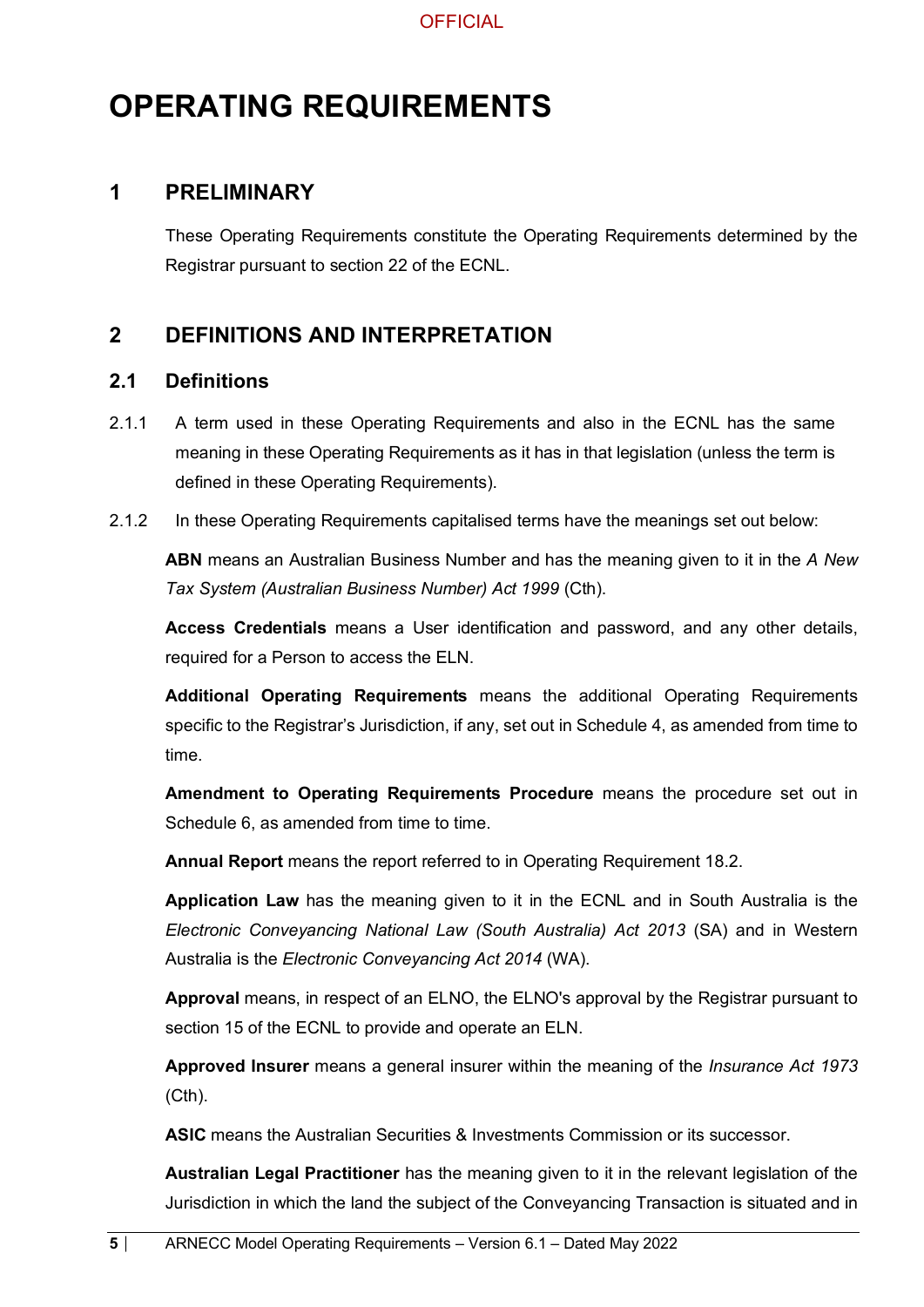South Australia is a legal practitioner for the purposes of the *Legal Practitioners Act 1981* (SA).

**Back End Infrastructure Connection** means a connection between an ELNO and a:

- (a) Land Registry; or
- (b) Duty Authority; or
- (c) Certification Authority; or
- (d) Person that provides financial settlement services to an ELNO, other than in that Person's capacity as a Subscriber; or
- (e) Cloud Service Provider; or
- (f) Commonwealth, State or Territory government agency, Local Government Organisation or Statutory Body, other than in that Person's capacity as a Subscriber or Identity Agent.

**Business Continuity and Disaster Recovery Management Program** means the program referred to in Operating Requirement 12.1.

**Business Continuity and Disaster Recovery Plan** means a documented plan forming part of the Business Continuity and Disaster Recovery Management Program setting out how an ELNO will respond to an Incident to restore continuity and enable recovery.

**Business Day** has the meaning given to it in the ECNL.

**Business Plan** means a Document setting out a detailed description of the ELNO's business as it relates to the operation of the ELN, including its:

- (a) products and/or services and delivery schedule; and
- (b) financial, marketing and operational objectives and how these objectives will be achieved; and
- (c) an assessment of the likely costs for development and ongoing expansion of the ELNO System including costs to meet regulatory requirements and costs associated with Back End Infrastructure Connections

**Business Rules** means the documented statements of a Land Registry's business requirements and practices that define or constrain:

- (a) the preparation of electronic Registry Instruments, Information Reports and other electronic Documents or information provided to a Land Registry; and
- (b) the presentation for Lodgment or providing of electronic Registry Instruments, Information Reports and other electronic Documents or information with or to a Land Registry,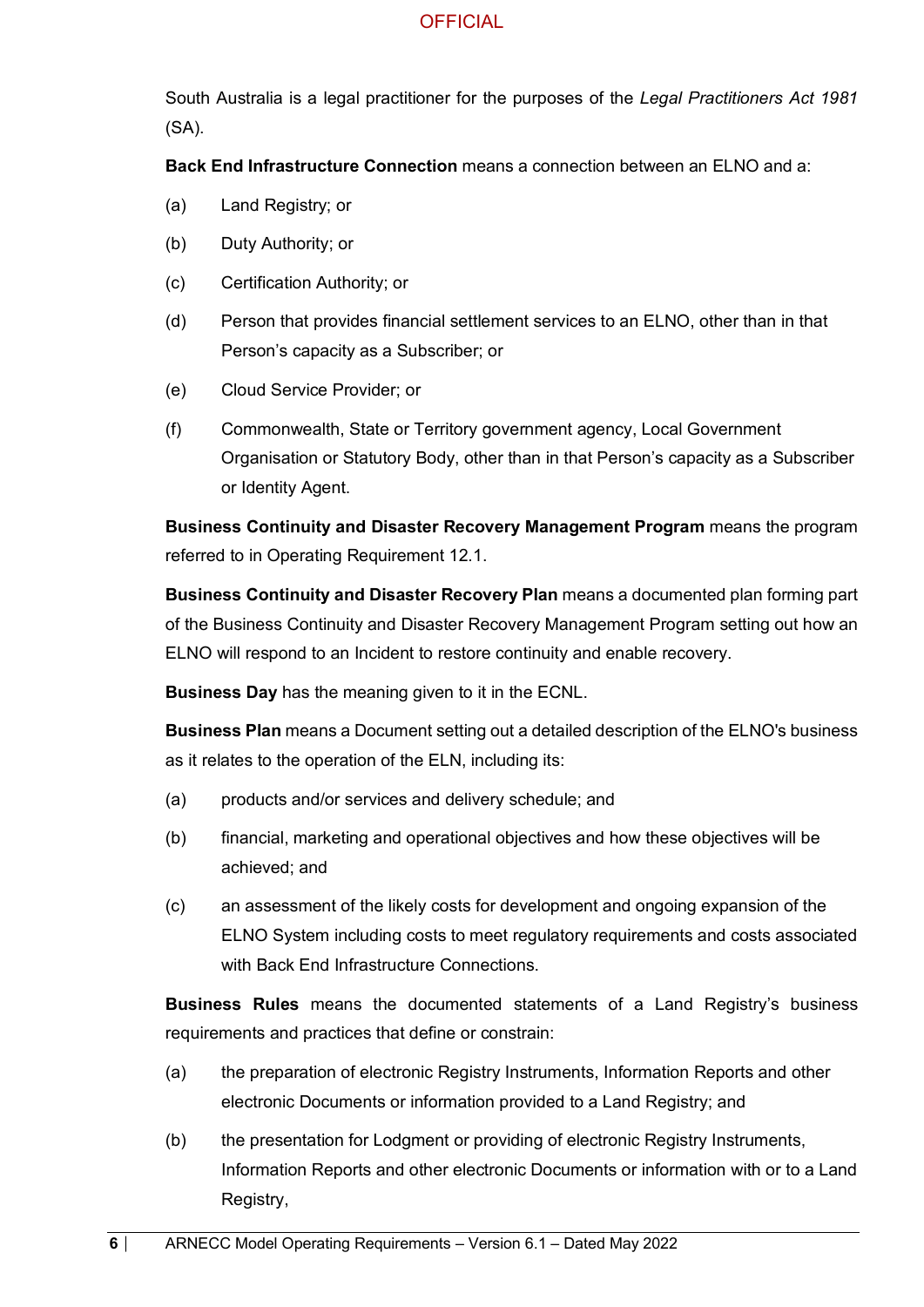provided by the Registrar to the ELNO from time to time.

**Caveat** means a Document under the Land Titles Legislation giving notice of a claim to an interest in land that may have the effect of an injunction to stop the registration of a Registry Instrument or other Document in the Titles Register.

**Certificate Policy** means a named set of rules that indicates the applicability of a Digital Certificate to a particular community and/or class of applications with common security requirements, approved or reviewed by the Gatekeeper Competent Authority.

**Certificate Profile** means the specification of the fields to be included in a Digital Certificate and the contents of each.

**Certification Authority** means a Gatekeeper Accredited Service Provider that issues Digital Certificates that have been Digitally Signed using the Certification Authority's Private Key and provides certificate verification and revocation services for the Digital Certificates it issues.

**Change Management Framework** means a comprehensive, documented framework of policies, practices and procedures to ensure that the changes referred to in Operating Requirement 13.1 are made in a planned and managed way and that, for each instance of change, a specific change management plan can be prepared to, without limitation,:

- (a) communicate and consult on proposed changes with parties affected by the change; and
- (b) enable parties affected by the change to fully assess the proposed change, including the reasons for the proposed change, impacts, costs, benefits and risks of the proposed change; and
- (c) have regard to the feedback received from parties affected by the change in determining the tasks to be undertaken and their implementation should the change be implemented.

**Client** means a Person who has, or Persons who have, appointed a Subscriber as their Representative pursuant to a Client Authorisation and caveators and applicants in a Priority Notice, extension of Priority Notice and withdrawal of Priority Notice who have appointed a Subscriber as their Representative but have not provided a Client Authorisation.

**Client Authorisation**, as amended from time to time, has the meaning given to it in the ECNL.

**Cloud Service** means an on-demand service providing network access to a shared pool of configurable computing resources (for example networks, servers, storage, applications, and services) that can be rapidly provisioned and released with minimal management effort or service provider interaction.

**Cloud Service Provider** means a provider of a Cloud Service.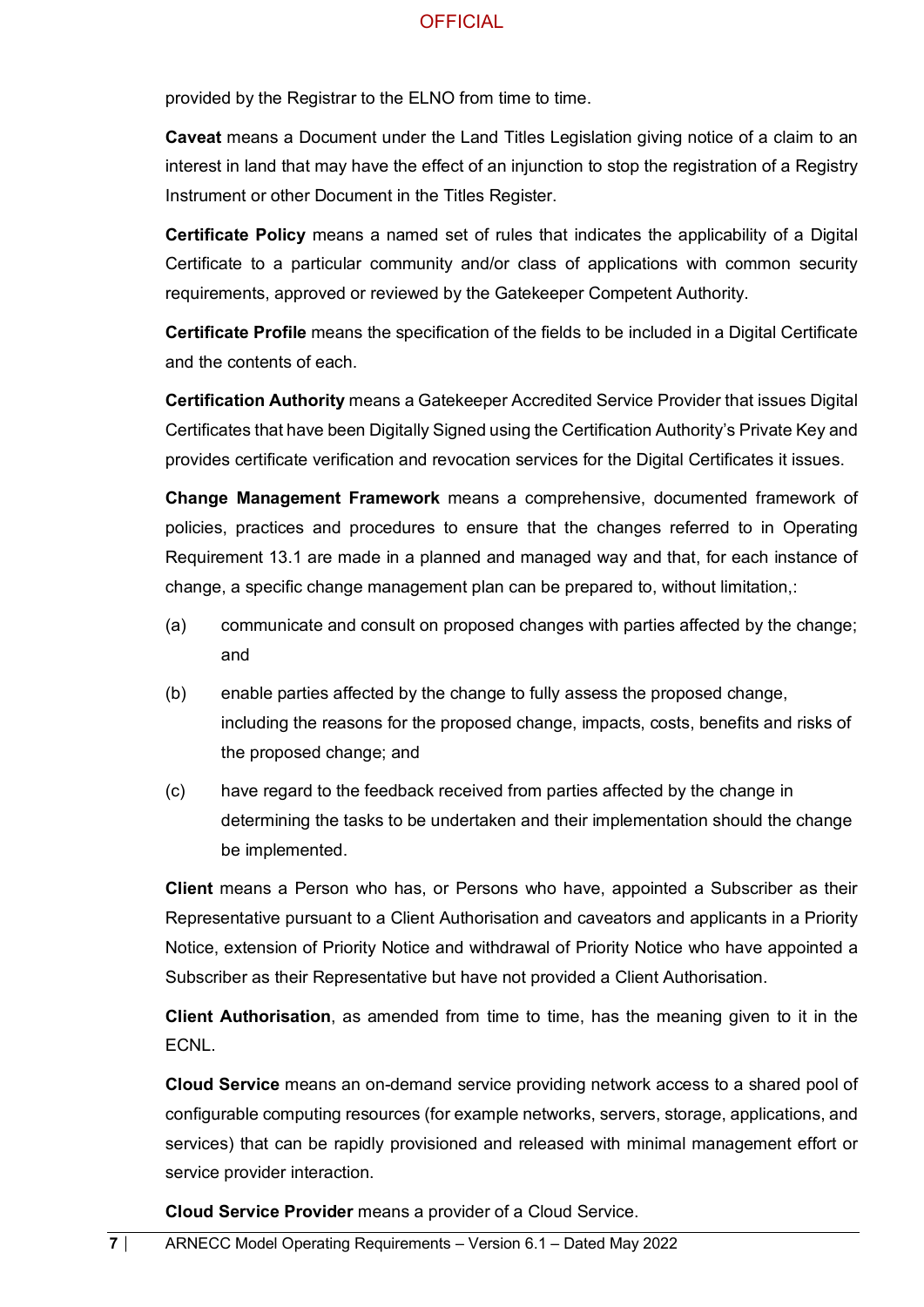**Commonwealth** has the meaning given to it in the ECNL.

**Compliance Examination** has the meaning given to it in the ECNL.

**Compliance Examination Procedure** means the obligations and procedures set out in Schedule 5, as amended from time to time.

**Compromised** means lost or stolen, or reproduced, modified, disclosed or used without proper authority.

**Conveyancing Transaction** has the meaning given to it in the ECNL.

**Core Hours** means the time from 6:00am to 10:00pm Australian Eastern Standard Time or Australian Eastern Daylight Time as applicable on each Business Day.

**Corporations Act** means the *Corporations Act 2001* (Cth).

**Costs** include costs, charges and expenses, including those incurred in connection with advisers.

**CPI** means the all groups consumer price index for all capital cities in original terms published by the Australian Bureau of Statistics or its successor.

**Data Breach** means, in respect of the ELN, any of the following:

- (a) that the information is or may have been lost, misused, interfered with, corrupted or been subject to unauthorised access, modification or disclosure; or
- (b) that there has been unauthorised access to the system, storage device or computer network in which such information is stored; or
- (c) that the information, or the storage device or computer system on which such information is stored, is stolen, lost or misplaced.

**Data Standard** means the data standard specified by the Registrar.

**Desirable Recommendations** means recommendations which are not Essential Recommendations and which an ELNO may choose to implement.

**Digital Certificate** means an electronic certificate Digitally Signed by the Certification Authority which:

- (a) identifies either a Key Holder and/or the business entity that he/she represents, or a device or application owned, operated or controlled by the business entity; and
- (b) binds the Key Holder to a Key Pair by specifying the Public Key of that Key Pair; and
- (c) contains the specification of the fields to be included in a Digital Certificate and the contents of each.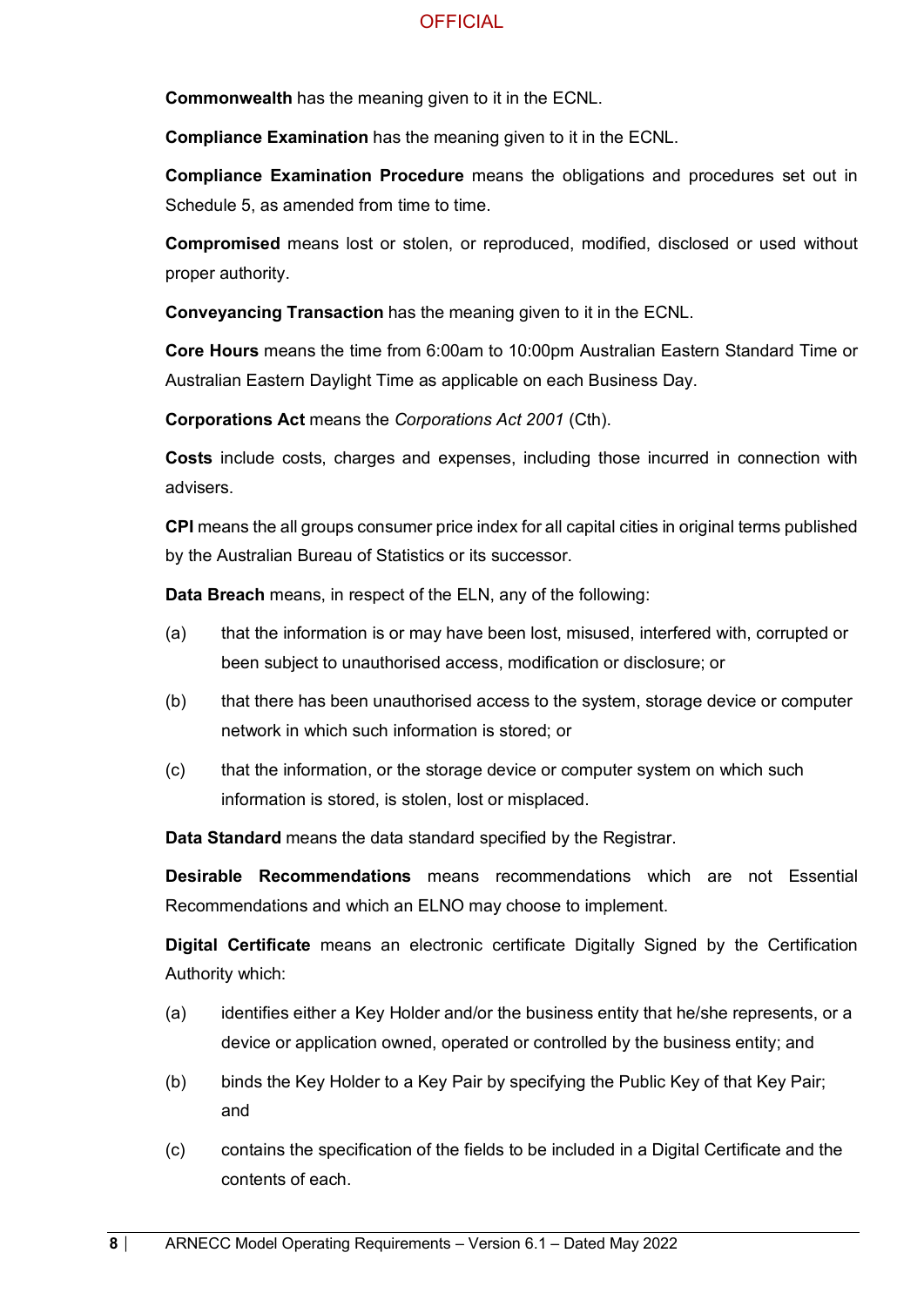**Digital Signature** has the meaning given to it in the ECNL.

**Digitally Sign** has the meaning given to it in the ECNL.

**Discharge/Release of Mortgage** means a Document that discharges or releases a Mortgage.

**Document** has the meaning given to it in the ECNL.

**Downstream or Upstream Service** means a service supplied or offered to a Person (including a Related Entity), which directly or indirectly:

- (a) accesses or uses an ELN; or
- (b) integrates with an ELN; or
- (c) utilises information accessible through or generated by an ELN,

but does not include services supplied or offered through a Back End Infrastructure Connection.

**Duty** means, for an electronic Registry Instrument or other electronic Document, any taxes, levies, imposts, charges and duties in connection with the electronic Registry Instrument or other electronic Document payable to the Duty Authority.

**Duty Authority** means the State Revenue Office of the Jurisdiction in which the land the subject of the Conveyancing Transaction is situated.

**ECNL** means the Electronic Conveyancing National Law as adopted or implemented in a Jurisdiction by the Application Law, as amended from time to time.

**Electronic Workspace** means a shared electronic workspace generated by the ELN.

**Electronic Workspace Document** means a defined data set and if necessary, associated text, assembled from the information collected in an Electronic Workspace. Without limitation, Lodgment Instructions, electronic Registry Instruments and Information Reports are Electronic Workspace Documents.

**Eligibility Criteria** means the rules set out in Participation Rule 4, as amended from time to time.

**ELN** has the meaning given to it in the ECNL.

**ELNO** has the meaning given to it in the ECNL.

**ELNO Service Fees** means fees charged by the ELNO to a Subscriber for access to, and use of, the ELN.

**ELNO System** means the ELNO's systems for facilitating the preparation of Electronic Workspace Documents relevant to a Conveyancing Transaction, the financial settlement of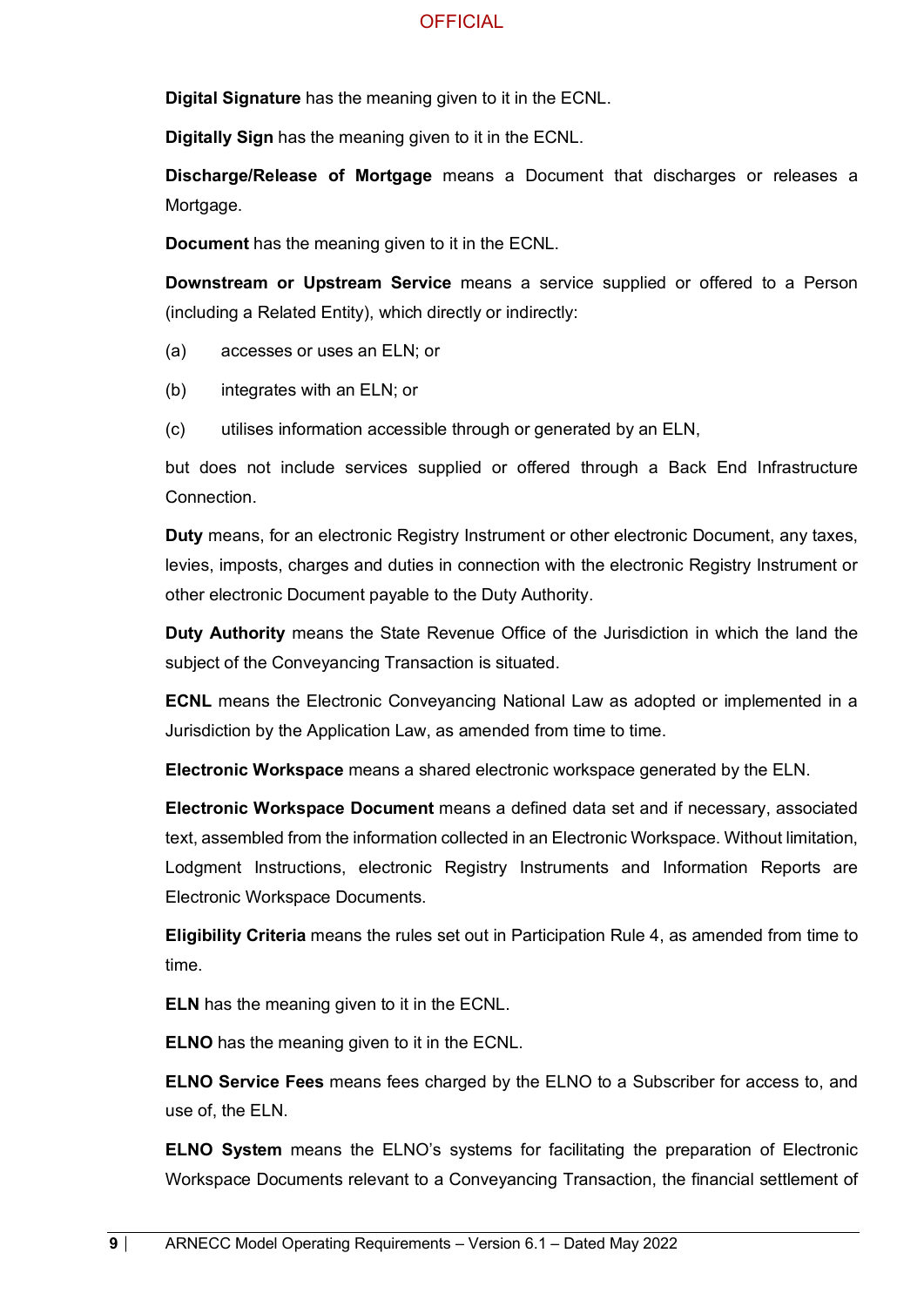a Conveyancing Transaction (if any) and the presentation for Lodgment of electronic Registry Instruments or other electronic Documents at a Land Registry, and includes the ELN.

**Equivalent Basis** means equivalence:

- (a) by using the same terms and conditions relating to price or the same method of ascertaining price; and
- (b) by using the same application programming interfaces, other interfaces and technologies; and
- (c) by using the same processes and systems in providing access to, or use of, the ELN; and
- (d) in relation to the development of new application programming interfaces, other interfaces and technologies of the ELN or enhancing the ELN's functionality and capabilities; and
- (e) in relation to other terms and conditions for supplying access to, or use of, the ELN.

**Essential Recommendations** means recommendations which are expressed to be essential and which an ELNO must implement.

**Financial Year** has the meaning given to it in the ECNL.

**Fit for Purpose** means the ELNO has:

- (a) adopted a Standard that is appropriate for the operation of an ELN in accordance with the Operating Requirements; and
- (b) developed frameworks that are in accordance with the adopted Standards and which achieve the underlying objectives of those Standards; and
- (c) implemented all of the necessary processes and procedures that align with the adopted Standard.

**Gatekeeper** means the Commonwealth government strategy to develop PKI to facilitate government online service delivery and e-procurement.

**Gatekeeper Accredited Service Provider** means a service provider accredited by the Gatekeeper Competent Authority.

**Gatekeeper Competent Authority** means the entity which approves an application for Gatekeeper accreditation. The Gatekeeper Competent Authority for PKI is the Australian Government Chief Digital Officer, Digital Transformation Agency.

**GST** means the tax imposed under *A New Tax System (Goods and Services Tax) Act 1999* (Cth).

**Hardship Notice** has the meaning given to it in section 72(1) of the National Credit Code.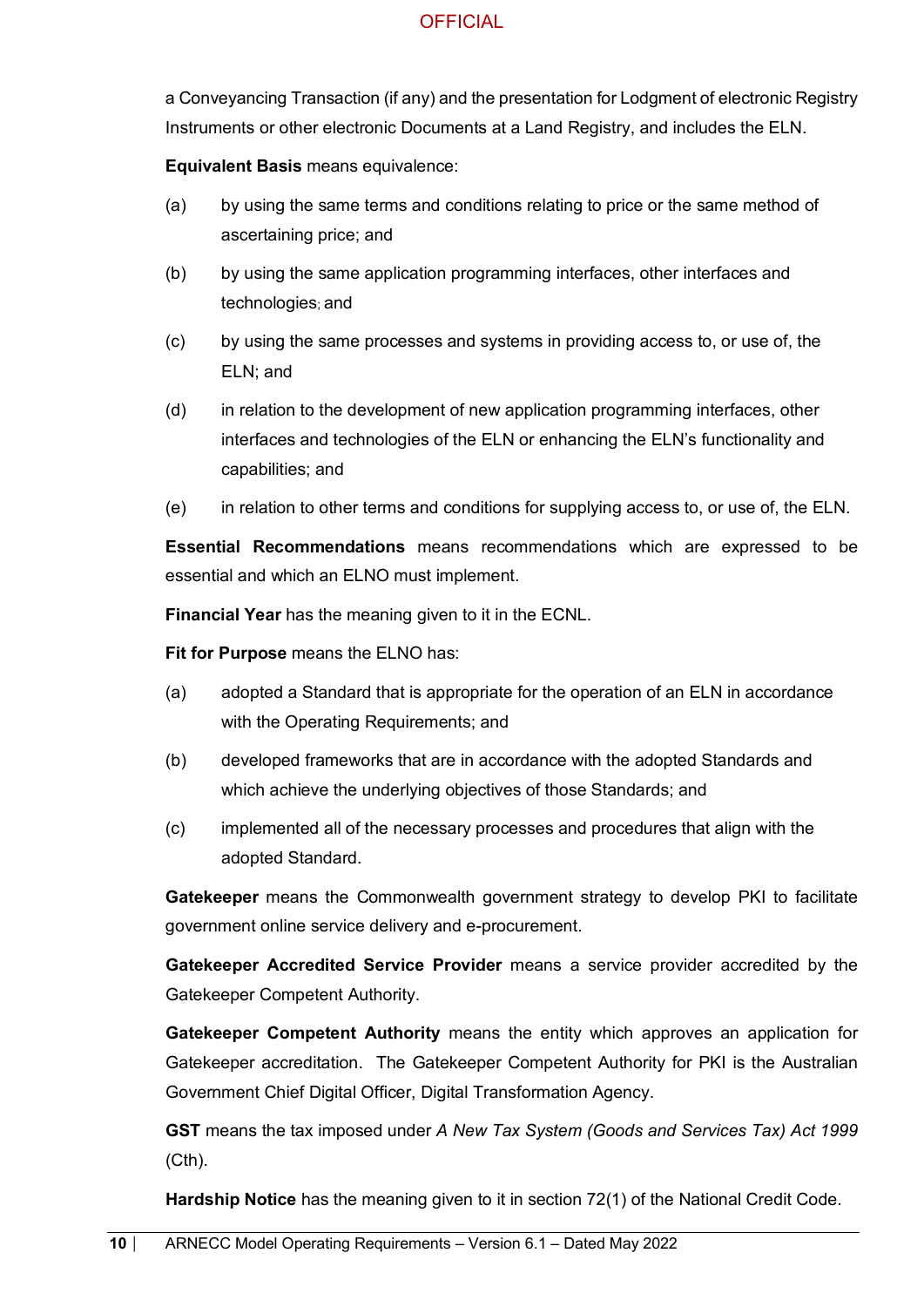#### **Incident** means:

- (a) any event which causes, or may cause, the provision or operation of the ELN by the ELNO to cease, be interrupted, or which causes or may cause a reduction in the service or the quality of the services provided by the ELNO; or
- (b) a Data Breach.

**Independent Certification** means a written certification by an Independent Expert:

- (a) signed by the Independent Expert; and
- (b) on the letterhead of the Independent Expert; and
- (c) given for the benefit of the Registrar; and
- (d) annexing a report of the Independent Expert into the matters the subject of the Independent Certification,

certifying that the ELNO or Potential ELNO has complied with the requirement of these Operating Requirements to which the certification relates.

**Incident Response Plan** means a plan or set of instructions used to assist the ELNO to respond to, recover from and limit adverse ongoing impacts of an Incident.

**Independent Expert** means a Person who is appropriately qualified, competent and insured and is:

- (a) not, or is not related to or associated with, the ELNO or Potential ELNO, or an Officer or employee of the ELNO or Potential ELNO; or
- (b) a contractor or agent of the ELNO or Potential ELNO who is able to demonstrate to the Registrar's satisfaction that any work to be undertaken as an Independent Expert is independent from any existing work being undertaken for the ELNO or Potential ELNO.

**Individual** has the meaning given to it in the ECNL.

**Information Fees** means fees for data provided by the Land Registry through the ELN.

**Information Report** means ancillary information about a Conveyancing Transaction delivered to a Land Registry or Duty Authority, or other government taxing, valuing or rating authority.

**Information Security Management System (ISMS)** means the system referred to in Operating Requirement 7.1.

**Insolvency Event** means, in relation to a Person, any of the following events:

(a) the Person is, or states that they are, unable to pay all the Person's debts, as and when they become due and payable, excluding a Hardship Notice; or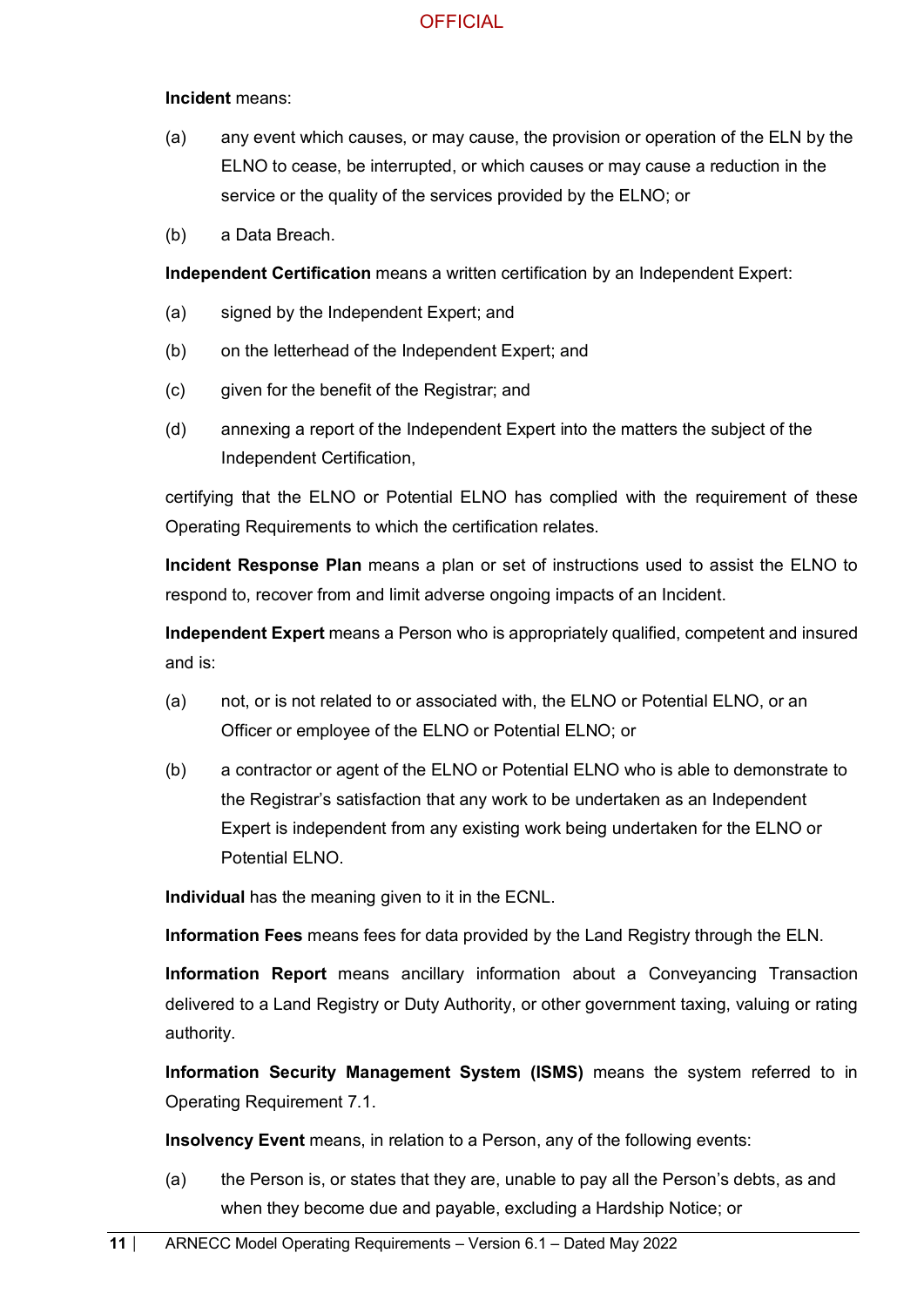- (b) the entrance into an arrangement, composition or compromise with, or assignment for the benefit of, all or any class of the Person's creditors or members or a moratorium involving any of them, excluding any changes made to a credit contract as a result of a Hardship Notice or a temporary arrangement to postpone a debt; or
- (c) the appointment of a receiver, receiver and manager, controller, administrator, provisional liquidator or liquidator or the taking of any action to make such an appointment; or
- (d) an order is made for the winding up or dissolution of the Person or a resolution is passed or any steps are taken to pass a resolution for its winding up or dissolution; or
- (e) something having a substantially similar effect to (a) to (d) happens in connection with the Person under the law of any Jurisdiction.

**Insurance Rules** means the rules set out in Schedule 6 of the Participation Rules, as amended from time to time.

**Integration** means system to system communication between the ELN and the system of a Person Wishing to Integrate or a Person who has Integrated, but does not include system to system communication through a Back End Infrastructure Connection.

**Intellectual Property Rights** includes any:

- (a) copyright; and
- (b) design, patent, trademark, semiconductor, or circuit layout (whether registered, unregistered or applied for); and
- (c) trade, business, company or domain name; and
- (d) know-how, inventions, processes, confidential information (whether in writing or recorded in any form); and

any other proprietary, licence or personal rights arising from intellectual activity in the business, industrial, scientific or artistic fields.

**Jeopardised** means put at risk the integrity of the Titles Register by fraud or other means.

**Jurisdiction** has the meaning given to it in the ECNL.

**Key** means a string of characters used with a cryptographic algorithm to encrypt and decrypt.

**Key Holder** means an Individual who holds and uses Keys and Digital Certificates on behalf of a Subscriber, or in his/her own right in the case of a Key Holder who is also a Subscriber.

**Key Pair** means a pair of asymmetric cryptographic Keys (one decrypting messages which have been encrypted using the other) consisting of a Private Key and a Public Key.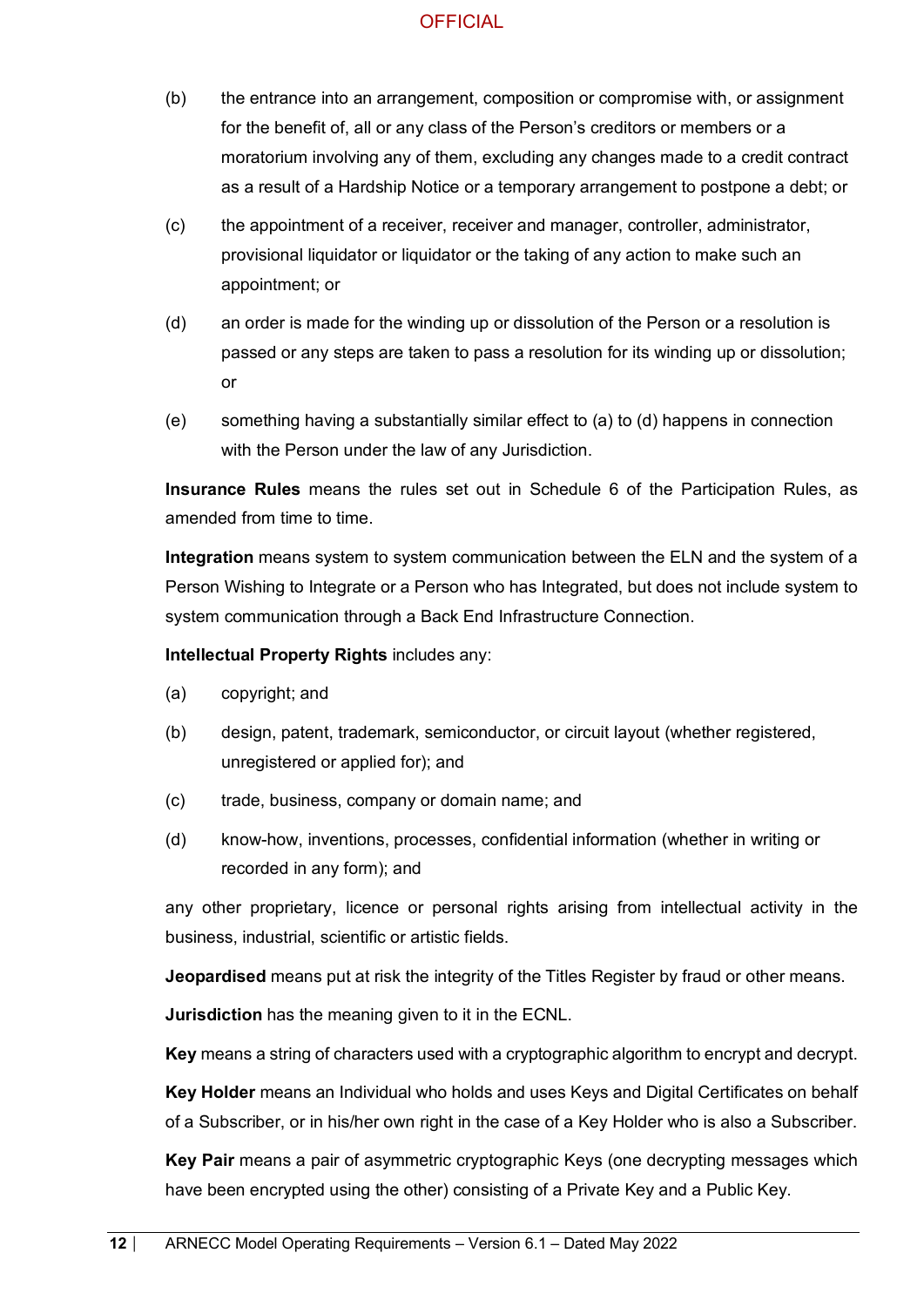**Land Information** means information provided by the Land Registry or information used to complete electronic Registry Instruments or other electronic Documents to be Lodged at the Land Registry.

**Land Registry** means the agency of a State or Territory responsible for maintaining the Jurisdiction's Titles Register and, where the responsibility has been delegated, it includes the delegate.

**Land Registry Fees** means Information Fees and Lodgment Fees.

**Land Registry System** means the Land Registry's system for accepting and processing electronic Registry Instruments or other electronic Documents presented for Lodgment using an ELN.

**Land Title Reference Verification** means a service to verify that a certificate of title or folio of the Titles Register (as applicable) the subject of a Conveyancing Transaction is valid and can be dealt with electronically through the ELN.

**Land Titles Legislation** has the meaning given to it in the ECNL.

**Law Practice** has the meaning given to it in the relevant legislation of the Jurisdiction in which the land the subject of the Conveyancing Transaction is situated.

**Licensed Conveyancer** means a Person licensed or registered under the relevant legislation of the Jurisdiction in which the land the subject of the Conveyancing Transaction is situated and in Western Australia is a real estate settlement agent for the purposes of the *Settlement Agents Act 1981* (WA).

**Local Government Organisation** means a local government council (however described) established under any Commonwealth, State or Territory law.

**Lodge** has the meaning given to it in the ECNL.

**Lodgment Fees** means fees due to a Land Registry for an electronic Registry Instrument or other electronic Document Lodged with the Land Registry by the ELNO on behalf of the Participating Subscribers.

**Lodgment Instructions** means a statement in electronic form which sets out the information required by the Registrar to accept an electronic Registry Instrument or other electronic Document for Lodgment.

**Lodgment Verification** means a service to verify that an electronic Registry Instrument or other electronic Document will be accepted for Lodgment by the Registrar or Land Registry if the Registry Instrument or other electronic Document data remains unchanged.

**Monthly Report** means the report referred to in Operating Requirement 18.1.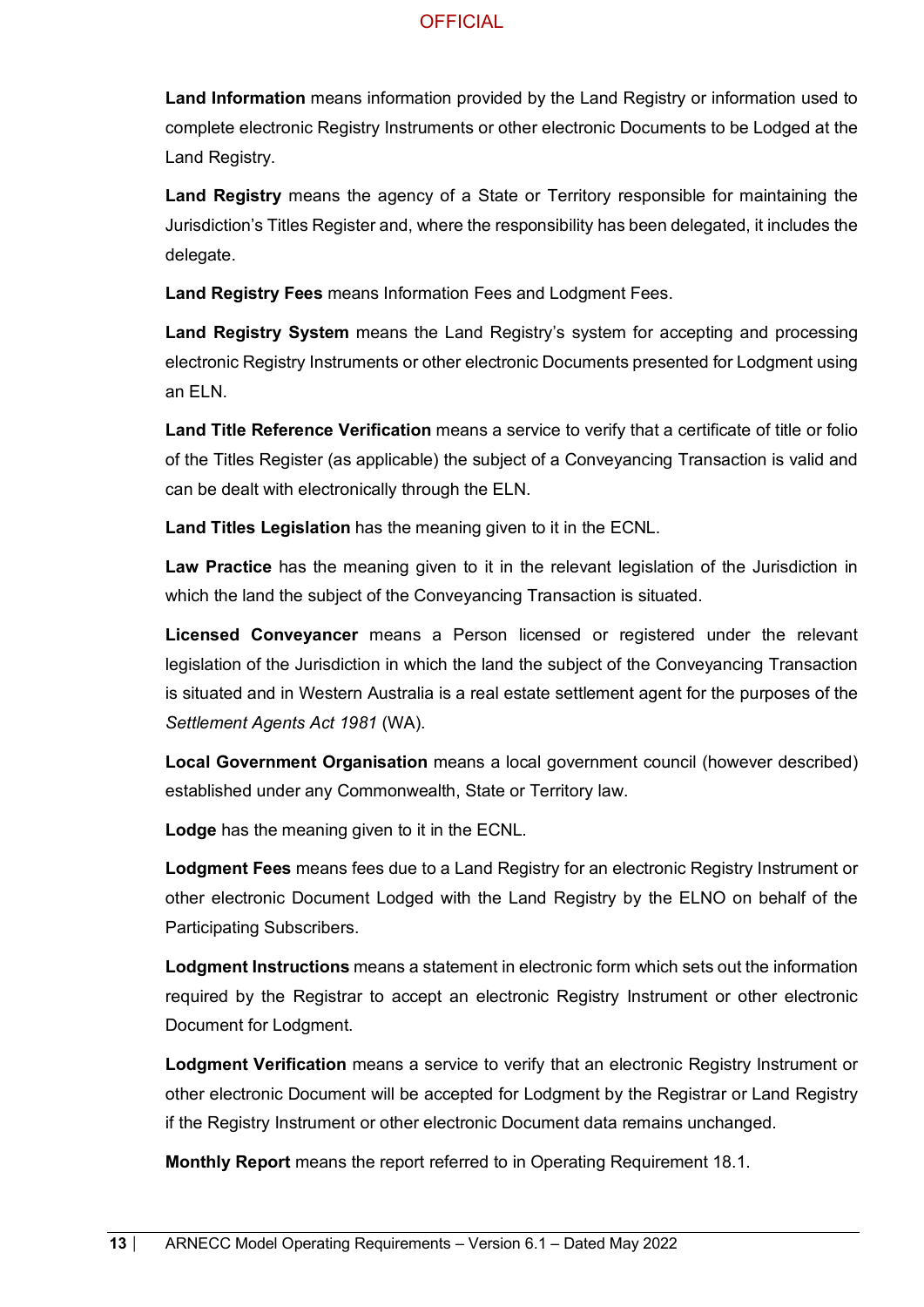**Mortgage** means a Document by which a Person charges an estate or interest in land as security.

**National Credit Code** has the meaning given to it in section 3 of the NCCP Act.

**No Change Certification** means:

- (a) where an ELNO or Potential ELNO was required to produce to the Registrar a Specified Document to demonstrate compliance with an Operating Requirement, a written certification made by the ELNO or Potential ELNO for the benefit of the Registrar that there has been no change to the Specified Document since the date it was produced to the Registrar and no occurrence or anything that would render the Specified Document incorrect, incomplete, false or misleading; or
- (b) where an ELNO or Potential ELNO was required to give to the Registrar a Self-Certification to demonstrate compliance with an Operating Requirement, a written certification made by the ELNO or Potential ELNO for the benefit of the Registrar that there has been no occurrence since the date the Self-Certification was made that would render the Self-Certification incorrect, incomplete, false or misleading; or
- (c) where an ELNO or Potential ELNO was required to obtain and provide to the Registrar an Independent Certification to demonstrate compliance with an Operating Requirement, a written certification made by the ELNO or Potential ELNO for the benefit of the Registrar that there has been no occurrence since the date the Independent Certification was made that would render the Independent Certification incorrect, incomplete, false or misleading.

**Non-Core Hours** means any time outside of Core Hours.

#### **Notifications** means:

- (a) all alerts, notifications and information received by the ELNO from the Registrar, the Land Registry, Subscriber or any other Person; and
- (b) all alerts, notifications and information sent by the ELNO to the Registrar, the Land Registry, Subscriber or any other Person,

in connection with a Conveyancing Transaction.

**Officer** means an Officer of a corporation as defined in the Corporations Act or an Officer of an entity as defined in the Corporations Act or a Person who makes, or participates in making, decisions that affect the whole, or a substantial part, of a government entity of the Commonwealth, a State or Territory, a Local Government Organisation or a Statutory Body.

**Operating Requirements**, as amended from time to time, has the meaning given to it in the **ECNL.**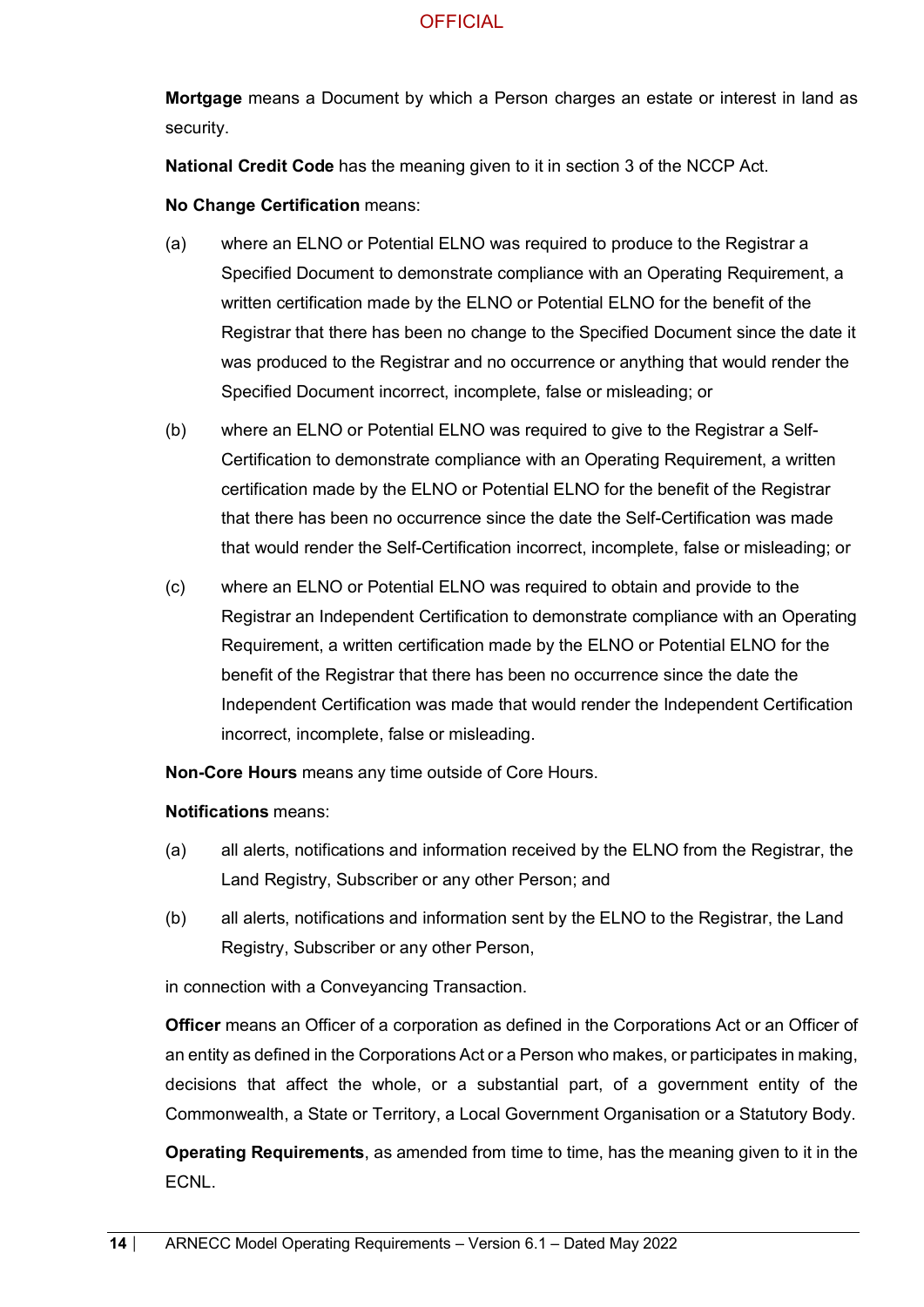**Participating Subscriber** means, for a Conveyancing Transaction, each Subscriber who is involved in the Conveyancing Transaction either directly because it is a Party or indirectly because it is a Representative of a Party.

**Participation Agreement**, as amended from time to time, has the meaning given to it in the ECNL.

**Participation Rules**, as amended from time to time, has the meaning given to it in the ECNL.

**Party** means each Person who is a party to an electronic Registry Instrument or other electronic Document in the Electronic Workspace for the Conveyancing Transaction, but does not include a Representative.

**Performance Levels** means the performance levels the ELNO is required to meet as set out in Schedule 2, as amended from time to time.

**Person** has the meaning given to it in the ECNL.

**Person Wishing To Integrate** means a Person who wishes to Integrate its system with the ELN.

**Person Who Has Integrated** means a Person who has Integrated its system with the ELN.

**Personal Information** has the meaning given to it in the *Privacy Act 1988* (Cth).

**PKI** (Public Key Infrastructure) means Gatekeeper compliant technology, policies and procedures based on public key cryptography used to create, validate, manage, store, distribute and revoke Digital Certificates.

**Potential ELNO** means a Person who has applied for Approval.

**Potential Subscriber** means a Person who has applied to be a Subscriber.

**Pricing Table** means the table of ELNO Service Fees prepared by the ELNO in accordance with the requirements set out in Operating Requirements 5.3(e) and 5.4, as amended from time to time.

**Priority Notice** has the meaning given to it in the Land Titles Legislation of the Jurisdiction in which the land the subject of the Conveyancing Transaction is situated.

**Privacy Laws** means all legislation, principles and industry codes relating to the collection, use, disclosure, storage or granting of access rights to Personal Information, including the *Privacy Act 1988* (Cth) and any State or Territory privacy legislation.

**Private Key** means the Key in an asymmetric Key Pair that must be kept secret to ensure confidentiality, integrity, authenticity and non-repudiation.

**Promptly** means without delay in light of the facts and circumstances.

**Public Key** means the Key in an asymmetric Key Pair which may be made public.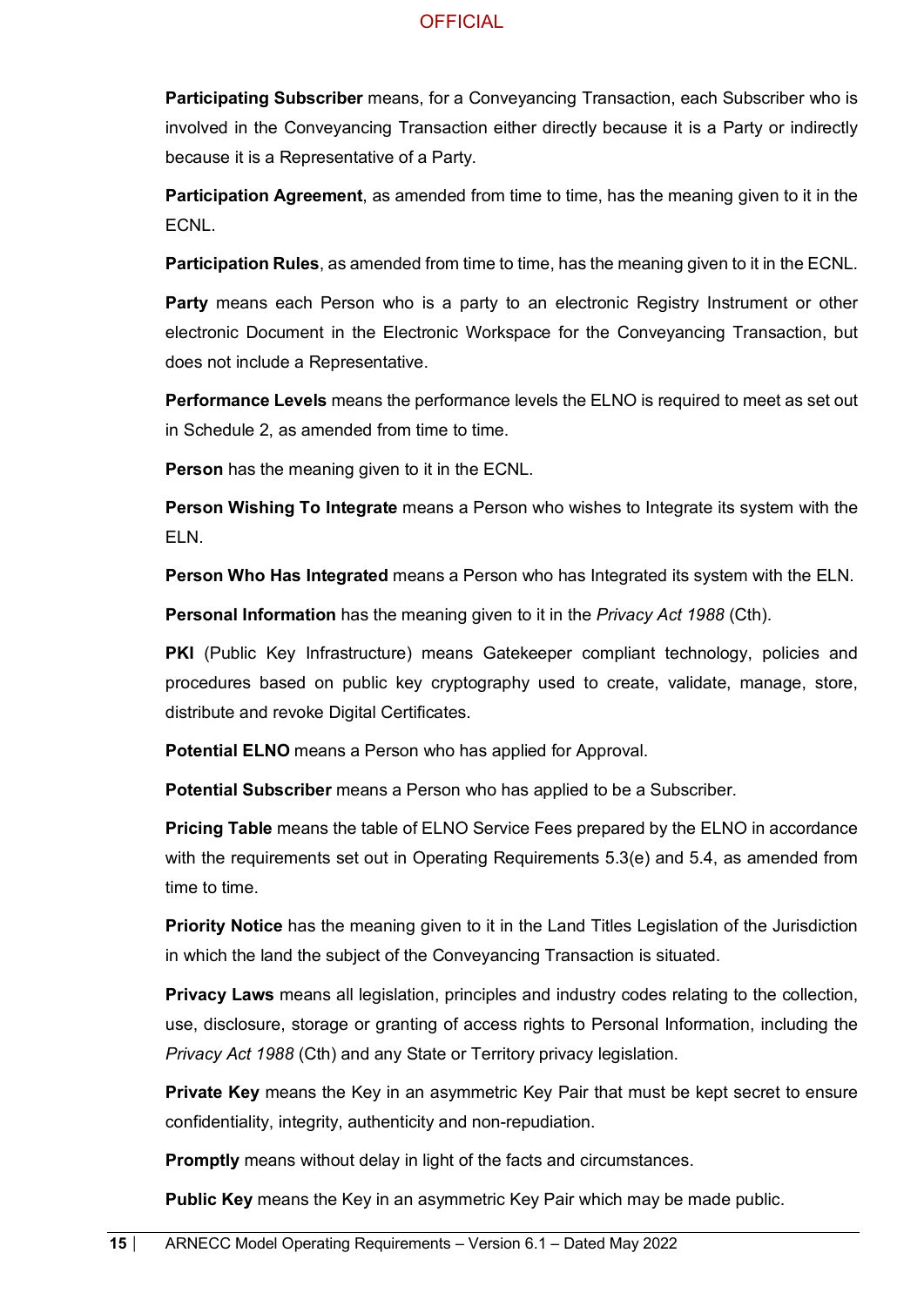**Record** has the meaning given to it in the ECNL.

**Registrar** has the meaning given to it in the ECNL.

**Registry Information Supply** means a service to supply data from the Titles Register or Land Registry.

**Registry Instrument** has the meaning given to it in the ECNL.

**Related Body Corporate** has the meaning given to it in the Corporations Act.

**Related Downstream or Upstream Service Provider** means a Related Entity or Downstream or Upstream Service business unit established under Operating Requirement 5.6.2 which supplies or proposes to supply a Downstream or Upstream Service.

**Related Entity** means a Related Body Corporate of the ELNO, a Related Party or a Related Body Corporate of a Related Party.

**Related Party** means the ELNO's principals, shareholders, Officers, employees or agents.

**Replacement Cost Value** means an amount calculated annually as the actual cost to replace the total assets of an ELNO, disclosed in the ELNO's audited financial statements and reports for the last Financial Year, at their pre-loss condition.

**Representative** means a Subscriber who acts on behalf of a Client.

**Risk Assessment** means a Document identifying, analysing and evaluating risks to an ELNO in its operation of the ELN, including any risks associated with using a Cloud Service.

**Risk Management Framework (RMF)** means the framework referred to in Operating Requirement 9.1 and includes, without limitation, a Risk Assessment and a Risk Treatment Plan.

**Risk Treatment Plan** means a Document setting out the process by which an ELNO will mitigate the risks identified in the Risk Assessment.

**Scheduled Maintenance** means those scheduled periods of time during Non-Core Hours during which an ELNO can perform maintenance to the ELNO's System.

**Security Item** means User Access Credentials, passphrases, Private Keys, Digital Certificates, Electronic Workspace identifiers and other items as specified from time to time.

**Self-Certification** means a written certification made by the ELNO or Potential ELNO for the benefit of the Registrar certifying that the ELNO or Potential ELNO has complied with the Operating Requirement to which the certification relates and including a description of what the ELNO or Potential ELNO has done to enable it to give the Self-Certification.

**Separation Plan** means a Document setting out a detailed description of how the ELNO complies with, or intends to comply with, Operating Requirement 5.6.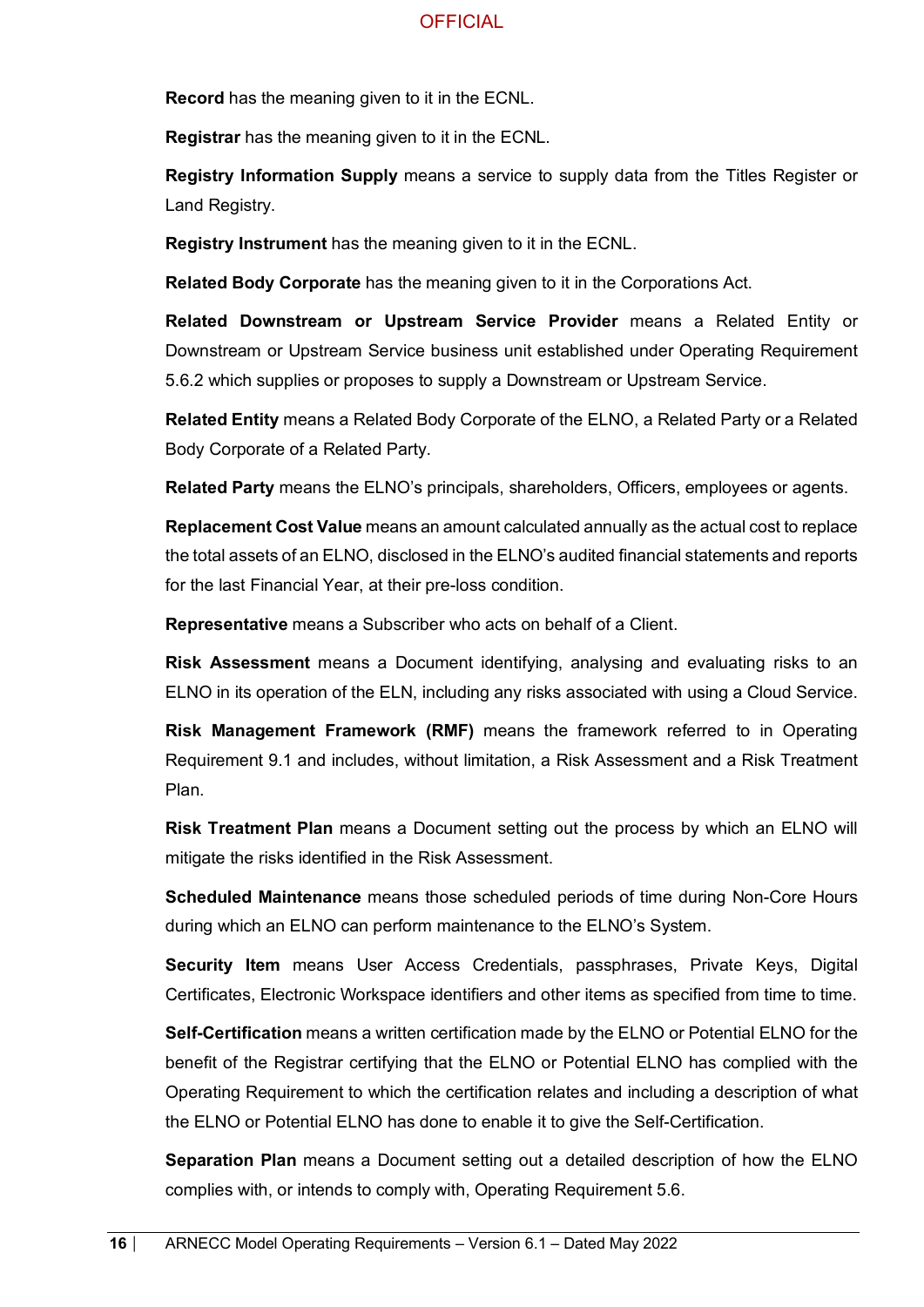**Service Organisation Controls 2 Type 2 Report (Soc 2 Type 2 Report)** means a report, by which an organisation's security controls are independently assessed by an accredited assessor, for assurance regarding any stored data's security, availability, processing integrity, confidentiality, and privacy.

**Settlement Transaction** means a Conveyancing Transaction that involves a financial settlement.

**Signer** means a User authorised by the Subscriber to Digitally Sign electronic Registry Instruments and other electronic Documents on behalf of the Subscriber.

**Specified Document** means a Document set out in Schedule 3 under the column heading "Document to be produced", as amended from time to time.

**Standard** means:

- (a) a current standard, (or in the absence of a standard, a handbook) published by Standards Australia Ltd, its successor or any national body having a similar function; or
- (b) where there is no current relevant standard published by Standards Australia Ltd, a current standard published by the International Organisation for Standardisation (ISO).

**Statutory Body** means a statutory authority, body or corporation including a State or Territory owned corporation (however described) established under any Commonwealth, State or Territory law.

**State** means New South Wales, Queensland, South Australia, Tasmania, Victoria and Western Australia.

**Subscriber** has the meaning given to it in the ECNL.

**Subscriber Administrator** has the meaning given to it in the Participation Rules.

**Subscriber Identity Verification Standard** means the standard for the verification of identity of Potential Subscribers set out in Schedule 7, as amended from time to time.

**Subscriber Registration Process** means a documented process for creating and managing the registration of Subscribers, including, without limitation, processes relating to:

- (a) a Subscriber's registration; and
- (b) a Subscriber's ongoing eligibility to be a Subscriber; and
- (c) any restriction, suspension, termination and resignation of a Subscriber.

**Subscriber Review Process** means a documented process for reviewing the compliance of Subscribers with the Participation Rules except: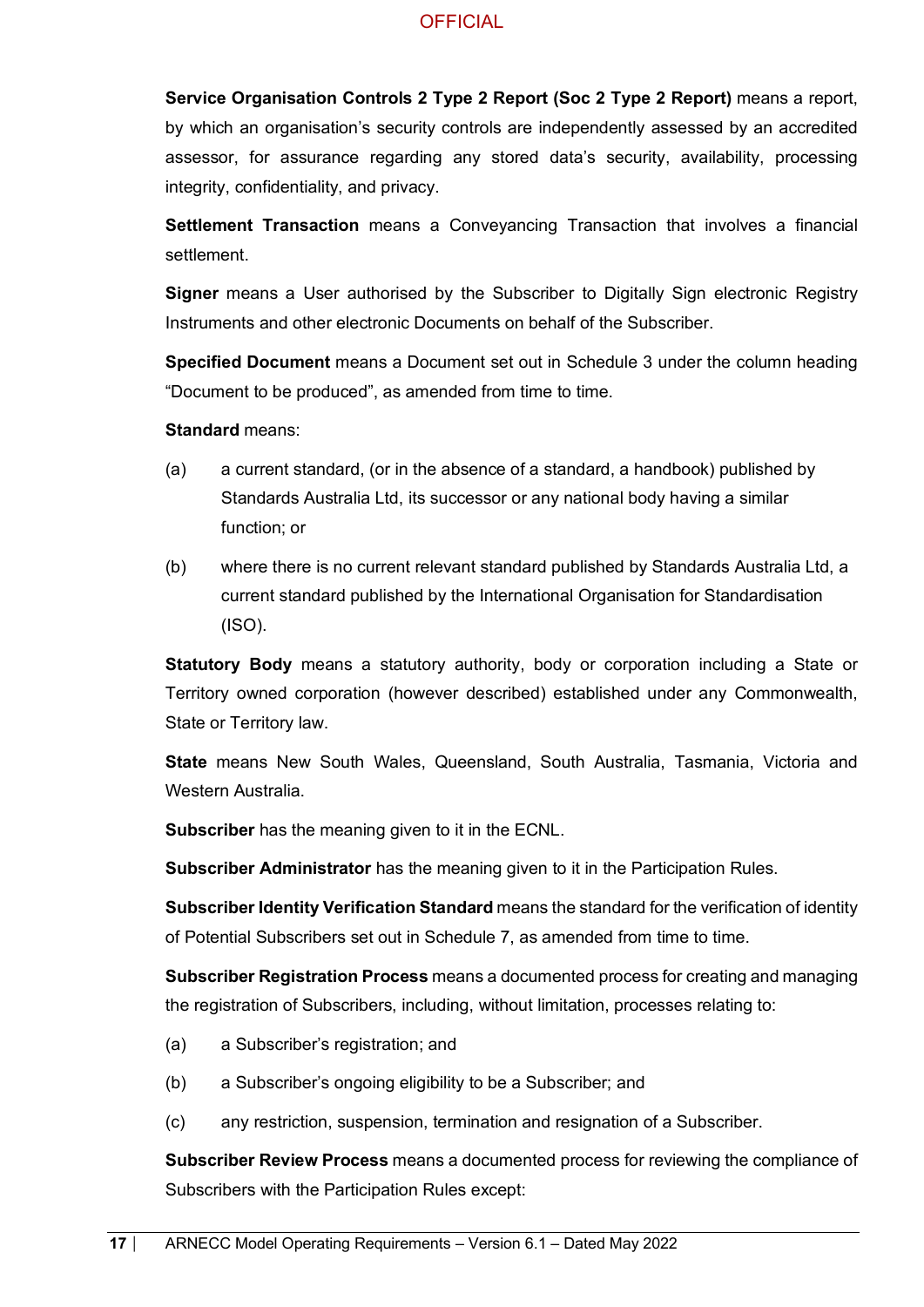- (a) where the Registrar has waived compliance with any Participation Rule in accordance with section 27 of the ECNL; or
- (b) the Participation Rules for which certifications are given,

including, without limitation, Subscribers' continuing satisfaction of the Eligibility Criteria.

**Supplier** means a Person that provides services to the ELNO in relation to the development, operation, maintenance and security of the ELN. This includes a Cloud Service Provider and any other Person that handles, stores or processes Land Information, but does not include a Land Registry, Duty Authority or the Australian Taxation Office.

**Suspension Event** means where the ELNO knows or has reasonable grounds to suspect that the Subscriber:

- (a) is in material breach of any of the Subscriber's obligations under the Participation Rules; or
- (b) has or may have acted fraudulently in a way which may impact on a Conveyancing Transaction; or
- (c) has or may have acted negligently in a way which may impact on a Conveyancing Transaction; or
- (d) poses a threat to the operation, security, integrity or stability of the ELN; or
- (e) has otherwise engaged in conduct contrary to the interests of other Subscribers or the Registrar, which may impact on a Conveyancing Transaction.

#### **Termination Event means where:**

- (a) the ELNO knows or has reasonable grounds to believe that the Subscriber:
	- (i) is in material breach of any of the Subscriber's obligations under the Participation Rules; or
	- (ii) has or may have acted fraudulently in a way which may impact on a Conveyancing Transaction; or
	- (iii) has or may have acted negligently in a way which may impact on a Conveyancing Transaction; or
	- (iv) poses a threat to the operation, security, integrity or stability of the ELN; or
	- (v) has otherwise engaged in conduct contrary to the interests of other Subscribers or the Registrar, which may impact on a Conveyancing Transaction; or
- (b) the Subscriber is subject to an order or directions of a court, tribunal, professional regulator or disciplinary body, which may impact on a Conveyancing Transaction.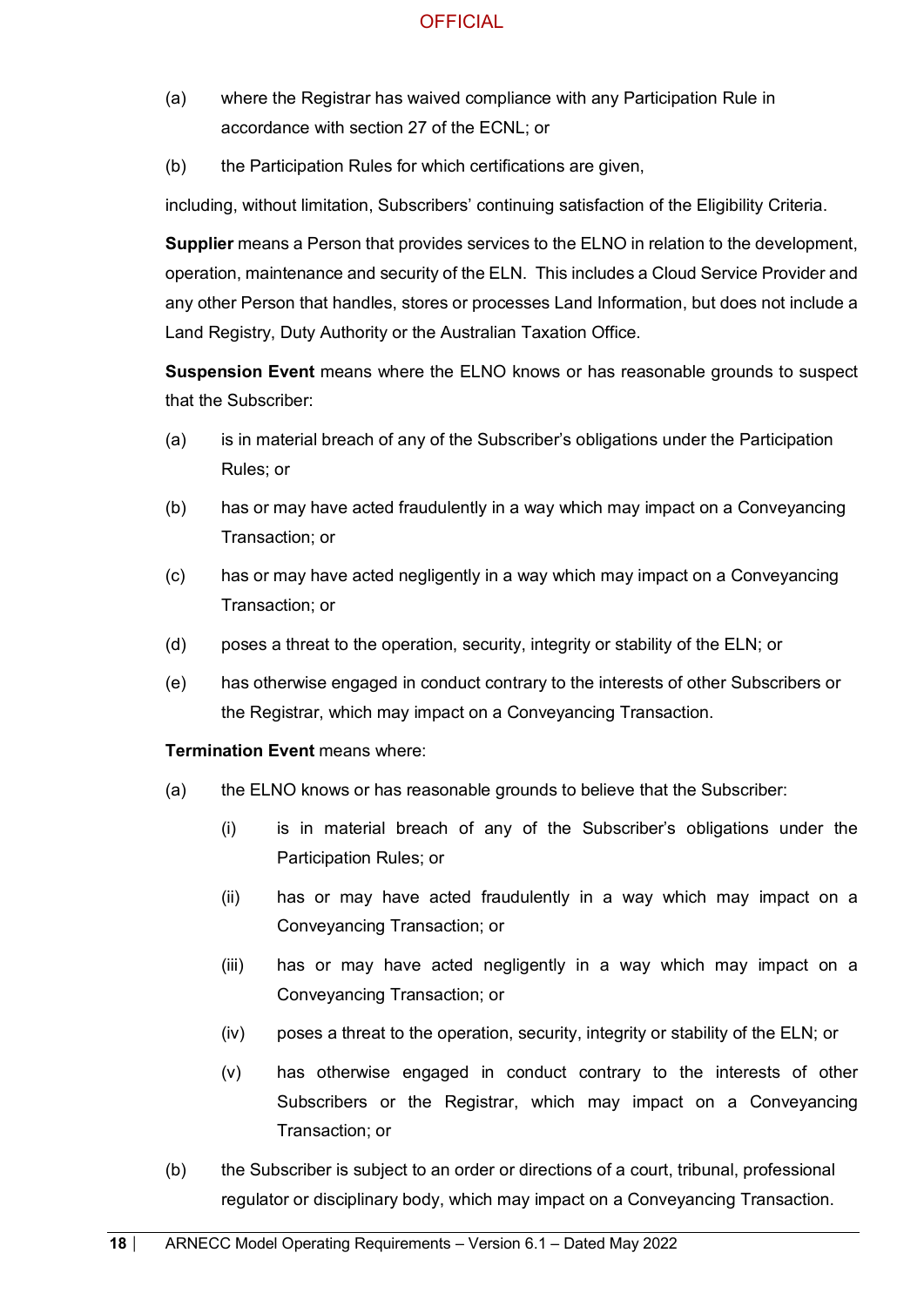**Territory** means the Australian Capital Territory and the Northern Territory of Australia.

**Test Plan** means a plan acceptable to the Registrar for the testing of the ELN.

**Title Activity Check** means, for a Conveyancing Transaction, the notification of any change to the information in the Titles Register relating to the land the subject of the Conveyancing **Transaction** 

**Titles Register** has the meaning given to it in the ECNL.

**Transaction Audit Records** means a comprehensive Record of key transactions occurring in or associated with an Electronic Workspace or the ELN including, without limitation:

- (a) changes made in an Electronic Workspace and which Subscriber made which changes to an Electronic Workspace; and
- (b) administrative action taken by or for a Subscriber in relation to its use of the ELN; and
- (c) other actions of Subscribers in an Electronic Workspace; and
- (d) changes in the status of an Electronic Workspace, electronic Registry Instruments or other electronic Documents within the Electronic Workspace; and
- (e) events relating to the security and integrity of the ELN.

**Transfer** means a Document that transfers an estate or interest in land.

**Transition Plan** means the plan referred to in Operating Requirement 21.1.

**Usage Anomaly Detection** means the identification of events, items or actions that do not conform to the expected pattern of usage.

**User** means an Individual who:

- (a) is a principal, Officer, employee, agent or contractor of the Subscriber and is authorised by a Subscriber to access and use the ELN on behalf of the Subscriber; or
- (b) has been appointed as the manager (however described) of the business of a Subscriber that is an Australian Legal Practitioner, Law Practice or Licensed Conveyancer, under any State or Territory law.

**Valid Digital Certificate** means a Digital Certificate issued by a Certification Authority that has not been revoked or suspended by the Certification Authority and remains operational.

**Withdrawal of Caveat** means a Document under the Land Titles Legislation which removes a Caveat.

**Workspace Data** means data in an Electronic Workspace.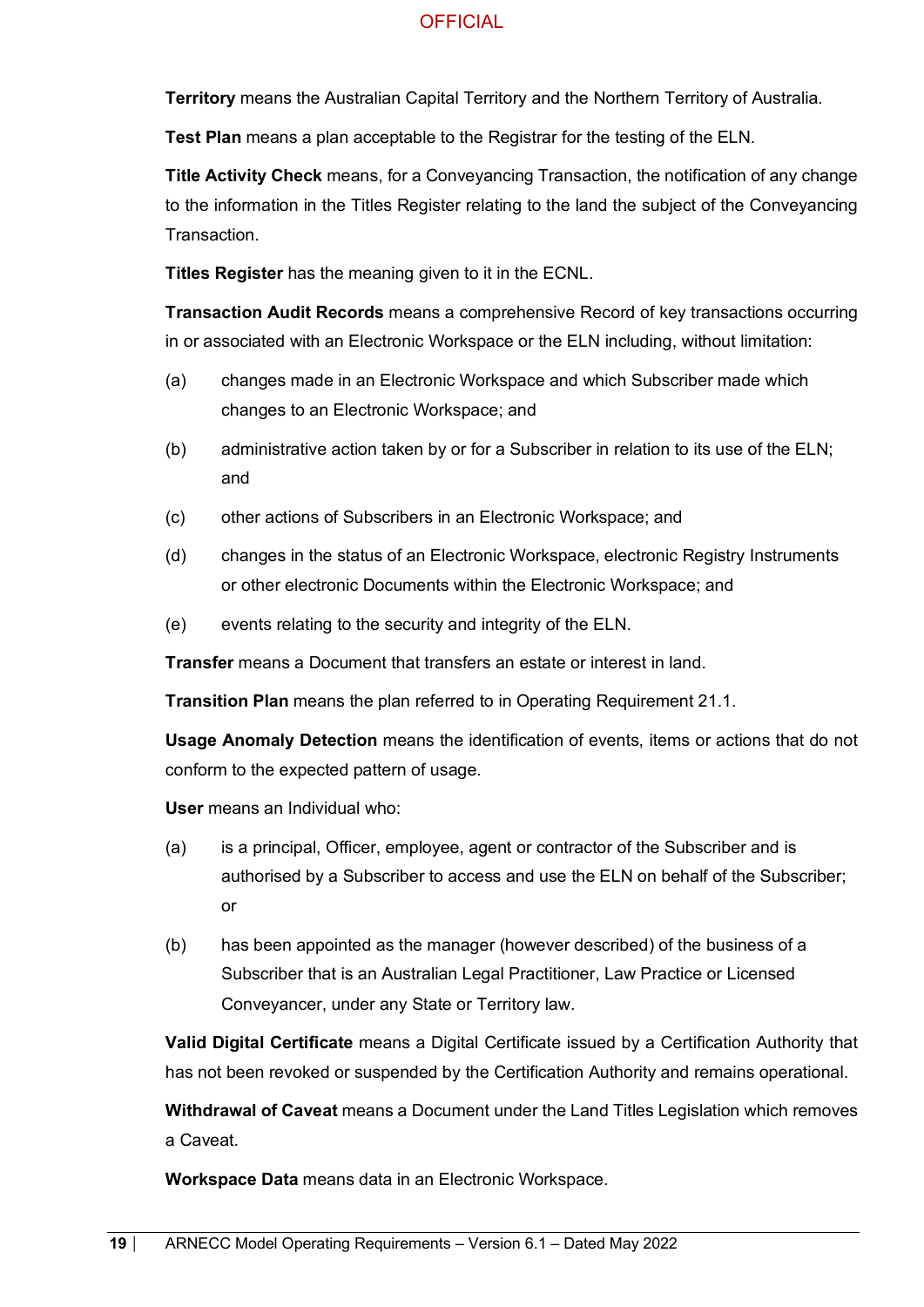## <span id="page-19-0"></span>**2.2 Interpretation**

In these Operating Requirements, unless a contrary intention is evident:

- 2.2.1 A reference to these Operating Requirements is a reference to these Operating Requirements as amended, varied or substituted from time to time.
- 2.2.2 A reference to any legislation or to any provision of any legislation includes:
	- (a) all legislation, regulations, proclamations, ordinances, by-laws and instruments issued under that legislation or provision; and
	- (b) any modification, consolidation, amendment, re-enactment or substitution of that legislation or provision.
- 2.2.3 A word importing:
	- (a) the singular includes the plural; and
	- (b) the plural includes the singular; and
	- (c) a gender includes every other gender.
- 2.2.4 If any act pursuant to these Operating Requirements would otherwise be required to be done on a day which is not a Business Day then that act may be done on the next Business Day, and when an action is required by a party within a specified period of Business Days, the period will be deemed to commence on the Business Day immediately following the day on which the obligation is incurred.
- 2.2.5 Where a word or phrase is given a defined meaning, any other part of speech or grammatical form in respect of that word or phrase has a corresponding meaning.
- 2.2.6 A reference to two or more Persons is a reference to those Persons jointly and severally.
- 2.2.7 A reference to a requirement or schedule is a reference to a requirement of, or a schedule to, these Operating Requirements.
- 2.2.8 A reference to an Operating Requirement includes a reference to all of its subrequirements.
- 2.2.9 A reference to dollars is to Australian dollars.
- 2.2.10 Where general words are associated with specific words which define a class, the general words are not limited by reference to that class.
- 2.2.11 The Operating Requirement headings are for convenience only and they do not form part of these Operating Requirements.
- 2.2.12 The word "or" is not exclusive.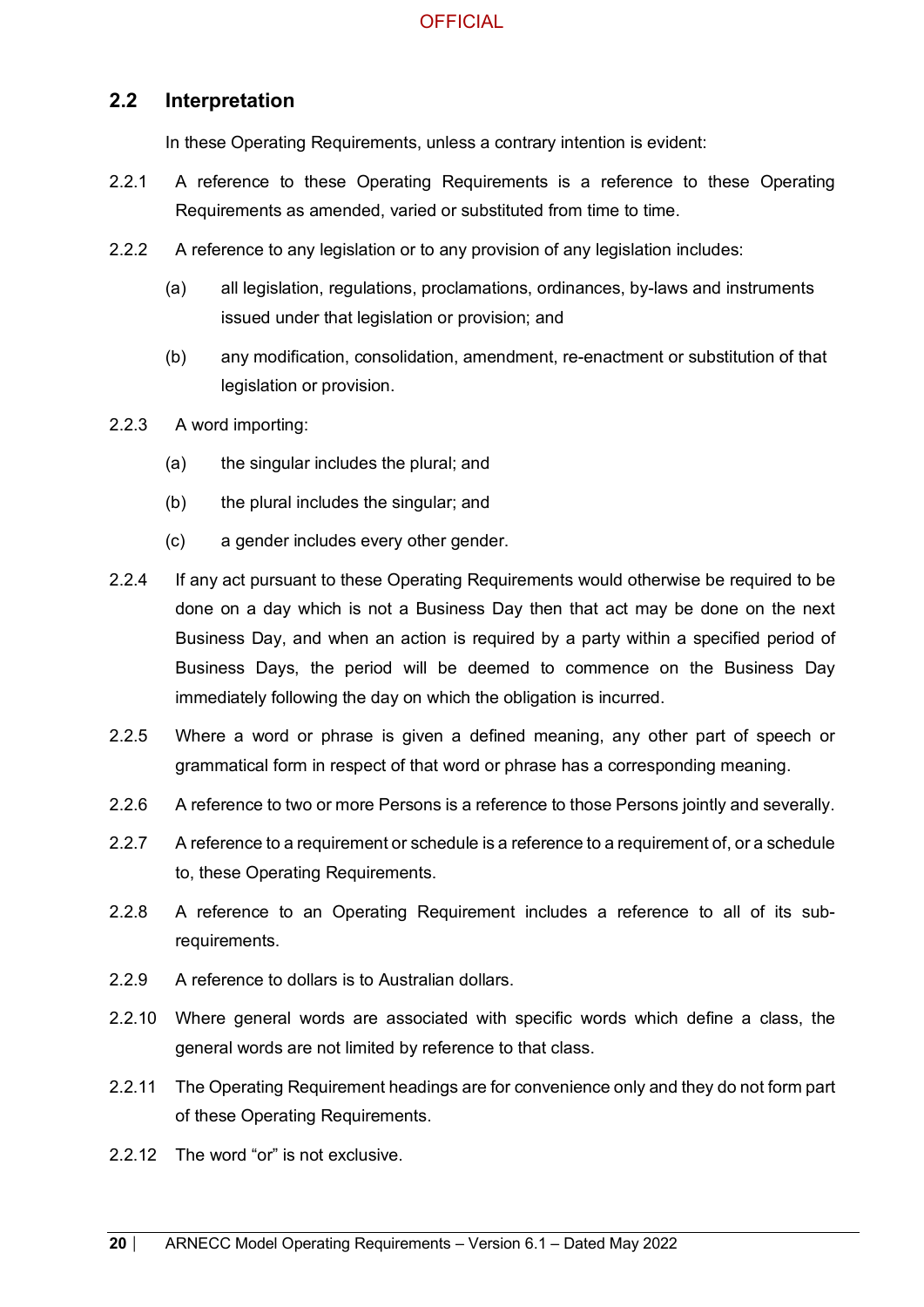2.2.13 Where there is any inconsistency between the description of an ELNO's obligations in an Operating Requirement and in a schedule to these Operating Requirements, the Operating Requirement will prevail to the extent of the inconsistency.

## <span id="page-20-0"></span>**3 COMPLIANCE WITH OPERATING REQUIREMENTS**

The FLNO or Potential FLNO must:

- (a) as a qualification for approval, be able to comply with these Operating Requirements at the time the ELNO or Potential ELNO applies for Approval; and
- (b) comply with these Operating Requirements and any conditions on the Approval whilst an Approval is held by the ELNO; and
- (c) continue to comply with Operating Requirements 19 and 21 after the ELNO ceases to hold an Approval,

unless the Registrar, in his or her absolute discretion, waives compliance by the ELNO with any Operating Requirement in accordance with section 27 of the ECNL.

## <span id="page-20-1"></span>**4 ELNO ELIGIBILITY CRITERIA**

#### <span id="page-20-2"></span>**4.1 ABN**

The ELNO must have an ABN and be registered for GST.

### <span id="page-20-3"></span>**4.2 Status**

The ELNO must:

- (a) be a corporation registered under the Corporations Act; and
- (b) if it is a foreign body corporate, be registered under Division 2 of Part 5B.2 of the Corporations Act and obtain any necessary approvals under the *Foreign Acquisitions and Takeovers Act 1975* (Cth); and
- (c) ensure that the constituting Documents of the ELNO empower the ELNO to assume the obligations set out in these Operating Requirements and to do all things that it can reasonably contemplate will be required by these Operating Requirements.

#### <span id="page-20-4"></span>**4.3 Character**

- 4.3.1 The ELNO must be of good corporate character and reputation and, without limitation, must:
	- (a) ensure that the ELNO is not and has not been subject to any of the matters listed below: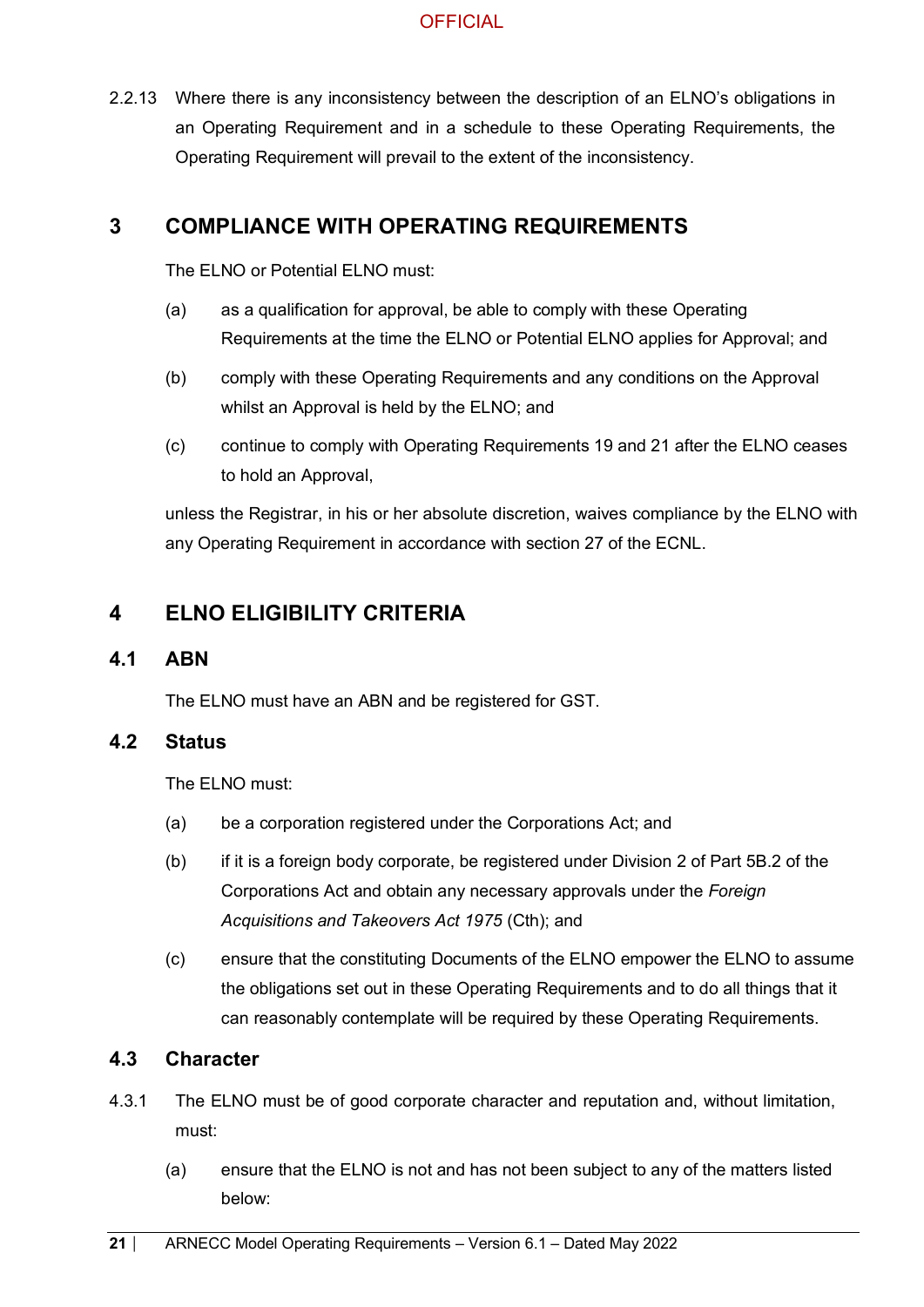- (i) an Insolvency Event within the last five years; or
- (ii) a conviction for fraud or an indictable offence or any offence for dishonesty against any law in connection with business, professional or commercial activities; or
- (iii) disqualification from managing a body corporate under the Corporations Act; or
- (iv) any fine, banning, suspension or other disciplinary measure for financial or professional misconduct; or
- (v) any determination of a disciplinary action of any government or governmental authority or agency, or any regulatory authority of a financial market or a profession, which may impact on the ELNO's ability to operate an ELN, or the integrity of the Titles Register; or
- (vi) any refusal of membership or revocation of membership of any financial markets, legal or accounting professional organisation or body on the grounds of financial or professional misconduct, fraud or dishonesty; or
- (vii) any refusal of an application to provide an electronic Lodgment service; or
- (viii) any current suspension of an Approval under Operating Requirement 20.1(a) (i), (ii) or (v) in any Jurisdiction; or
- (ix) any revocation of an Approval under Operating Requirement 20.1(a) (i), (ii) or (v) in any Jurisdiction; and
- (b) take reasonable steps to ensure that the ELNO's principals, Officers, employees, agents or contractors are not and have not been subject to any of the matters listed below:
	- (i) an Insolvency Event within the last five years; or
	- (ii) a conviction for fraud or an indictable offence or any offence for dishonesty against any law in connection with business, professional or commercial activities; or
	- (iii) disqualification from managing a body corporate under the Corporations Act; or
	- (iv) any fine, banning, suspension or other disciplinary measure for financial or professional misconduct; or
	- (v) any determination of a disciplinary action of any government or governmental authority or agency, or any regulatory authority of a financial market or a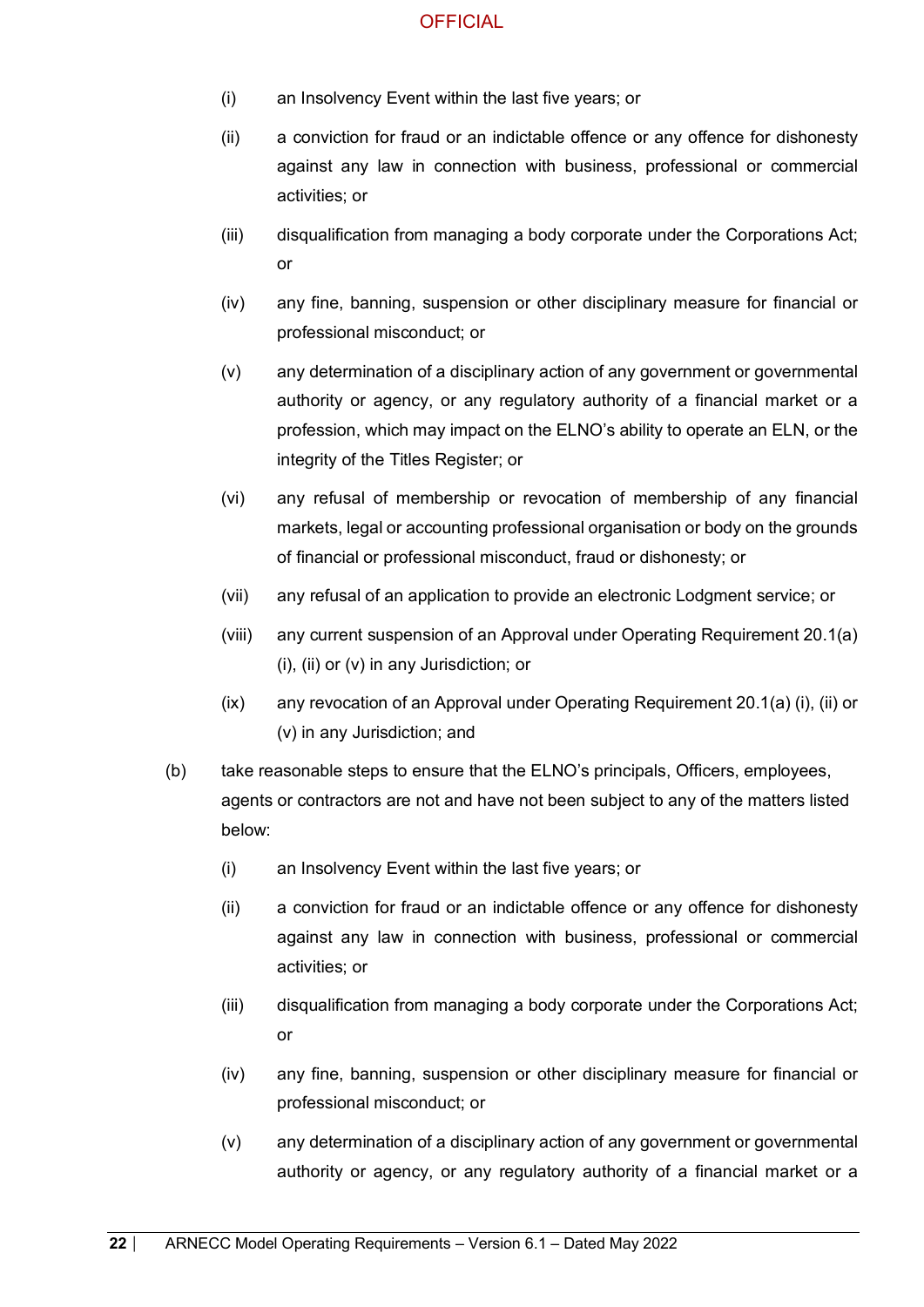profession, which may impact on the ELNO's ability to operate an ELN, or the integrity of the Titles Register; or

- (vi) any refusal of membership or revocation of membership of any financial markets, legal or accounting professional organisation or body on the grounds of financial or professional misconduct, fraud or dishonesty; or
- (vii) any refusal of an application to provide an electronic Lodgment service; and
- (c) take reasonable steps to ensure that the ELNO's principals, or Officers are not and have not been a principal, or an Officer of an ELNO that is or has been subject to any of the matters listed below:
	- (i) any refusal of an application to provide an electronic Lodgment service, unless that principal or Officer did not materially contribute to the refusal of the application; or
	- (ii) any current suspension of an Approval under Operating Requirement 20.1(a) (i), (ii) or (v) in any Jurisdiction, unless that principal or Officer did not materially contribute to the suspension of the Approval; or
	- (iii) any revocation of an Approval under Operating Requirement 20.1 (a) (i), (ii) or (v) in any Jurisdiction, unless that Officer did not materially contribute to the revocation of the Approval.
- 4.3.2 The ELNO must maintain contemporary best practice governance arrangements that are Fit for Purpose and regularly reviewed.

#### <span id="page-22-0"></span>**4.4 Financial resources**

The ELNO must demonstrate sufficient financial resources to meet its obligations under these Operating Requirements.

#### <span id="page-22-1"></span>**4.5 Technical resources**

The ELNO must demonstrate sufficient technical resources to meet its obligations under these Operating Requirements.

#### <span id="page-22-2"></span>**4.6 Organisational resources**

The ELNO must demonstrate sufficient organisational resources to meet its obligations under these Operating Requirements.

#### <span id="page-22-3"></span>**4.7 Insurance**

4.7.1 The ELNO must obtain the insurance policies required under these Operating Requirements on terms satisfactory to the Registrar in accordance with this Operating Requirement.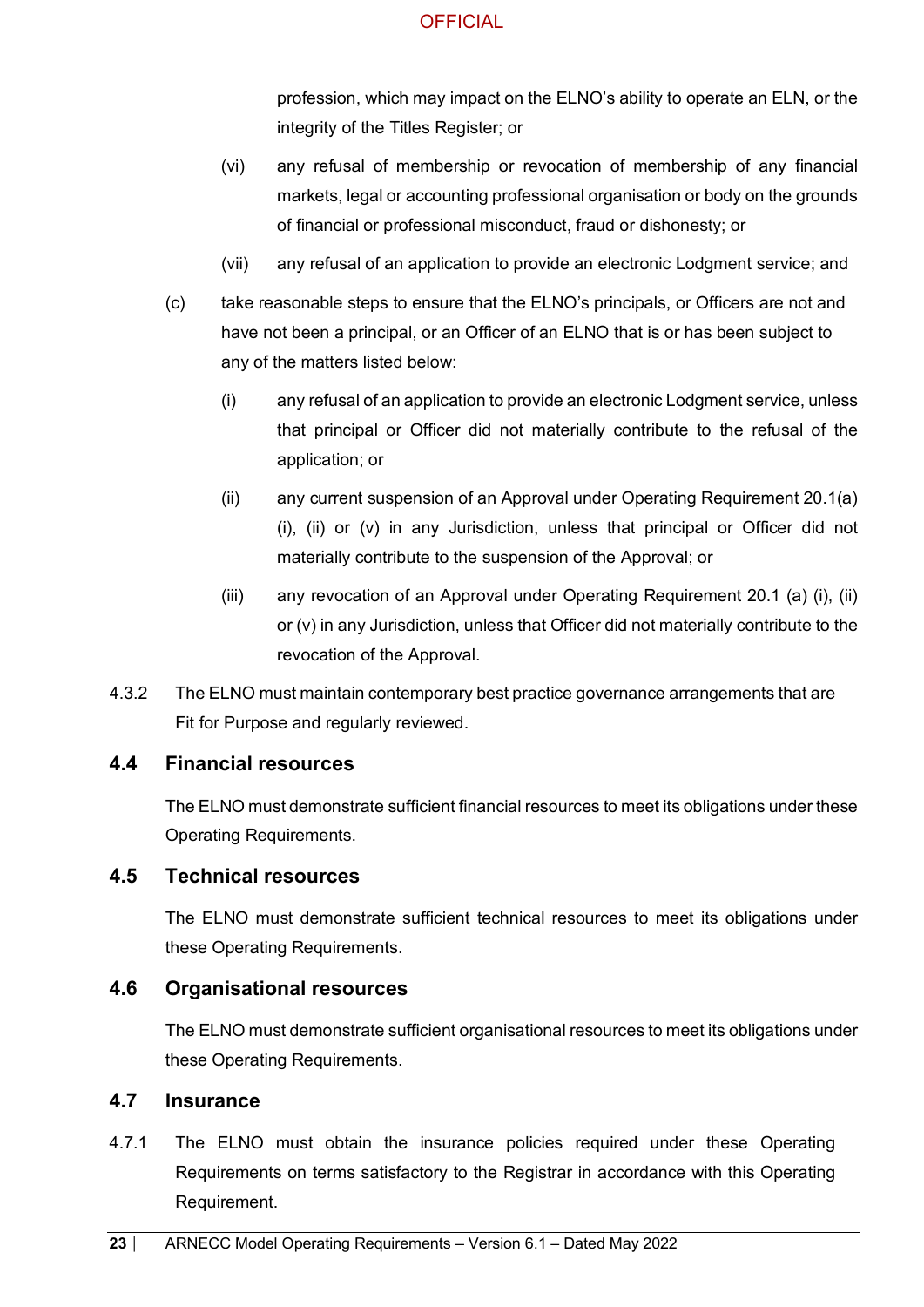- 4.7.2 The ELNO must maintain a policy of:
	- (a) professional indemnity insurance in an annual aggregate amount of not less than that set out in Item 1 in Schedule 1; and
	- (b) fidelity insurance in an annual aggregate amount of not less than that set out in Item 2 in Schedule 1; and
	- (c) public and product liability insurance in an annual aggregate amount of not less than that set out in Item 3 in Schedule 1; and
	- (d) asset insurance in an amount of not less than that set out in Item 4 in Schedule 1.
- 4.7.3 The ELNO must obtain its insurance policies from an Approved Insurer.
- 4.7.4 The ELNO must obtain policies of professional indemnity and fidelity insurance that cover the acts and omissions of its principals, Officers and employees.
- 4.7.5 The ELNO must ensure that any contractors to the ELNO maintain relevant and appropriate policies of insurance from an Approved Insurer to adequately cover the services provided by the contractor.
- 4.7.6 The ELNO must, as soon as practicable, inform the Registrar in writing of the occurrence of an event that may give rise to a claim under a policy of insurance required to be maintained under these Operating Requirements and must ensure that the Registrar is kept fully informed of subsequent action and developments concerning the claim.

## <span id="page-23-0"></span>**5 OPERATION OF ELN**

#### <span id="page-23-1"></span>**5.1 Encourage widespread industry use**

The ELNO must encourage widespread industry use of the ELN. As a minimum, the Business Plan must set out the ELNO's:

- (a) specific plans to encourage the use of the ELN nationally and in the Jurisdiction; and
- (b) proposed service delivery model, including the proposed or actual customer base and anticipated market penetration; and
- (c) timings for the commencement of operations and the anticipated level of service, including matters such as ease of connection and access for different classes of users.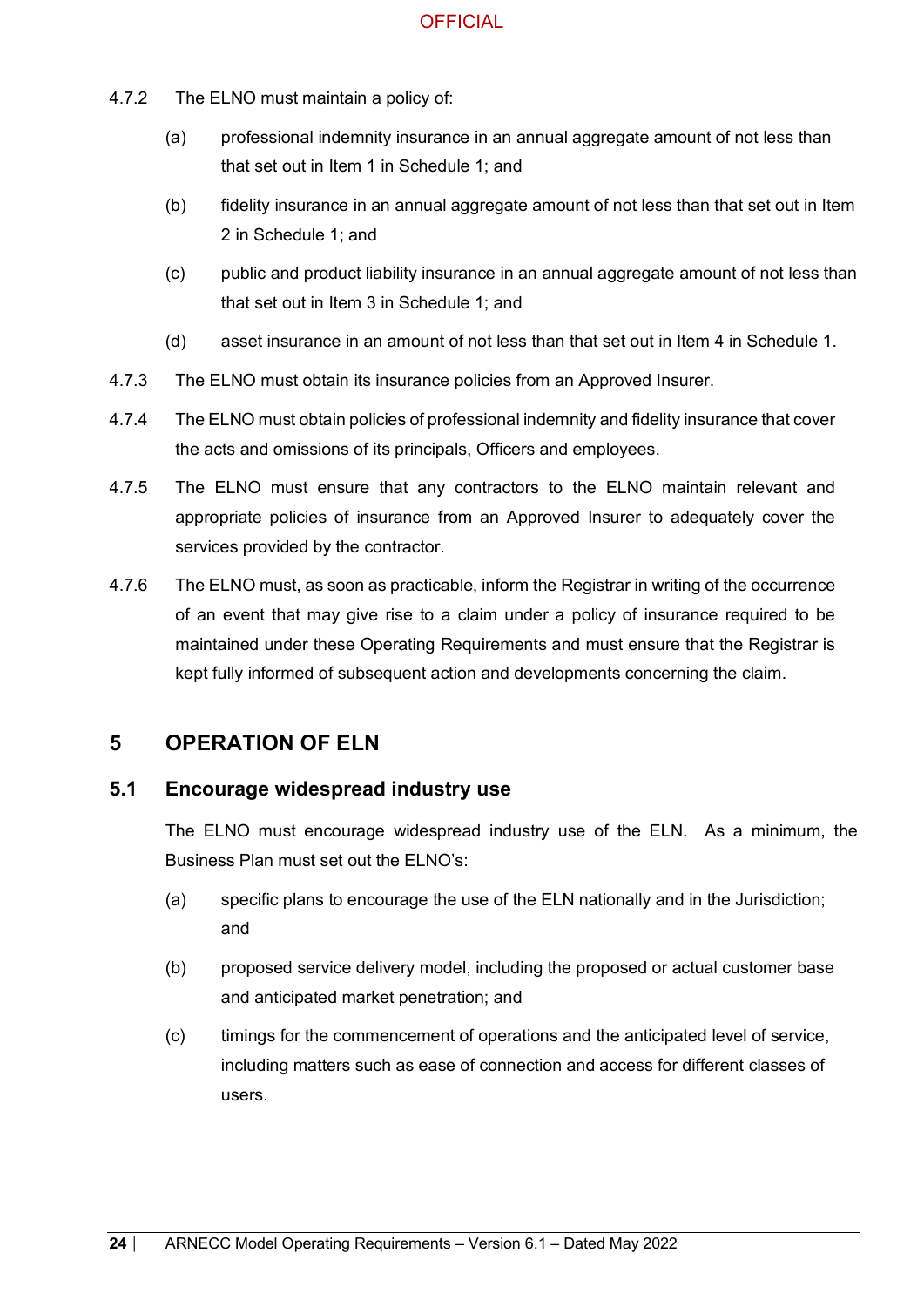# <span id="page-24-0"></span>**5.2 National system and electronic Registry Instrument and other electronic Document capability**

Recognising that the implementation of Operating Requirements 5.2(a), (b), (c) and (d) may be reasonably staged in accordance with the Business Plan, the ELNO must ensure that:

- (a) the ELN is available to each Land Registry in Australia capable of receiving electronic Registry Instruments and other electronic Documents from an ELN and to Subscribers in all States and Territories in Australia; and
- (b) the ELN enables, as a priority, the Lodgment of those of the following electronic Registry Instruments and other electronic Documents which are capable of Lodgment in the Jurisdiction:
	- (i) Transfer; and
	- (ii) Mortgage; and
	- (iii) Discharge/Release of Mortgage; and
	- (iv) Caveat; and
	- (v) Withdrawal of Caveat; and
	- (vi) Priority Notice; and
	- (vii) Extension of Priority Notice; and
	- (viii) Withdrawal of Priority Notice; and
	- (ix) associated Duty Authority notices; and
	- (x) administrative notices required to manage certificates of title; and
- (c) the ELN enables the Lodgment of any electronic Registry Instruments and other electronic Documents not listed in Operating Requirement 5.2(b), which are capable of Lodgment in the Jurisdiction; and
- (d) any additional functionality reasonably required by the Registrar is implemented in the ELN.

## <span id="page-24-1"></span>**5.3 General obligations**

The ELNO must:

- (a) have adequate arrangements for operating the ELN in a proper, competent, sustainable and efficient manner and maintain primary responsibility for the provision and operation of the ELN; and
- (b) exercise due skill, care and diligence in operating the ELN and in meeting its obligations under these Operating Requirements; and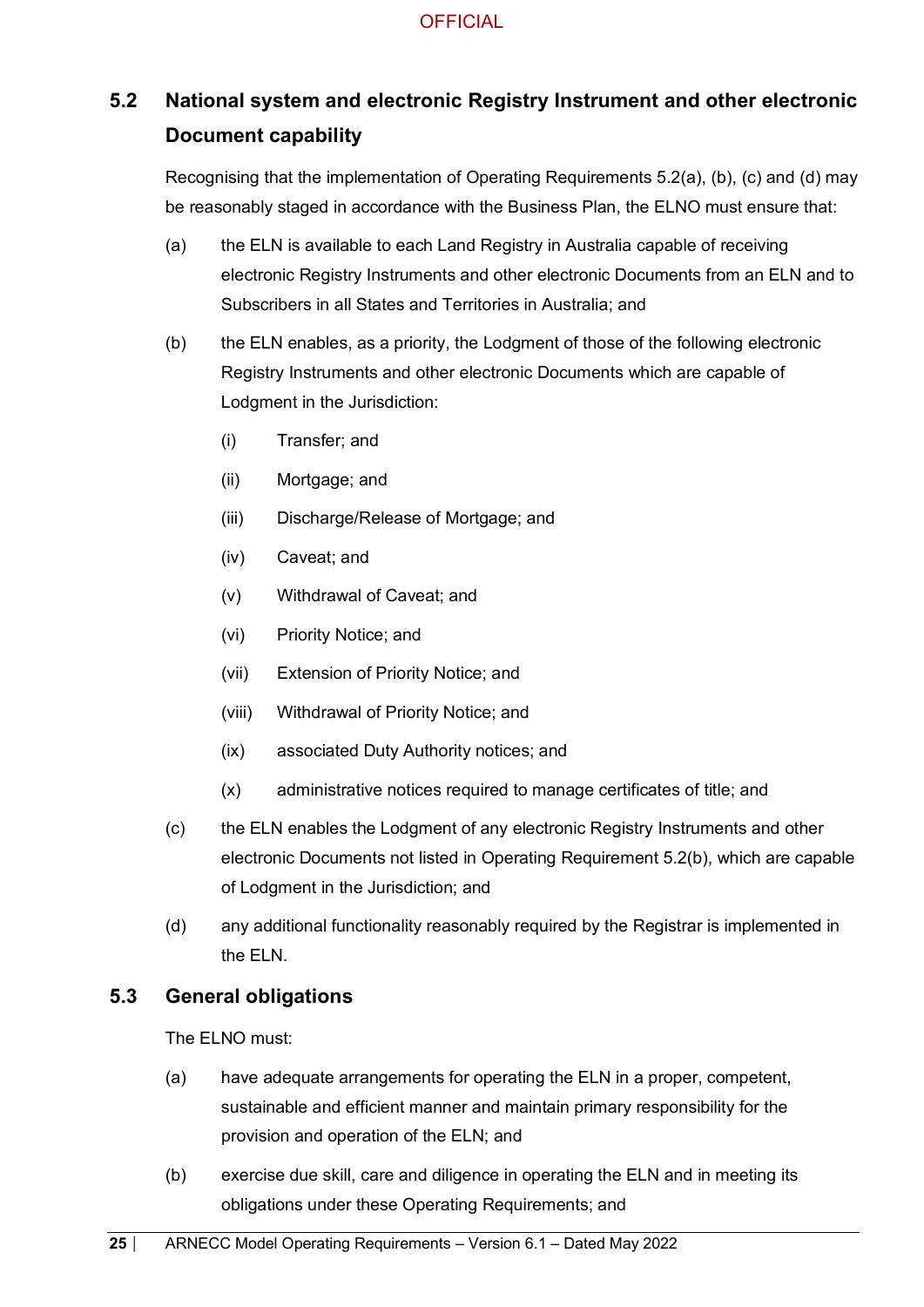- (c) minimise any disruption of or interference to any systems connected to the ELN for the purpose of conducting Conveyancing Transactions; and
- (d) obtain, maintain and comply with all necessary licences and regulatory approvals required by any appropriate authority to provide and operate the ELNO System; and
- (e) determine any ELNO Service Fees, according to a publicly available, equitable and transparent pricing policy and publish a Pricing Table in accordance with Operating Requirement [5.4;](#page-25-0) and
- (f) ensure that all of the ELNO's principals, Officers, employees, agents and contractors are:
	- (i) adequately trained to operate or access the ELN to the extent relevant in the manner authorised; and
	- (ii) aware of the ELNO's obligations under these Operating Requirements to the extent relevant; and
- (g) comply with all:
	- (i) applicable laws (including any applicable Privacy Laws and laws relating to Document and information collection, storage and retention); and
	- (ii) government policies as notified to the ELNO in writing; and
- (h) maintain confidentiality of all information provided to the ELNO in which the provider of the information would reasonably expect confidentiality to be maintained; and
- (i) comply with any reasonable direction given by the Registrar for the purpose of these Operating Requirements; and
- (j) Promptly notify the Registrar of all events relating to the ELNO or the ELN which have the potential to:
	- (i) affect the integrity of the Titles Register; or
	- (ii) pose a reputational risk to the ELN, the Titles Register or the Registrar; and
- (k) give such assistance to the Registrar, or a Person authorised by the Registrar, as the Registrar or the authorised Person reasonably requests in relation to the performance of the Registrar's functions and powers under the ECNL including, without limitation, reasonable access to the ELN and to the records of the ELNO; and
- (l) establish, implement, review and keep current a Business Plan.

## <span id="page-25-0"></span>**5.4 ELNO Service Fees**

5.4.1 The ELNO may charge ELNO Service Fees in accordance with its pricing policy.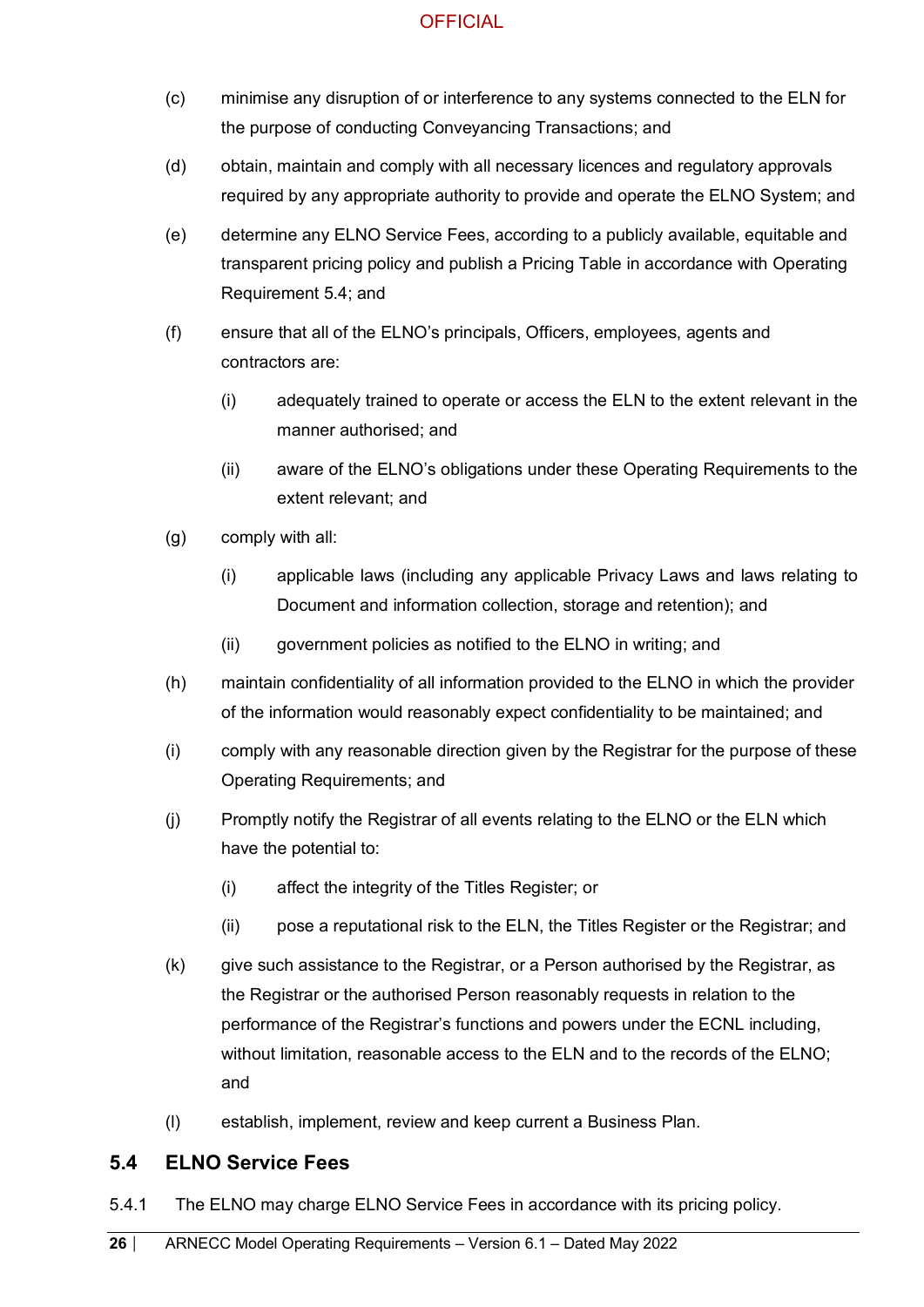- 5.4.2 If the ELNO charges ELNO Service Fees, the ELNO must:
	- (a) for each Financial Year, prepare and publish on its website its Pricing Table; and
	- (b) not charge a fee greater than the amount specified in the published Pricing Table.
- 5.4.3 From 1 July 2019 to 30 June 2023, the ELNO may increase the ELNO Service Fees as listed in its Pricing Table, once every Financial Year on 1 July, provided that the percentage increase in the revised ELNO Service Fees does not exceed the percentage increase in the CPI for the immediately preceding March quarter when compared with the CPI for the March quarter of the previous year.
- 5.4.4 Notwithstanding Operating Requirement 5.4.3, the ELNO may, at any time, request the Registrar's approval, which may not be unreasonably withheld, for proposed changes to its Pricing Table, including, but not limited to, in the event:
	- (a) of any change to the amount of any insurance premium payable by the ELNO in respect of any insurance policy the ELNO is required to hold under Operating Requirement 4.7.2; or
	- (b) that a change in any law gives rise to a change in the ELNO's operating Costs; or
	- (c) that additional fees, charges or Costs are imposed on the ELNO by the Registrar, Land Registry or any other government agency.
- 5.4.5 Notwithstanding Operating Requirement 5.4.3 and 5.4.4, if the ELNO Service Fees include Information Fees, following a change in Information Fees, the ELNO may recalculate the ELNO Service Fees and change the Pricing Table to reflect the recalculated ELNO Service Fees.
- 5.4.6 The Pricing Table and any changes to it, must be published at least 20 Business Days, or as soon as reasonably practicable, before the Pricing Table, or the changes to it, take effect.

#### <span id="page-26-0"></span>**5.5 Integration**

- 5.5.1 If the ELNO offers or intends to offer Integration, the ELNO must:
	- (a) prepare, implement, monitor, review and keep current:
		- (i) a set of Integration terms and conditions, which set out the requirements for a Person Wishing To Integrate; and/or
		- (ii) where it is not reasonably possible to develop a set of Integration terms and conditions for a particular type, level or class of Integration, a set of principles upon which the Integration terms and conditions will be negotiated; and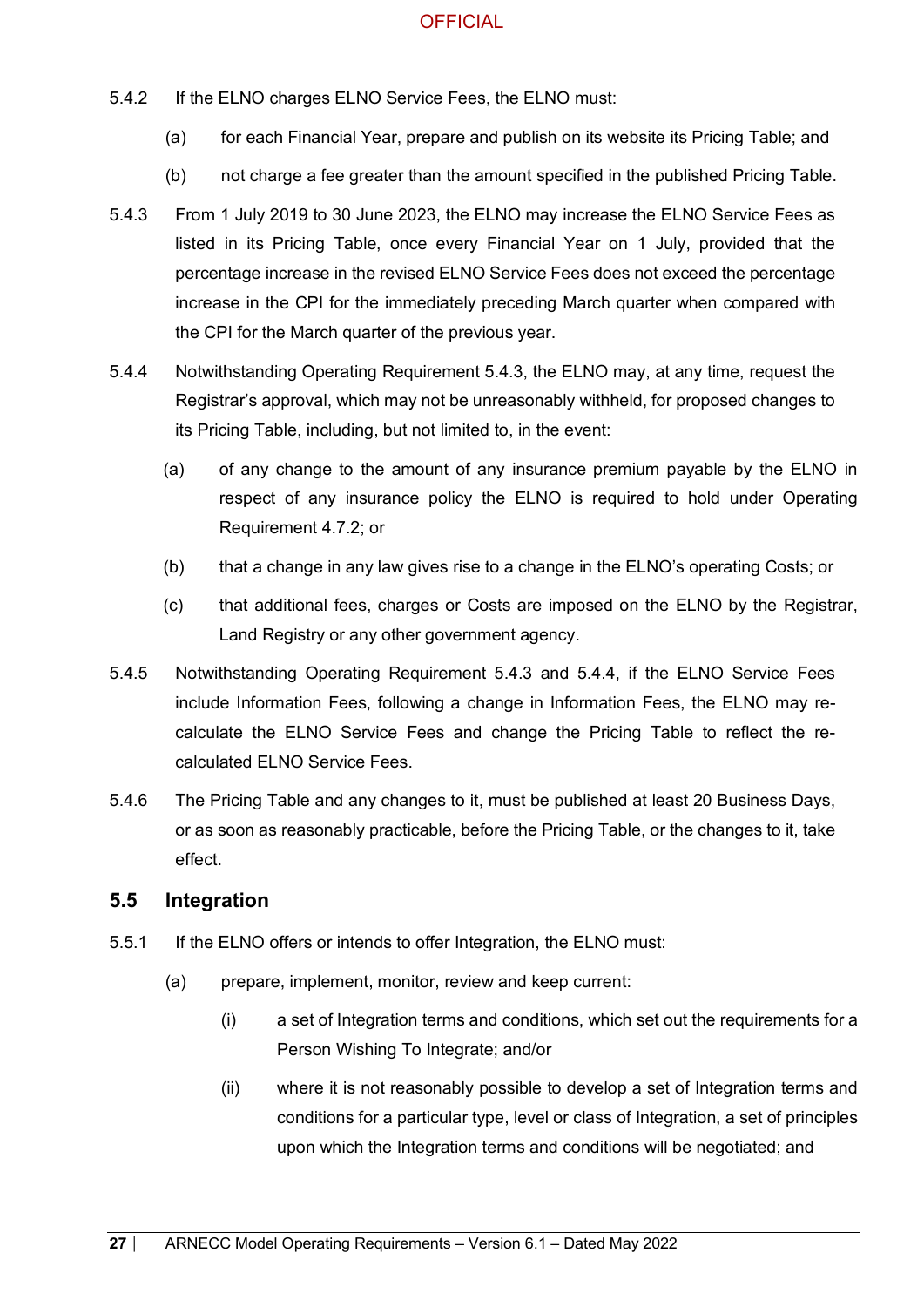- (b) publish on its website details of the process for a Person Wishing To Integrate to obtain a copy of the ELNO's Integration terms and conditions and/or principles; and
- (c) provide a copy of the ELNO's Integration terms and conditions and/or principles to any bona fide Person Wishing To Integrate who requests a copy and complies with the process published under Operating Requirement 5.5.1(b); and
- (d) maintain records of any requests made:
	- (i) for a copy of the ELNO's Integration terms and conditions and/or principles; and
	- (ii) to facilitate Integration,

including who made the request, whether each request was approved or refused, and the basis for refusal, where applicable.

- 5.5.2 Any Integration terms and conditions prepared or negotiated, and/or any principles prepared by the ELNO under Operating Requirement 5.5.1(a), must not contain any express or implied terms that could qualify, derogate from or otherwise prejudicially affect compliance with any of the ELNO's obligations under these Operating Requirements.
- 5.5.3 The ELNO must treat a Person Wishing To Integrate or a Person Who Has Integrated on an Equivalent Basis, subject only to differences which are attributable to the type, level or class of Integration with the ELN, provided that each Person Wishing To Integrate or Person Who Has Integrated has an equivalent opportunity to choose between those options compared with each other Person Wishing to Integrate or Person Who Has Integrated.

#### <span id="page-27-0"></span>**5.6 Separation**

- 5.6.1 If a Related Entity supplies or proposes to supply a Downstream or Upstream Service, the ELNO must not be involved in the supply or development of the Downstream or Upstream Service other than to the extent of providing access to, or use of, the ELN in accordance with Operating Requirement 5.5.
- 5.6.2 If the ELNO supplies or proposes to supply a Downstream or Upstream Service, the ELNO must establish a Related Entity or:
	- (a) establish an ELN business unit that is separate from a Downstream or Upstream Service business unit; and
	- (b) ensure the ELN business unit has control over and responsibility for:
		- (i) the provision and operation of the ELN; and
		- (ii) the performance of the functions and responsibilities of an ELNO under the ECNL and these Operating Requirements; and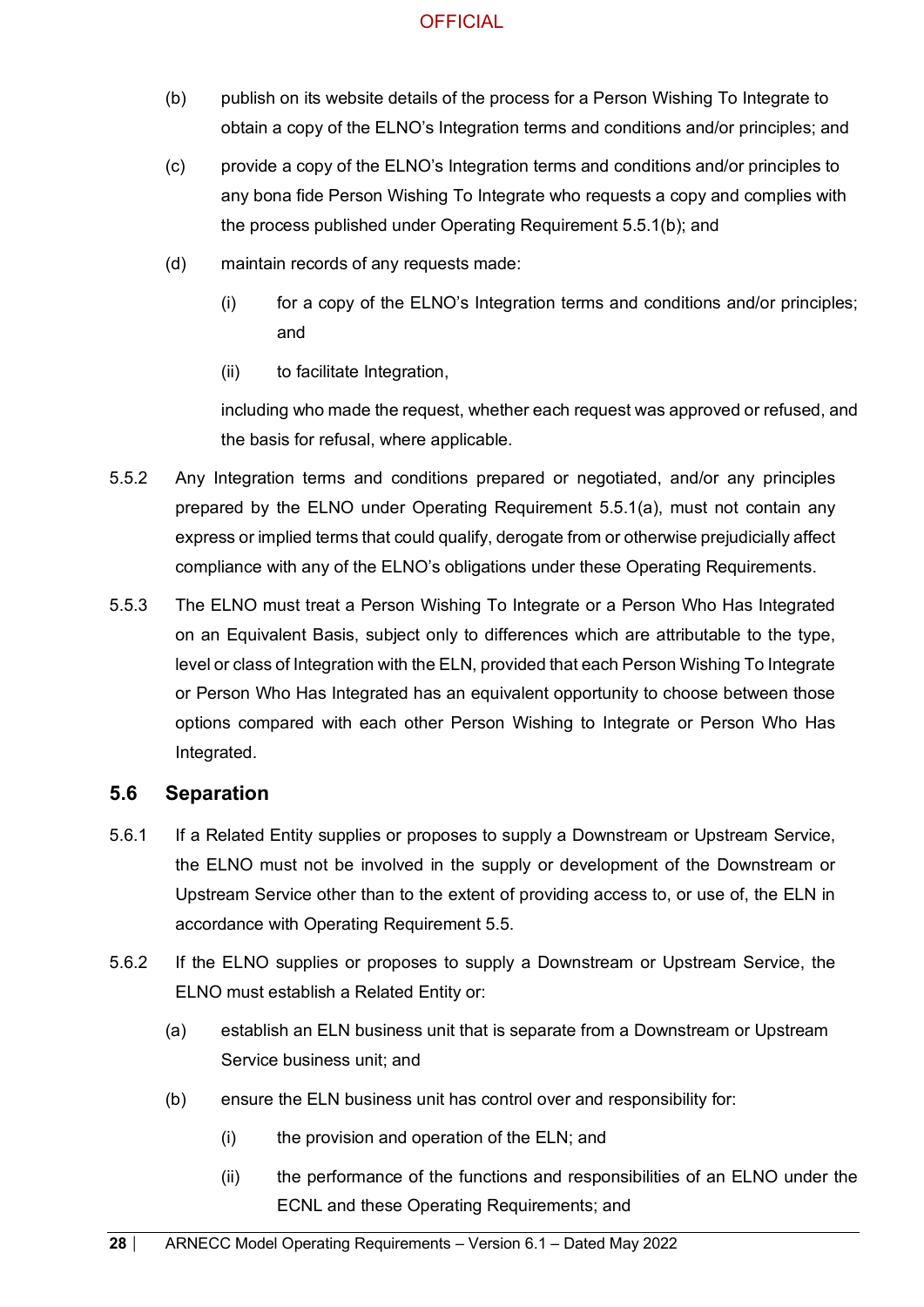- (iii) the ELNO's relationship with Subscribers and persons properly authorised by Subscribers to have access to, and use of, the ELN; and
- (iv) the ELNO's relationship with a Person Wishing To Integrate or a Person Who Has Integrated; and
- (c) ensure the Downstream or Upstream Service business unit has control over and responsibility for:
	- (i) promoting and supplying a Downstream or Upstream Service; and
	- (ii) customer support for a Downstream or Upstream Service; and
	- (iii) the ELNO's relationship with customers of a Downstream or Upstream Service; and
- (d) ensure the Downstream or Upstream Service business unit does not perform any of the required functions of the ELN business unit or vice versa.
- 5.6.3 If either Operating Requirement 5.6.1 or 5.6.2 applies, the ELNO must:
	- (a) not give, or operate in a manner which gives, an unfair commercial advantage to the Related Downstream or Upstream Service Provider; and
	- (b) deal with the Related Downstream or Upstream Service Provider on an arm's length basis; and
	- (c) prepare, publish, implement, review and keep current a Separation Plan which outlines how the ELNO will comply with this Operating Requirement, including how the ELNO will:
		- (i) manage the ELNO or ELN business unit independently from the Related Downstream or Upstream Service Provider; and
		- (ii) deal with confidential or commercially sensitive information of a Person Wishing To Integrate or a Person Who Has Integrated with the ELN to ensure that information is not available to, or able to be used by or for the benefit of, the Related Downstream or Upstream Service Provider; and
		- (iii) share personnel, systems and services, with the Related Downstream or Upstream Service Provider; and
		- (iv) implement suitable governance frameworks.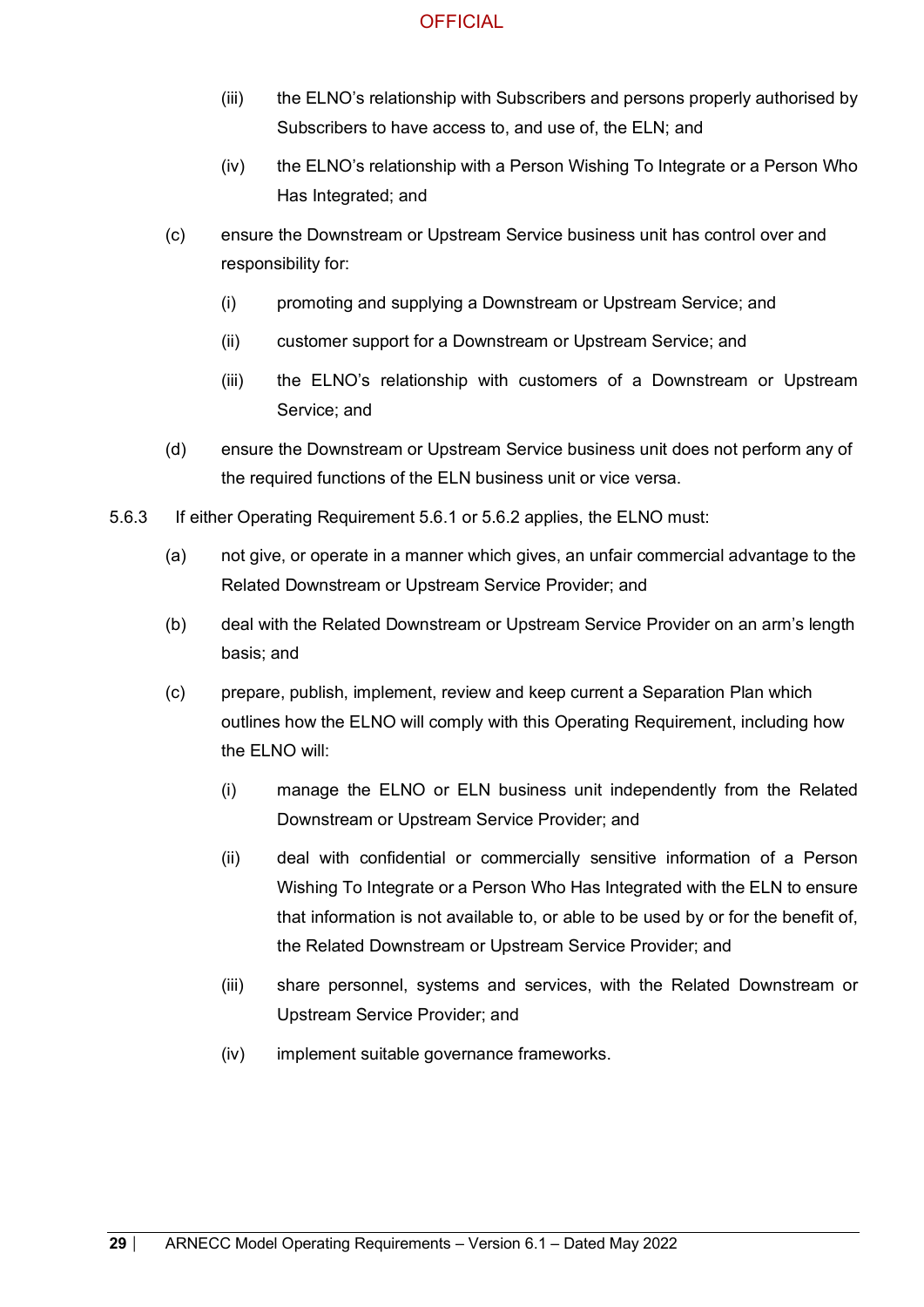## <span id="page-29-0"></span>**6 TESTING**

## <span id="page-29-1"></span>**6.1 Initial Testing**

The ELNO must not commence operating the ELN without first undertaking testing of the ELN in accordance with the Test Plan and otherwise to the satisfaction of the Registrar.

## <span id="page-29-2"></span>**6.2 Further Testing**

The ELNO must not implement any new functionality, which affects the Land Registry System, including implementing a new electronic Registry Instrument or other electronic Document, without first undertaking testing of the new functionality or new electronic Registry Instrument or other electronic Document in accordance with the Test Plan and otherwise to the satisfaction of the Registrar.

## <span id="page-29-3"></span>**7 OBLIGATIONS REGARDING SYSTEM SECURITY AND INTEGRITY**

## <span id="page-29-4"></span>**7.1 Information Security Management System**

The ELNO must:

- (a) establish, implement, operate, monitor, review, maintain and keep current a documented Information Security Management System that is Fit for Purpose in relation to the ELNO's operations to ensure the security of the ELN; and
- (b) ensure that its Information Security Management System:
	- (i) takes into account the obligations of the ELNO in these Operating Requirements; including, where applicable and without limitation, the obligations in Operating Requirements, 7.11, 7.12, 19.1 and 19.2; and
	- (ii) includes a comprehensive Subscriber security policy with which Subscribers and Users must comply, the purpose of which is to assist Subscribers and Users to understand their obligations in relation to the security of the ELN and which addresses, without limitation,:
		- A. the technology required to enable Subscribers to access the ELN; and
		- B. the specification of virus protection software required to be installed on a Subscriber's computers; and
		- C. protection of Security Items; and
		- D. training and monitoring of Users in relation to a Subscriber's security obligations including, but not limited to, cyber security awareness training covering, as a minimum, secure use of the ELN and secure use of email and other electronic communication; and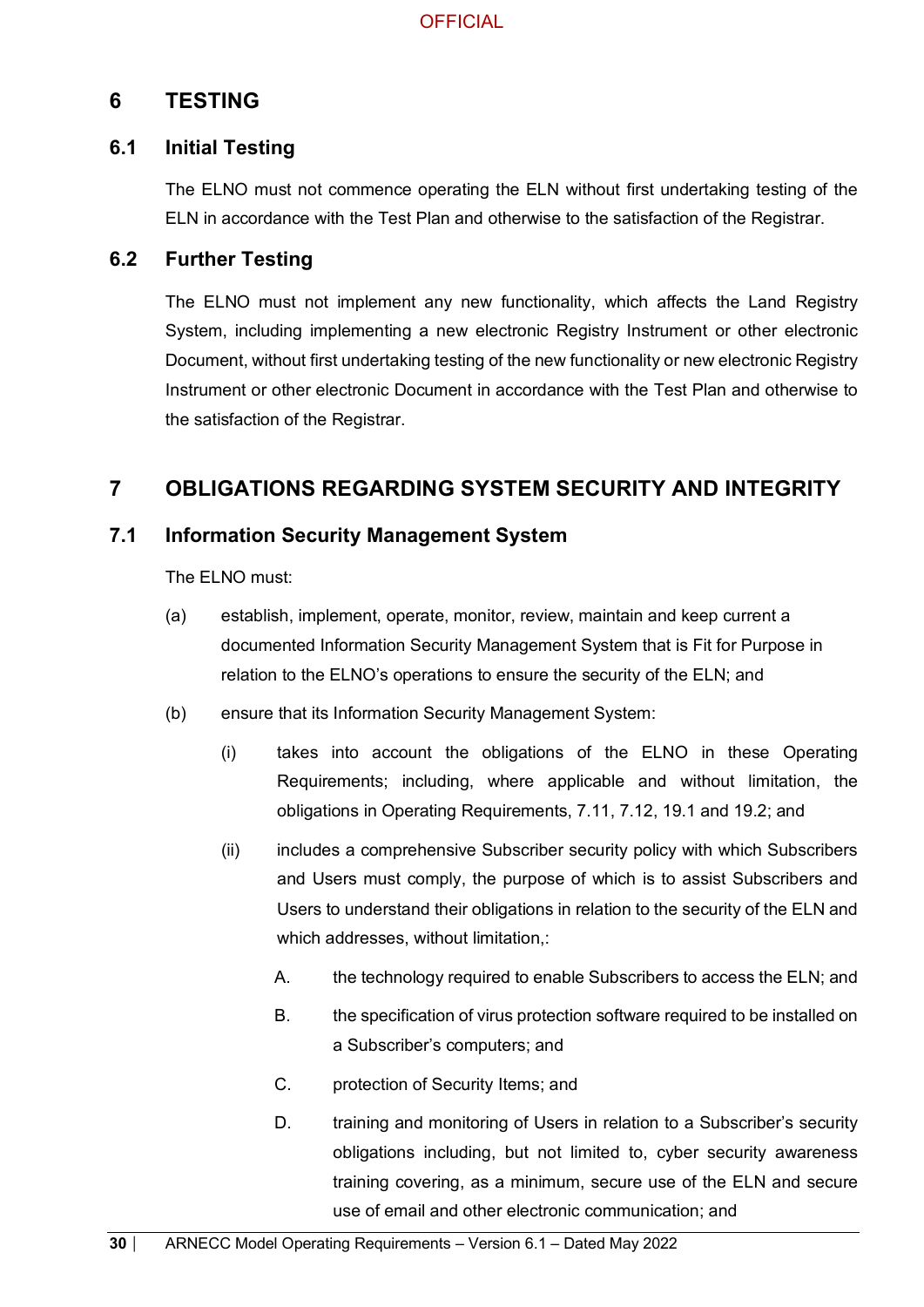- E. the process by which the ELNO will assist Subscribers and Users to understand the Subscriber security policy and their obligations in relation to the security of the ELN; and
- (iii) includes a set of Incident Response Plans; and
- (c) have its Information Security Management System regularly reviewed by an Independent Expert and implement, as a minimum, any Essential Recommendations of that Independent Expert; and
- (d) before implementing any material change to its Information Security Management System, obtain an Independent Certification relating to the change that the Information Security Management System will, after the making of the change, continue to be suitable, adequate and effective and otherwise Fit for Purpose, and provide it to the Registrar.

#### <span id="page-30-0"></span>**7.2 Access to ELN**

- 7.2.1 Subject to Operating Requirements 7.2.2 and 7.2.3, the ELNO must ensure that only Subscribers registered in accordance with these Operating Requirements and the Participation Rules, or Persons properly authorised by Subscribers are able to access and use the ELN.
- 7.2.2 An ELNO will not breach Operating Requirement 7.2.1 if the ELNO permits a Subscriber to use application to application technology for accessing the ELN and data entry provided that the Subscriber does not use application to application technology for the function of Digital Signing or for Subscriber Administrator functions.
- 7.2.3 The ELNO must ensure that only Persons authorised by the ELNO have access to the ELN for administrative purposes.
- 7.2.4 The ELNO must provide access to the ELN on an Equivalent Basis to:
	- (a) Subscribers; and
	- (b) Users,

subject only to differences which are attributable to the type, level or class of Integration with the ELN, provided that each Subscriber or User has an equivalent opportunity to choose between those options compared with each other Subscriber or User.

## <span id="page-30-1"></span>**7.3 Security of ELN**

The ELNO must take reasonable steps to:

(a) ensure that data supplied to any system connected to the ELN is free from viruses, corruption and any other condition that may compromise any of those systems or any data stored by, or passing into or out of, the Land Registry System or any other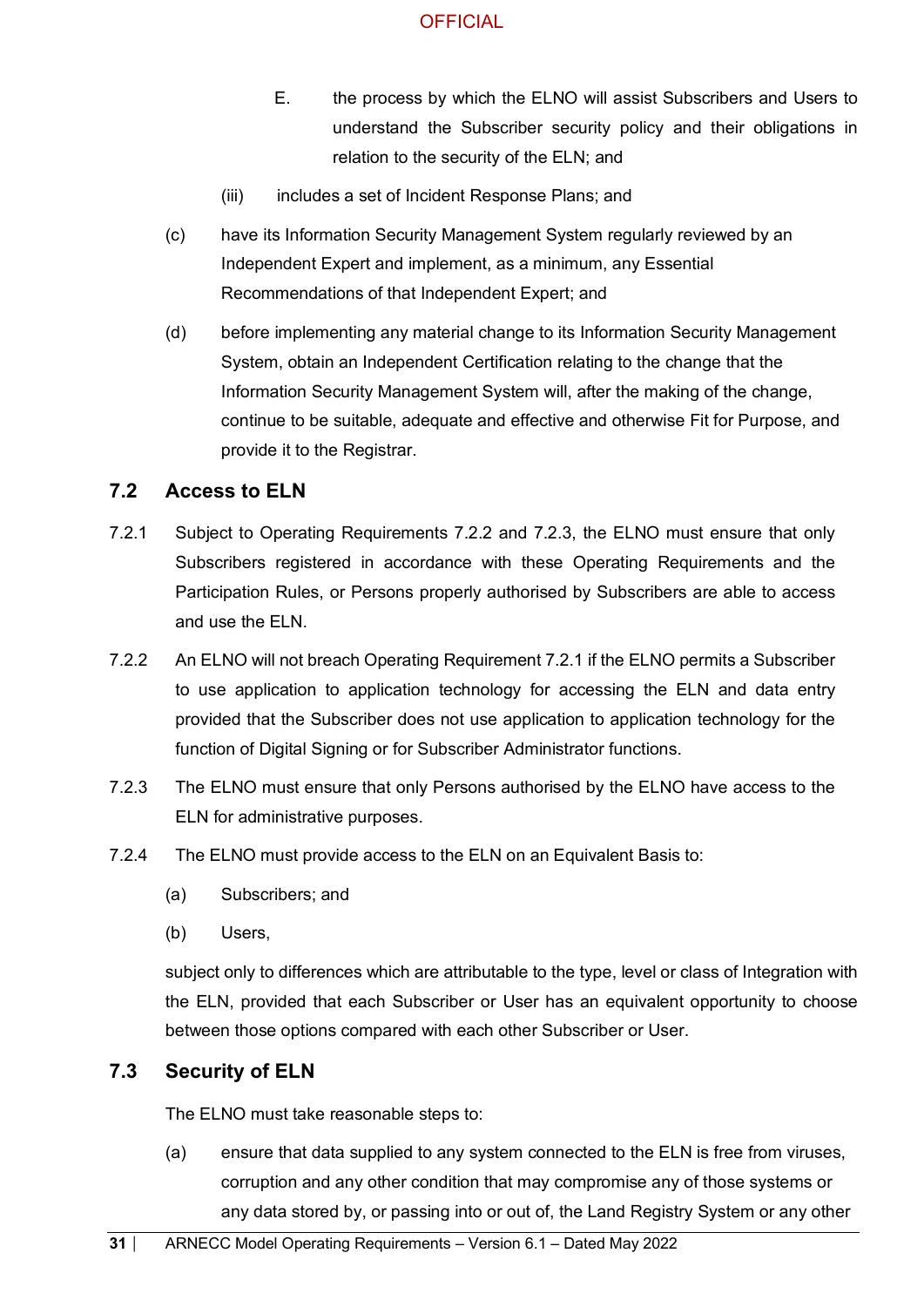systems connected to the ELN for the purposes of carrying out Conveyancing Transactions; and

- (b) prevent, trap, detect and remove any viruses, corruption and any other condition from its systems and data that may damage the Land Registry System, damage any systems connected to the ELN for the purposes of carrying out Conveyancing Transactions, or damage any data stored by the Land Registry; and
- (c) prevent unauthorised system use, intrusion and service denial and detect and remove unauthorised system additions or modifications, including by using Usage Anomaly Detection capability to detect and track unauthorised actions in the ELN; and
- (d) monitor, and take appropriate action after receiving security alerts from the Land Registry; and
- (e) do all things reasonably necessary to reduce systemic risk in the ELN and promote the overall stability of each system connected to the ELN for the purposes of carrying out Conveyancing Transactions; and
- (f) ensure that it does not do or omit to do anything that is likely to have an adverse effect on the operation, security, integrity or stability of the Land Registry System; and
- (g) ensure the ELNO has a legally binding agreement with any Supplier, which includes the following provisions:
	- (i) an undertaking by the Supplier to Promptly notify the ELNO if the Supplier becomes aware of any Incident that affects or may affect the ELN; and
	- (ii) an undertaking by the Supplier to carry out a cyber security due diligence review at least once a year, and to Promptly rectify any identified weaknesses; and
- (h) test any Incident Response Plans at least annually; and
- (i) Promptly follow the defined steps set out in any applicable Incident Response Plan in the event of an Incident.

#### <span id="page-31-0"></span>**7.4 Data**

The ELNO must ensure that the ELN:

- (a) accurately presents and uses data received from a Land Registry or any other source; and
- (b) does not change data received from a Land Registry other than in accordance with an approval granted under Operating Requirement 19.3(b); and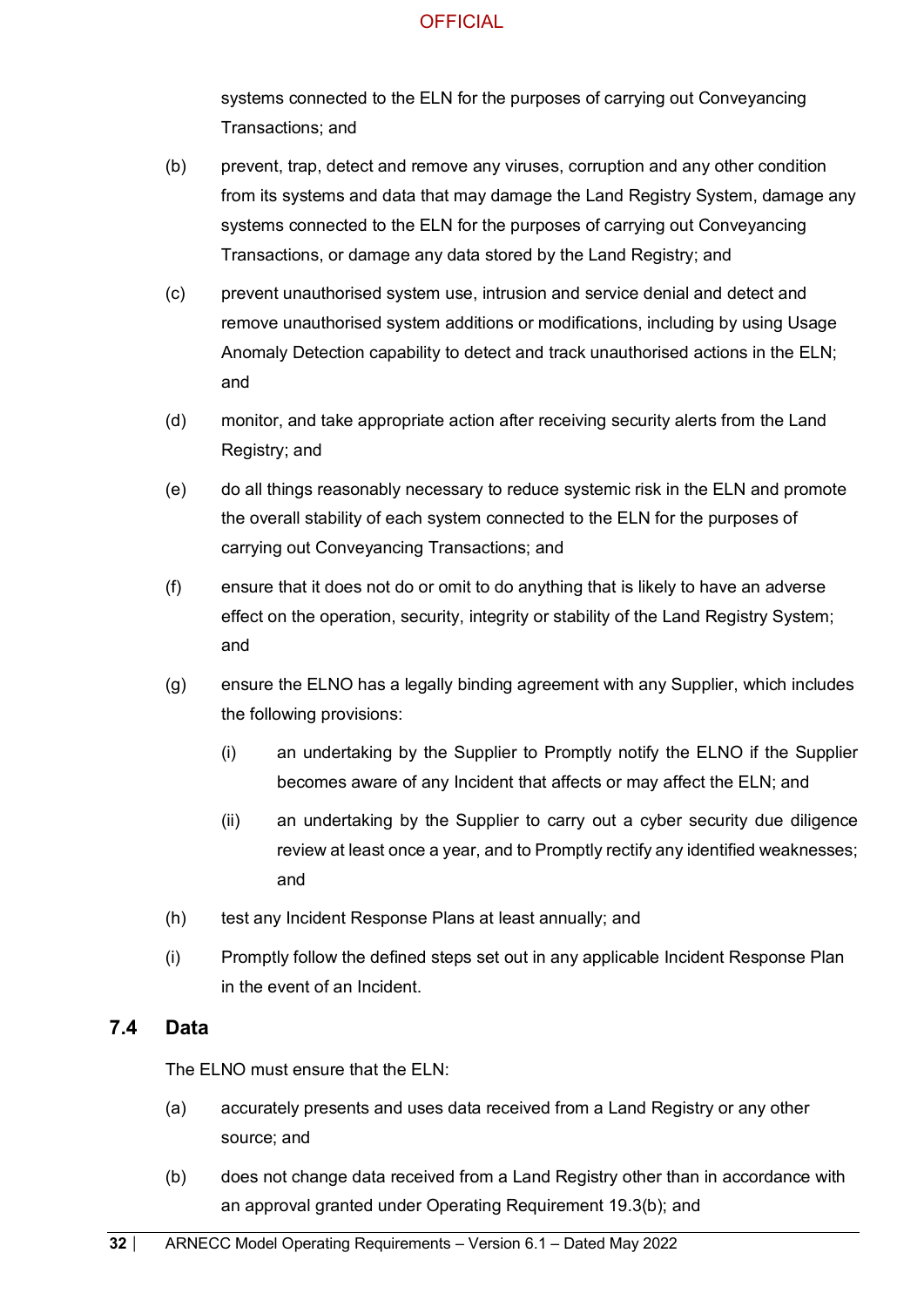(c) where the ELN checks, collates or processes data from a Land Registry, accurately checks, collates or processes that data.

## <span id="page-32-0"></span>**7.5 Protection of Land Information**

The ELNO must ensure that any computer infrastructure forming part of the ELNO System and in which Land Information is entered, stored or processed is located within the Commonwealth of Australia.

#### <span id="page-32-1"></span>**7.6 Digital Certificate regime**

- 7.6.1 The ELNO must ensure that, where a Digital Certificate is used to Digitally Sign an electronic Registry Instrument or other electronic Document, the Certification Authority is independent.
- 7.6.2 Without limiting Operating Requirement 7.6.1, the ELNO must:
	- (a) ensure that Digital Certificates used in the ELN:
		- (i) accord with the Gatekeeper PKI framework; and
		- (ii) are supplied by a Gatekeeper Accredited Service Provider; and
		- (iii) are issued under a Certificate Policy which:
			- A. identifies the Subscriber and its ABN; and
			- B. binds the Subscriber's Signer as Key Holder to the Subscriber including, without limitation, by naming the Subscriber's Signer in the Certificate Profile; and
	- (b) take reasonable steps to ensure that the ELNO System does not include any functionality which enables Subscribers or Users to breach Participation Rule 7.5.5; and
	- (c) take reasonable steps to implement functionality which prevents Subscribers and Users breaching Participation Rule 7.5.5, where reasonably possible.
- 7.6.3 Without limiting Operating Requirements 7.6.1 and 7.6.2, the ELNO must ensure that Subscribers can use Digital Certificates that are not restricted to closed environments or communities of interest to Digitally Sign electronic Registry Instruments or other electronic Documents, subject to any reasonable requirements in the ELNO's Subscriber security policy.

## <span id="page-32-2"></span>**7.7 Verifying Digital Signing**

The ELNO must ensure that the ELN has an effective means of: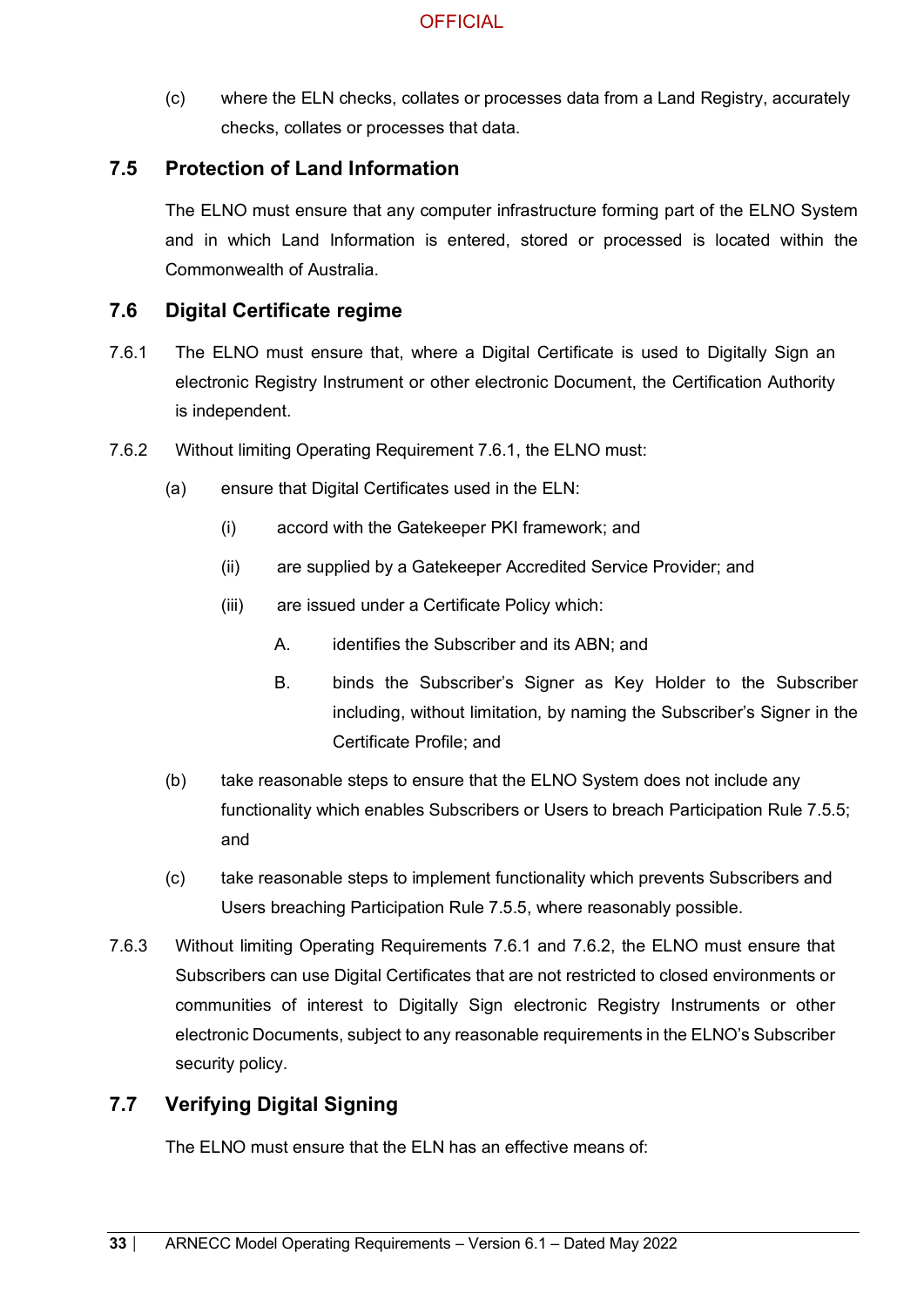- (a) verifying that any electronic Registry Instruments or other electronic Document required to be Digitally Signed has been executed using a Valid Digital Certificate of the Subscriber authorised to execute the electronic Registry Instruments or other electronic Document; and
- (b) verifying that at the time of Digitally Signing the Subscriber's registration as a Subscriber has not expired or been restricted, suspended or terminated; and
- (c) verifying that when an electronic Registry Instrument or other electronic Document is Digitally Signed, the Signer:
	- (i) has the signing rights being exercised; and
	- (ii) has not had their use of the ELN suspended or terminated or their signing rights suspended or terminated; and
- (d) providing the Registrar with data to verify the matters in Operating Requirements 7.7(a), (b) and (c) and the identity of the Signer.

## <span id="page-33-0"></span>**7.8 Verifying no alteration**

The ELNO must ensure that the ELN has an effective means of enabling the Registrar to verify that each Digitally Signed electronic Registry Instrument or other electronic Document presented to the Registrar has not been altered in any way since it was executed.

### <span id="page-33-1"></span>**7.9 Notification of Jeopardised Conveyancing Transactions**

The ELNO must immediately notify the Registrar and those of its Subscribers involved in any Conveyancing Transaction which it has reason to believe has been Jeopardised.

## <span id="page-33-2"></span>**7.10 Obligations in relation to Notification of Compromised Security Items**

Where a Subscriber notifies the ELNO that:

- (a) any of the Security Items of its Users have been or are likely to have been Compromised; or
- (b) the Subscriber is aware or suspects that any of its Private Keys have been used to Digitally Sign any electronic Registry Instruments or other electronic Documents without its authorisation or the authorisation of any Client on whose behalf the electronic Registry Instruments or other electronic Documents are purported to be Digitally Signed,

the ELNO must:

(c) prevent the presentation for Lodgment with the Registrar or Land Registry of those electronic Registry Instruments or other electronic Documents which the Subscriber advises the ELNO may be affected by the Compromise of the Security Items or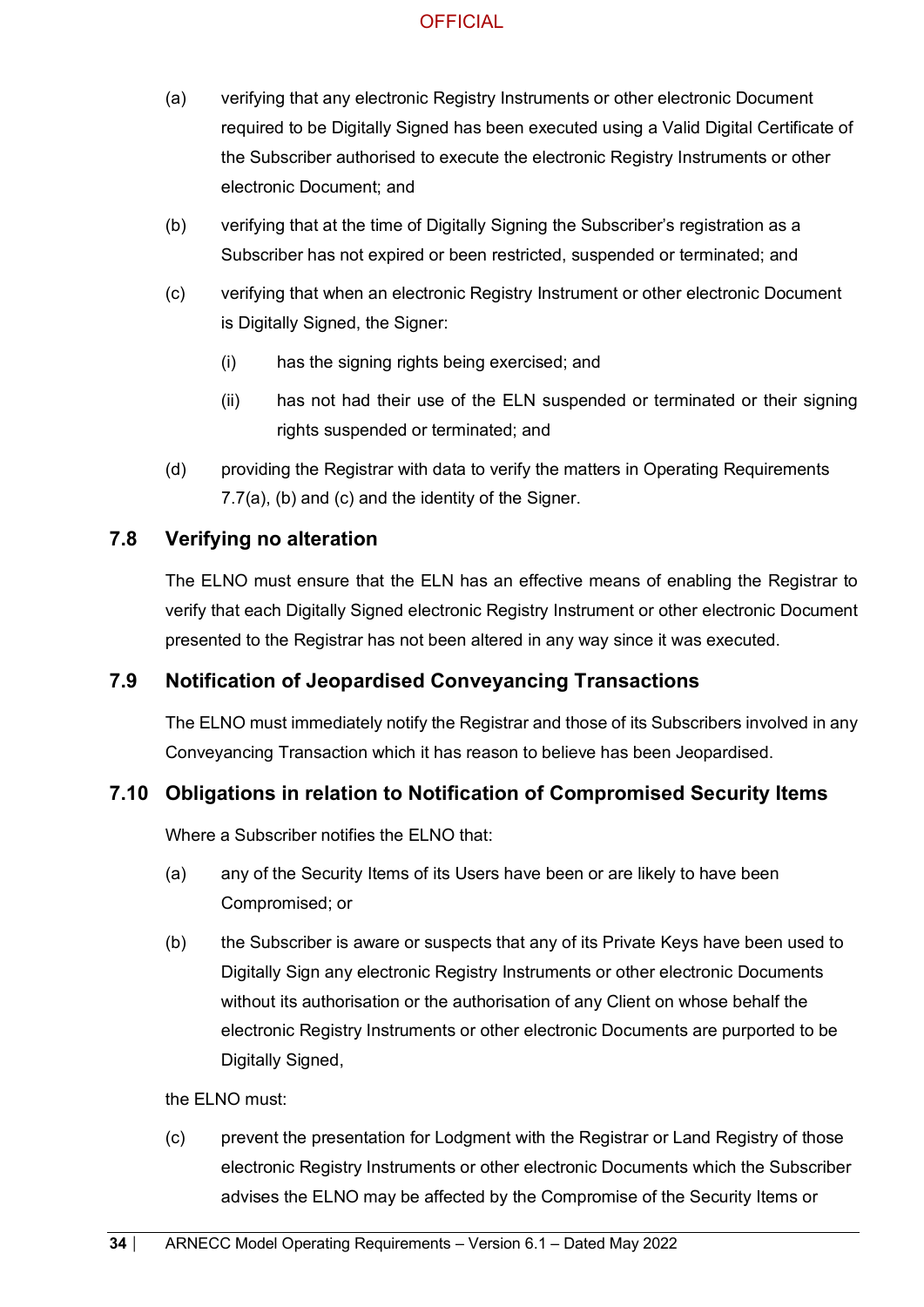Digitally Signed without the authority referred to in Operating Requirement 7.10(b); or

(d) if it is not possible to prevent the presentation for Lodgment, immediately notify the Registrar.

## <span id="page-34-0"></span>**7.11 Data Breach Notification**

- 7.11.1 The ELNO must implement appropriate procedures and controls (including training) to detect Data Breaches and possible Data Breaches.
- 7.11.2 If the ELNO becomes aware of a Data Breach, or reasonably suspects that a Data Breach has occurred, the ELNO must:
	- (a) Promptly provide the Registrar and any affected Subscriber all details in respect of that event; and
	- (b) take all reasonable steps to investigate the event, contain the breach (if the event is a Data Breach) and mitigate against the adverse effect and harm arising from the event; and
	- (c) allow the Registrar to participate in any investigation and mitigation steps under Operating Requirement 7.11.2(b); and
	- (d) provide all assistance and support required by the Registrar to assess the risk of harm arising from the event, and to recover from the event; and
	- (e) implement such additional measures as are required to protect against a similar Data Breach in the future; and
	- (f) Promptly follow the defined steps set out in any applicable Incident Response Plan.

## <span id="page-34-1"></span>**7.12 Cloud Service**

- 7.12.1 The ELNO may use a Cloud Service for its ELN or to provision its ELN if all of the following are satisfied:
	- (a) the ELNO uses its reasonable endeavours to continuously mitigate any risks associated with using a Cloud Service as they are identified; and
	- (b) the Cloud Service only stores and processes Land Information in a secure computer infrastructure located within the Commonwealth of Australia; and
	- (c) the premises and systems used in connection with the provision and use of the Cloud Service are secure, having regard to the sensitive nature of the ELN and Land Information; and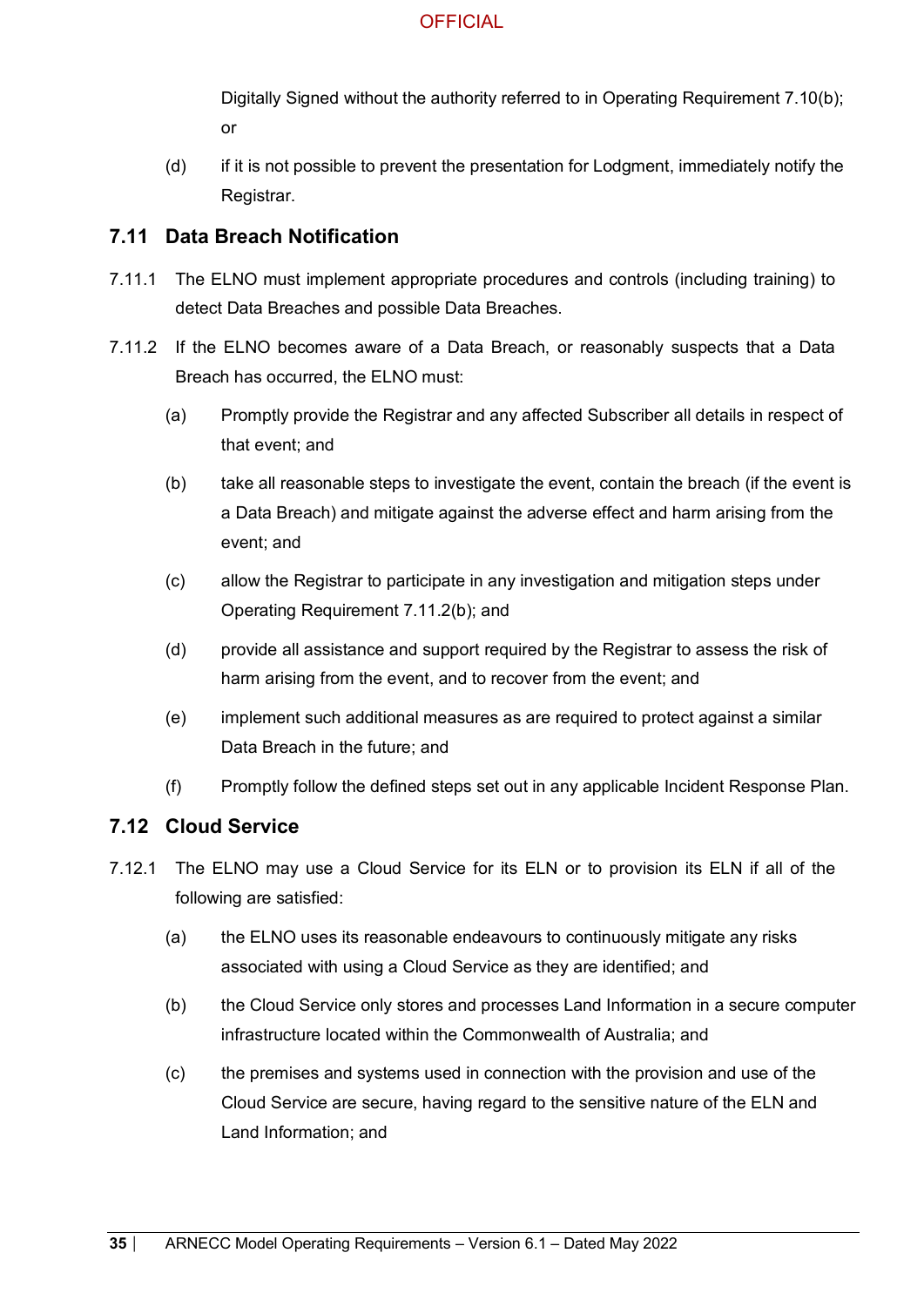- (d) the ELNO implements and uses security and encryption features and any complementary user entity controls that are appropriate to protect Land Information (including access control, encryption in transit and encryption at rest); and
- (e) the ELNO has a legally binding agreement with the Cloud Service Provider which includes an undertaking by the Cloud Service Provider to:
	- (i) maintain an information security program that complies with the ISO 27001 Standard (or such successor Standards) or such other alternative Standards as are substantially equivalent to ISO 27001; and
	- (ii) carry out an independent audit assessment of its controls and processes and their effectiveness at least once a year; and
	- (iii) provide a SOC2 Type 2 Report to the ELNO; and
	- (iv) carry out a vulnerability assessment and penetration testing of its systems and online services at least once a year; and
	- (v) Promptly take any action required to ensure the Cloud Service Provider's controls and processes are effective and rectify any identified weaknesses; and
- (f) the ELNO receives the SOC 2 Type 2 Report referred to in Operating Requirement 7.12.1(e)(iii).
- 7.12.2 The ELNO must notify the Registrar if the ELNO is using, intends to use, commences to use a Cloud Service, changes Cloud Service Provider or ceases to use a Cloud Service.

## <span id="page-35-0"></span>**7.13 Vulnerability assessment and penetration testing**

The ELNO must ensure that:

- (a) at least once a year, an appropriately qualified independent security professional undertakes a vulnerability assessment and penetration testing of its ELNO System and any other systems and networks that store or process Land Information; and
- (b) where the independent security professional makes recommendations, those recommendations are expressed in writing as either Essential Recommendations or Desirable Recommendations; and
- (c) any Essential Recommendations are implemented Promptly.

## <span id="page-35-1"></span>**8 SECURITY AND INTEGRITY OF TITLES REGISTER**

The ELNO must ensure that it does not do anything that is likely to diminish the overall security and integrity of the Titles Register or public confidence in the Titles Register.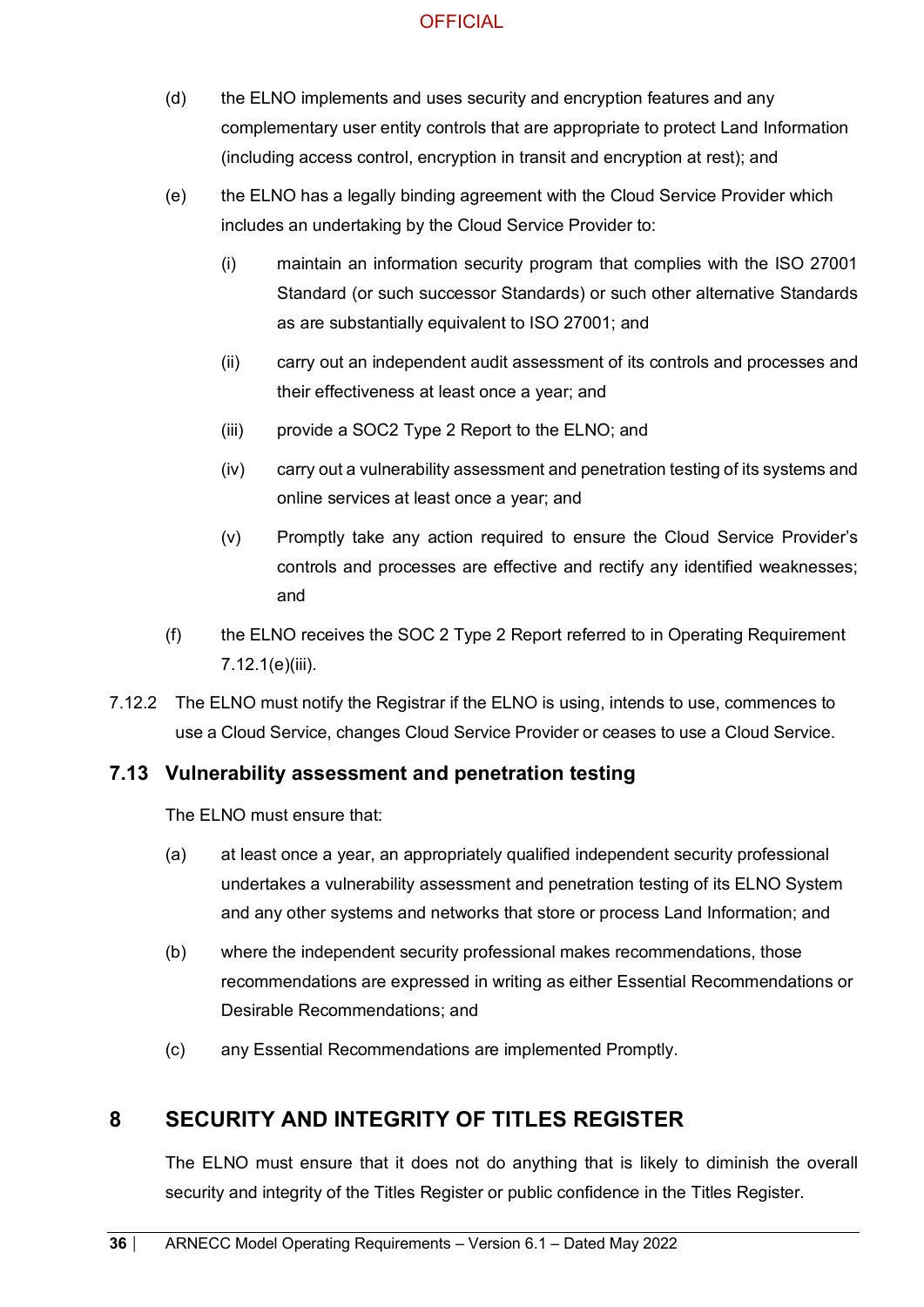## **9 RISK MANAGEMENT**

#### **9.1 Mitigate risk**

The ELNO must:

- (a) establish, implement, operate, monitor, review, maintain and keep current a documented Risk Management Framework that is Fit for Purpose to enable the identification, mitigation and management of risks in its operation of the ELN; and
- (b) have its Risk Management Framework regularly reviewed by an Independent Expert and implement, as a minimum, any Essential Recommendations of that Independent Expert.

### **9.2 No increased risk of fraud or error**

Without limiting any other obligation under these Operating Requirements, the ELNO must use reasonable endeavours to ensure that the use of the ELN for the presentation for Lodgment of Conveyancing Transactions with the Registrar does not result in a greater risk of fraud or error in those Conveyancing Transactions compared to the risk of fraud or error for comparable Conveyancing Transactions Lodged in a paper medium.

## **10 MINIMUM SYSTEM REQUIREMENTS**

The ELNO must ensure that the ELN meets the minimum requirements determined by the Registrar, which must include as a minimum the requirements set out in this Operating Requirement.

### **10.1 Functionality**

The ELNO must ensure that the ELN:

- (a) provides sufficient functionality to enable:
	- (i) Subscribers to comply with the ECNL, Land Titles Legislation and the Participation Rules; and
	- (ii) the Registrar to comply with legislative obligations relevant to the service provided by the ELNO and policy requirements notified to the ELNO relevant to the service provided by the ELNO; and
	- (iii) the ELNO to comply with the ECNL, Land Titles Legislation and these Operating Requirements; and
- (b) is designed and provisioned:
	- (i) to be reliable, scalable and flexible; and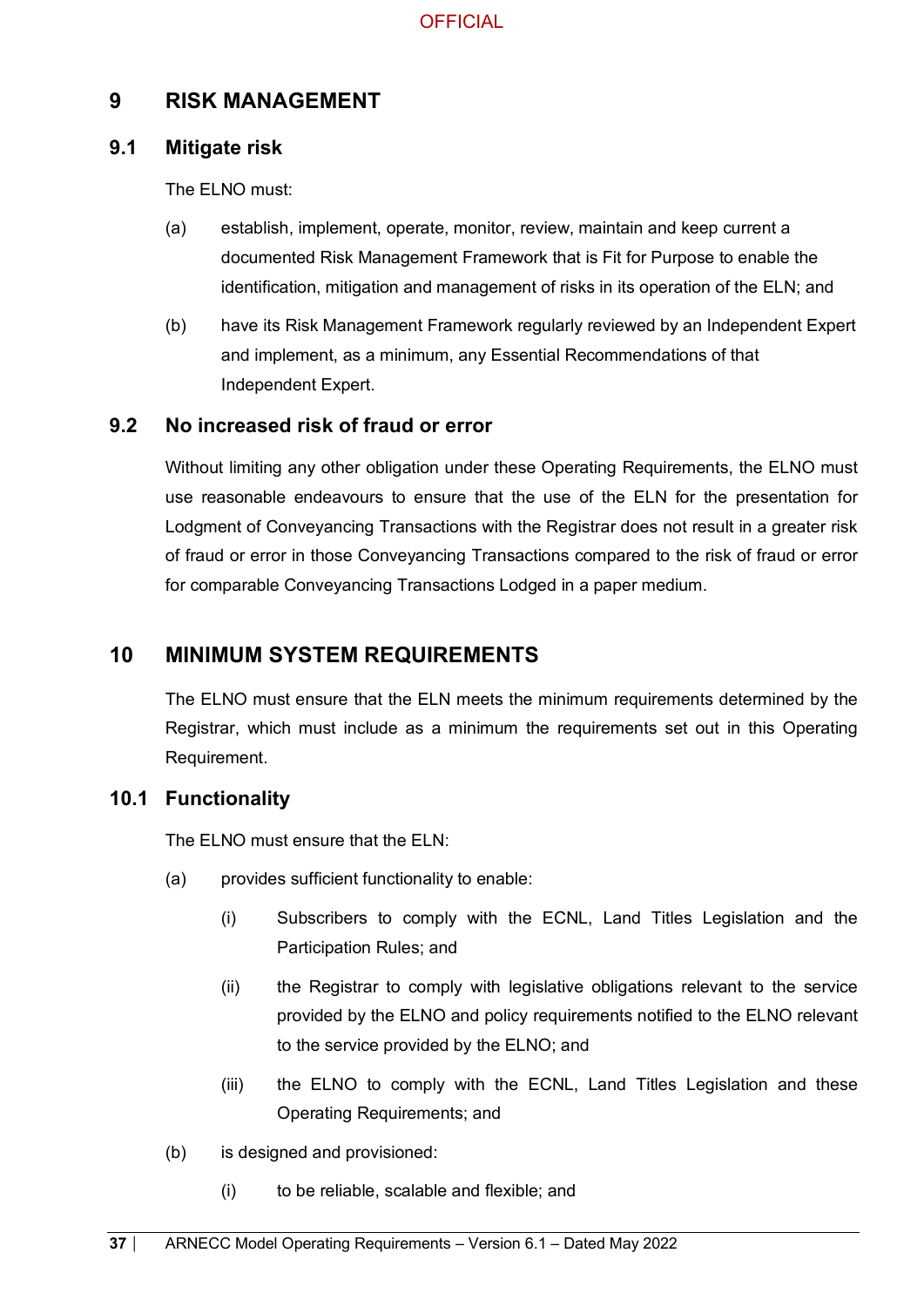- (ii) to use software that is fully supported by the provider of that software; and
- (iii) so that it is architecturally sound with its code design compliant with relevant industry standards; and
- (iv) so that it is compliant with any relevant industry standards relating to usability and accessibility.

#### **10.2 (Deleted)**

#### **10.3 Data Standard**

The ELN must use the Data Standard to present:

- (a) electronic Registry Instruments or other electronic Documents, including all component data items, for Lodgment; and
- (b) all system messages exchanged with a Land Registry.

#### **10.4 Apply Registrar's Business Rules**

The ELN must apply the Business Rules and must have an orderly means of implementing and testing the Business Rules.

#### **10.5 Services to enable assessment of integrity**

The ELNO must make available to its Subscribers services which assist Subscribers to assess each Conveyancing Transaction's integrity including, but not limited to, Land Title Reference Verification, Registry Information Supply, Lodgment Verification, Title Activity Check and a facility to enable the determination of the applicable Lodgment Fees for each electronic Registry Instrument or other electronic Document in a Conveyancing Transaction.

#### **10.6 Ability to unsign Digitally Signed Documents**

The ELNO must ensure that the ELN provides the functionality for an electronic Registry Instrument or other electronic Document Digitally Signed by a Subscriber to be unsigned by the Subscriber or its Signer up until the time the Electronic Workspace for the Conveyancing Transaction is locked in the ELN.

#### **10.7 Registry Instrument or other Document templates**

The ELNO must ensure that the correct Registry Instrument or other Document template supplied and determined by the Registrar is used by Subscribers.

#### **10.8 Presentation once financial settlement is irrevocable**

The ELNO must ensure that no electronic Registry Instrument or other electronic Document forming part of a Settlement Transaction is presented to the Registrar for Lodgment unless the financial settlement is irrevocable.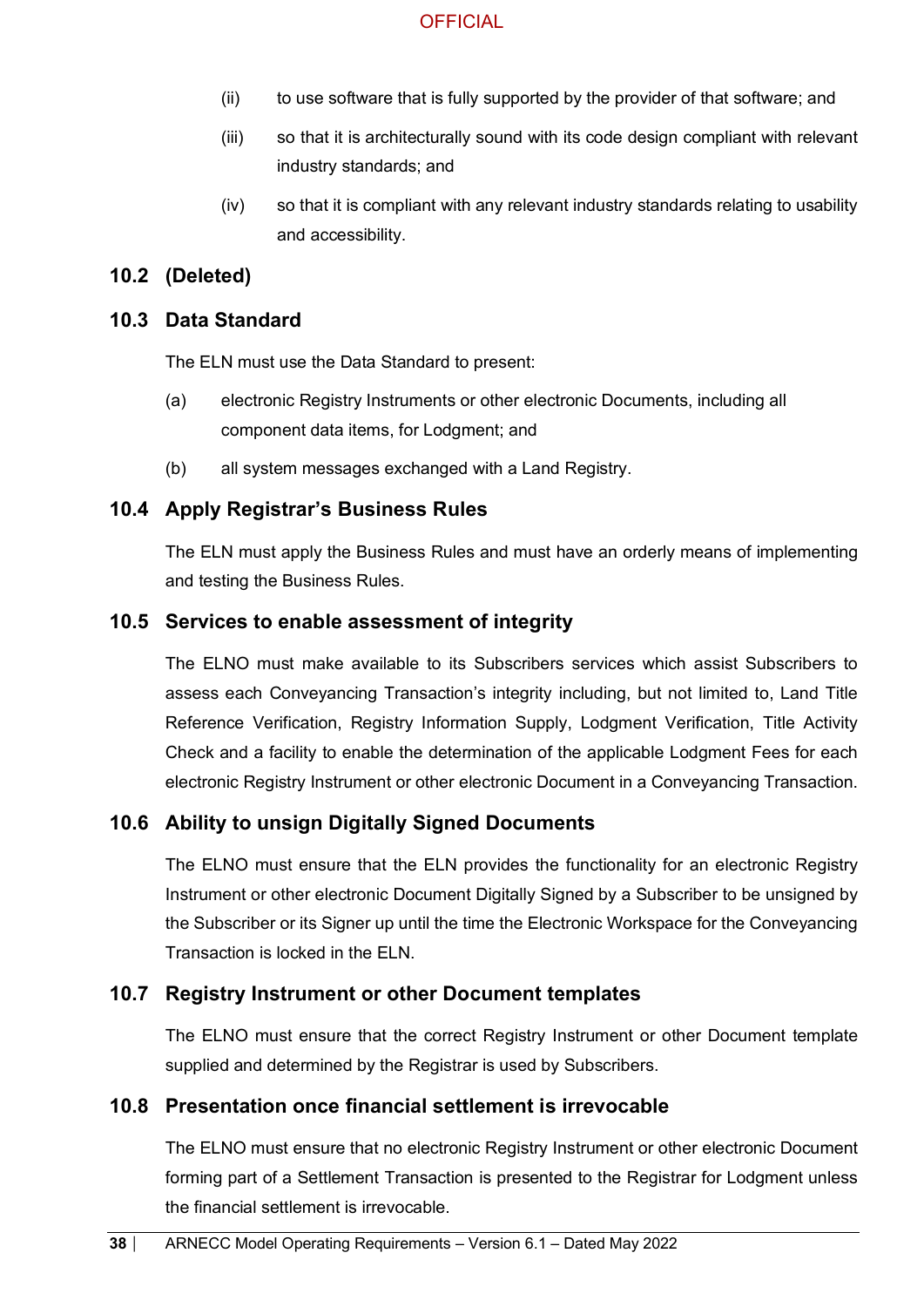### **10.9 Presentation following Duty payment or commitment**

The ELNO must ensure that no electronic Registry Instrument or other electronic Document is presented to the Registrar for Lodgment unless the electronic Registry Instrument or other electronic Document has been assessed for Duty and the Duty Authority is satisfied that, where applicable, the Duty has been paid or an irrevocable commitment to pay has been made to the Duty Authority.

### **10.10 Land Registry Fees**

The ELNO must:

- (a) ensure that no electronic Registry Instrument or other electronic Document is presented to the Registrar for Lodgment unless the Lodgment Fees have been collected by the ELNO or an irrevocable commitment to pay has been made to the ELNO; and
- (b) in the manner agreed with the Registrar, pay to the Registrar all Information Fees and remit to the Registrar all Lodgment Fees collected; and
- (c) provide all information required by the Registrar for the identification and reconciliation of all Land Registry Fees.

## **11 MINIMUM PERFORMANCE LEVELS**

#### **11.1 Performance Levels**

The ELNO must:

- (a) ensure that the ELNO System meets, as a minimum, the Performance Levels; and
- (b) monitor its performance against the Performance Levels and maintain records of that monitoring.

# **12 BUSINESS CONTINUITY AND DISASTER RECOVERY MANAGEMENT**

#### **12.1 Business Continuity and Disaster Recovery Management Program**

The ELNO must establish, implement, operate, monitor, review, maintain, test and keep current a documented, detailed and comprehensive Business Continuity and Disaster Recovery Management Program that is Fit for Purpose to ensure that in the event of an Incident the ELNO can continue to provide and operate the ELN, or so that disruption to the provision of or operation of the ELN will be minimised.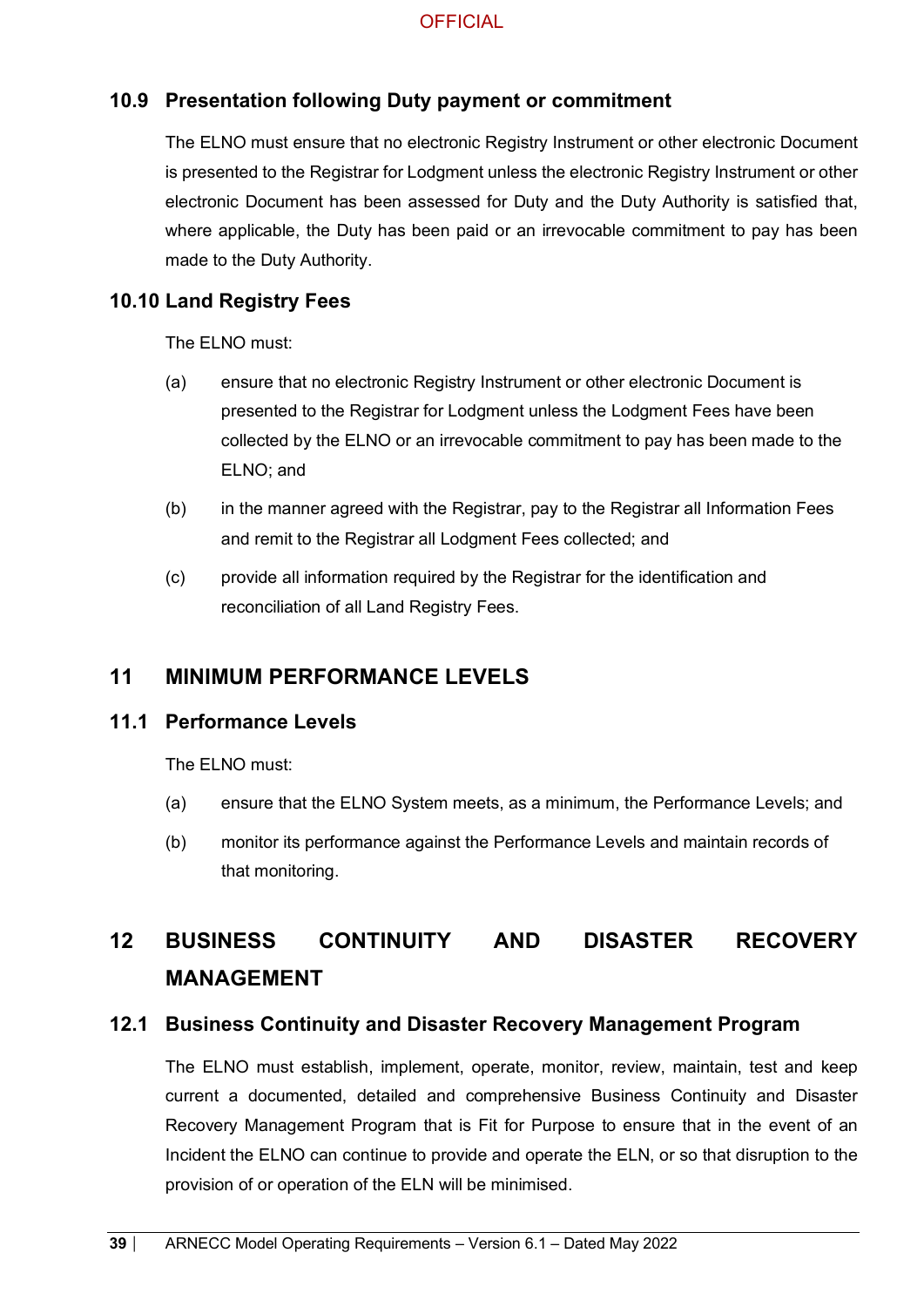### **12.2 Review**

The ELNO must have its Business Continuity and Disaster Recovery Management Program regularly reviewed by an Independent Expert and implement, as a minimum, any Essential Recommendations of that Independent Expert.

### **13 CHANGE MANAGEMENT**

#### **13.1 Change Management Framework**

The ELNO must establish, implement, use, monitor, review, maintain and keep current a documented, detailed and comprehensive Change Management Framework to manage the making of any changes:

- (a) relevant to the ELNO's obligations under these Operating Requirements or a Subscriber's obligations under the Participation Rules in relation to the Subscriber's use of the ELN; or
- (b) to the operation of the ELNO System,

in a planned and managed or systematic fashion.

## **13.2 No changes other than in accordance with Change Management Framework**

The ELNO must not make any changes other than in accordance with the Change Management Framework.

#### **13.3 Implementation plan**

- 13.3.1 The ELNO must provide the Registrar with an implementation plan covering, as a minimum, a two year period and setting out:
	- (a) proposed future releases of the ELN, including to expand its functionality, improve its performance or introduce new electronic Registry Instruments or other electronic Documents; and
	- (b) details of when Back End Infrastructure Connections are scheduled; and
	- (c) the time at which each of those releases are scheduled for implementation; and
	- (d) the changes proposed to be introduced as part of each of those releases,

and must provide the Registrar with an updated version of the implementation plan Promptly after making any changes to the information set out in the plan.

13.3.2 The ELNO must implement and observe any changes to the implementation plan related to the ELN or the Back End Infrastructure Connection between the ELNO and the Land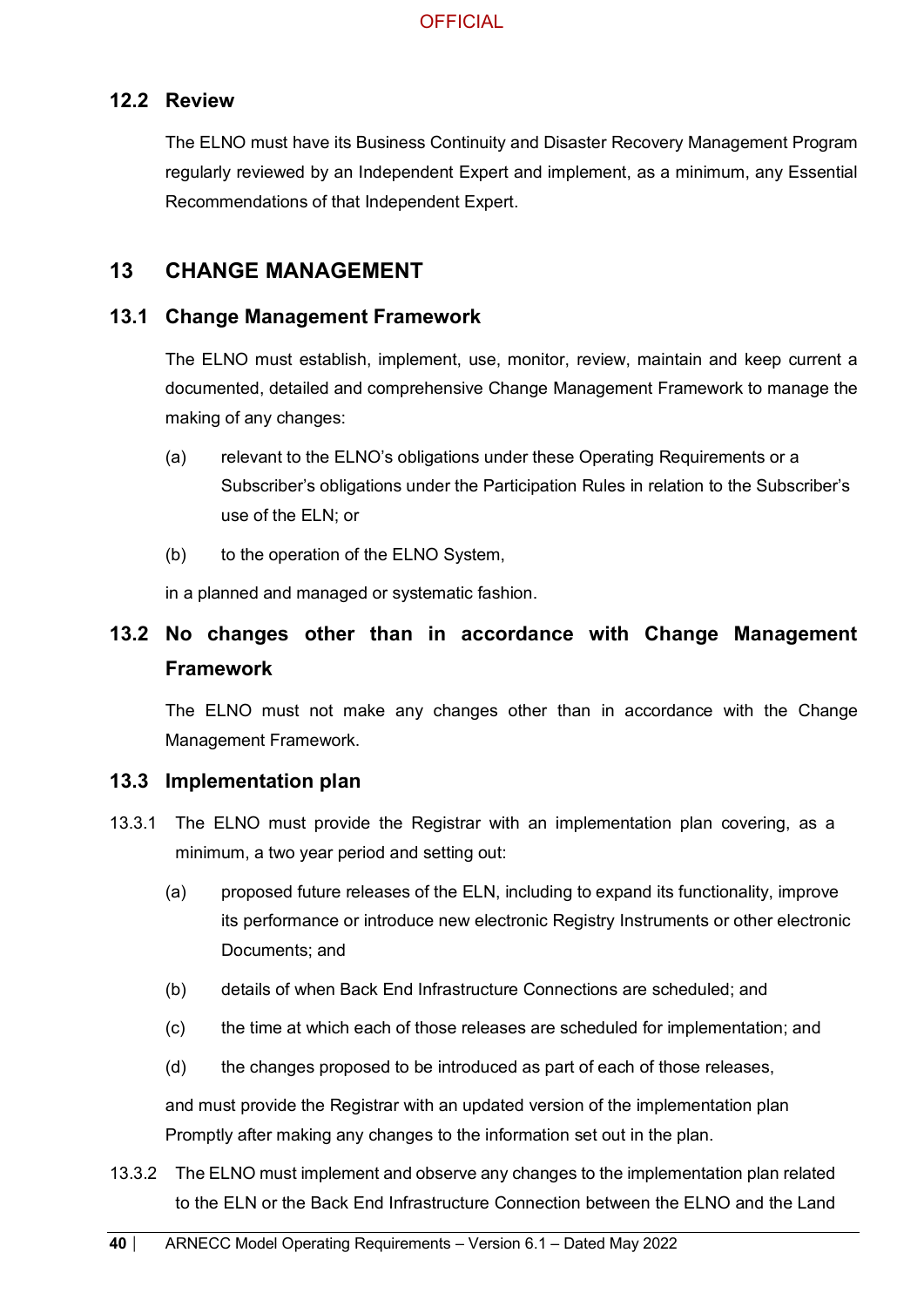Registry, reasonably requested by the Registrar in writing following good faith consultation between the Registrar and the ELNO.

### **14 SUBSCRIBERS**

#### **14.1 Subscriber registration**

- 14.1.1 The ELNO must establish, implement, review and keep current a Subscriber Registration Process.
- 14.1.2 The ELNO must only register a Subscriber:
	- (a) if the Potential Subscriber meets the Eligibility Criteria except where the Registrar has waived compliance with any Eligibility Criteria in accordance with section 27 of the ECNL; and
	- (b) if the ELNO has verified:
		- (i) the identity of the Potential Subscriber, and any Person(s) representing the Potential Subscriber in accordance with the Subscriber Identity Verification Standard; and
		- (ii) the authority of the Potential Subscriber, and any Person(s) representing the Potential Subscriber, to sign the Participation Agreement; and
	- (c) if the Potential Subscriber has entered into a Participation Agreement with the ELNO which includes an obligation on the Subscriber to comply with the Participation Rules; and
	- (d) if the ELNO has established that the Person(s) signing the Participation Agreement are one and the same as the Person(s) who have had their identity, and authority to act, verified; and
	- (e) who complies with the laws of the Jurisdiction in which the Subscriber intends to conduct Conveyancing Transactions.
- 14.1.3 The ELNO need not verify the identity of the Potential Subscriber, or any Person(s) representing the Potential Subscriber, in accordance with the Subscriber Identity Verification Standard if the ELNO:
	- (a) has complied with Operating Requirement 14.1.2(b)(i) within the previous two years; and
	- (b) takes reasonable steps to ensure it is dealing with the Potential Subscriber, or the Person(s) representing the Potential Subscriber.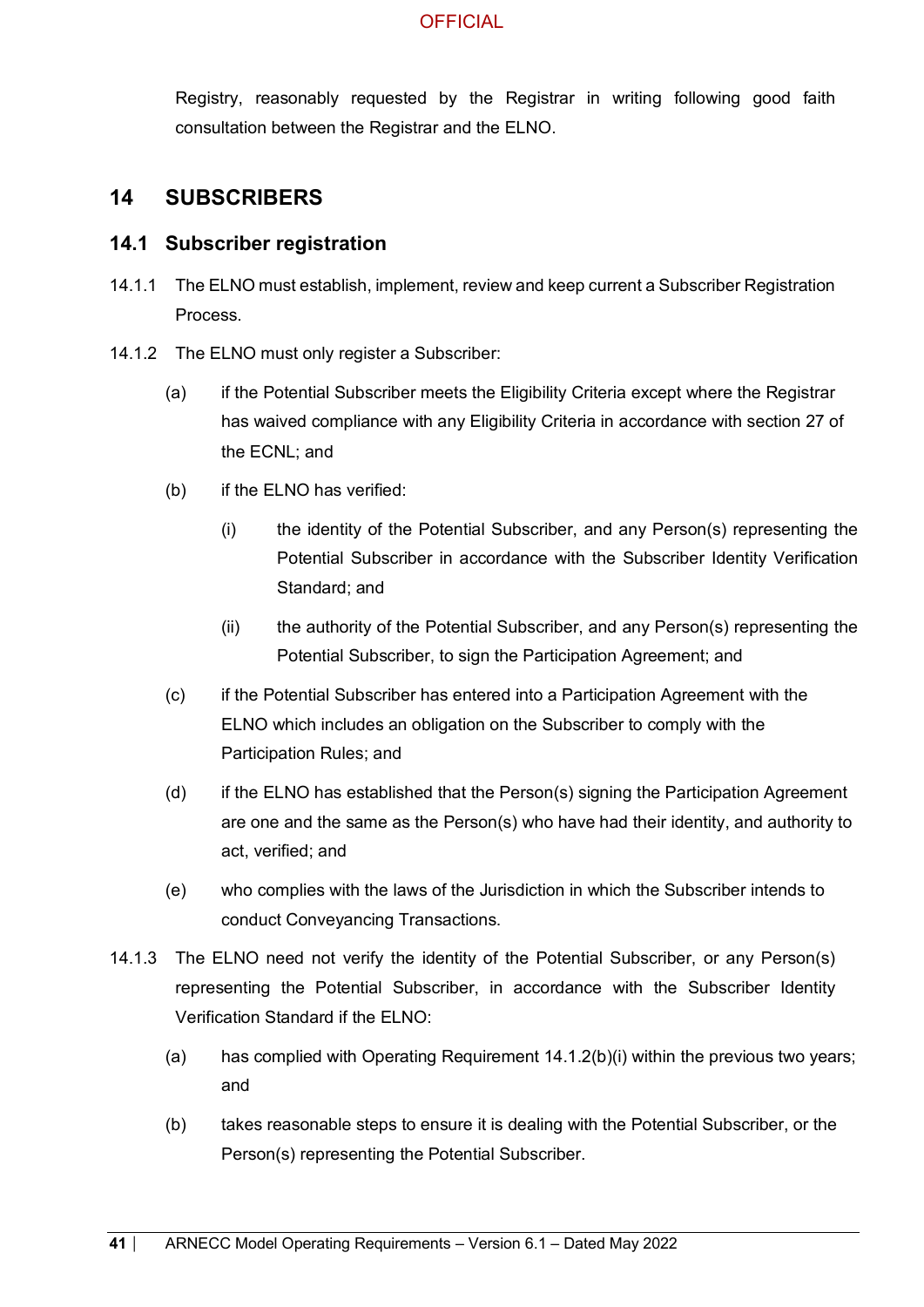### **14.2 Unreasonable barriers or refusal to accept Subscriber**

The ELNO must not:

- (a) impose any unreasonable barriers to applying to become a Subscriber or to making use of the ELN; or
- (b) unreasonably refuse to accept any applicant who is capable of meeting the Registrar's eligibility criteria for Subscribers set out in the Participation Rules.

#### **14.3 Maintain Subscriber and User register**

The ELNO must retain a register of all Persons registered as Subscribers (including a copy of each Participation Agreement) and Users. The register must include Subscribers whose registration has expired or been restricted, suspended or terminated (and details of when their registration expired or was restricted, suspended or terminated).

#### **14.4 Evidence of Subscriber insurance and verification of identify**

The ELNO must obtain and retain:

- (a) evidence to confirm that each Subscriber meets the Insurance Rules except where the Registrar has waived compliance with any Insurance Rule in accordance with section 27 of the ECNL; and
- (b) any material supporting verification of the:
	- (i) identity of the Subscriber or the Person(s) representing the Subscriber who signs the Participation Agreement; and
	- (ii) authority of the Person(s) representing the Subscriber to sign the Participation Agreement for the Subscriber.

#### **14.5 Participation Agreement and Participation Rules**

The ELNO must ensure that its Participation Agreement with each Subscriber does not contain any express or implied term that could qualify, derogate from or otherwise prejudicially affect any Subscriber obligation set out in the Participation Rules.

#### **14.6 Training**

The ELNO must make adequate training resources and information available to Subscribers and Users in relation to their use of the ELN with the intention that Subscribers and Users may:

(a) readily learn and understand how to use the ELN; and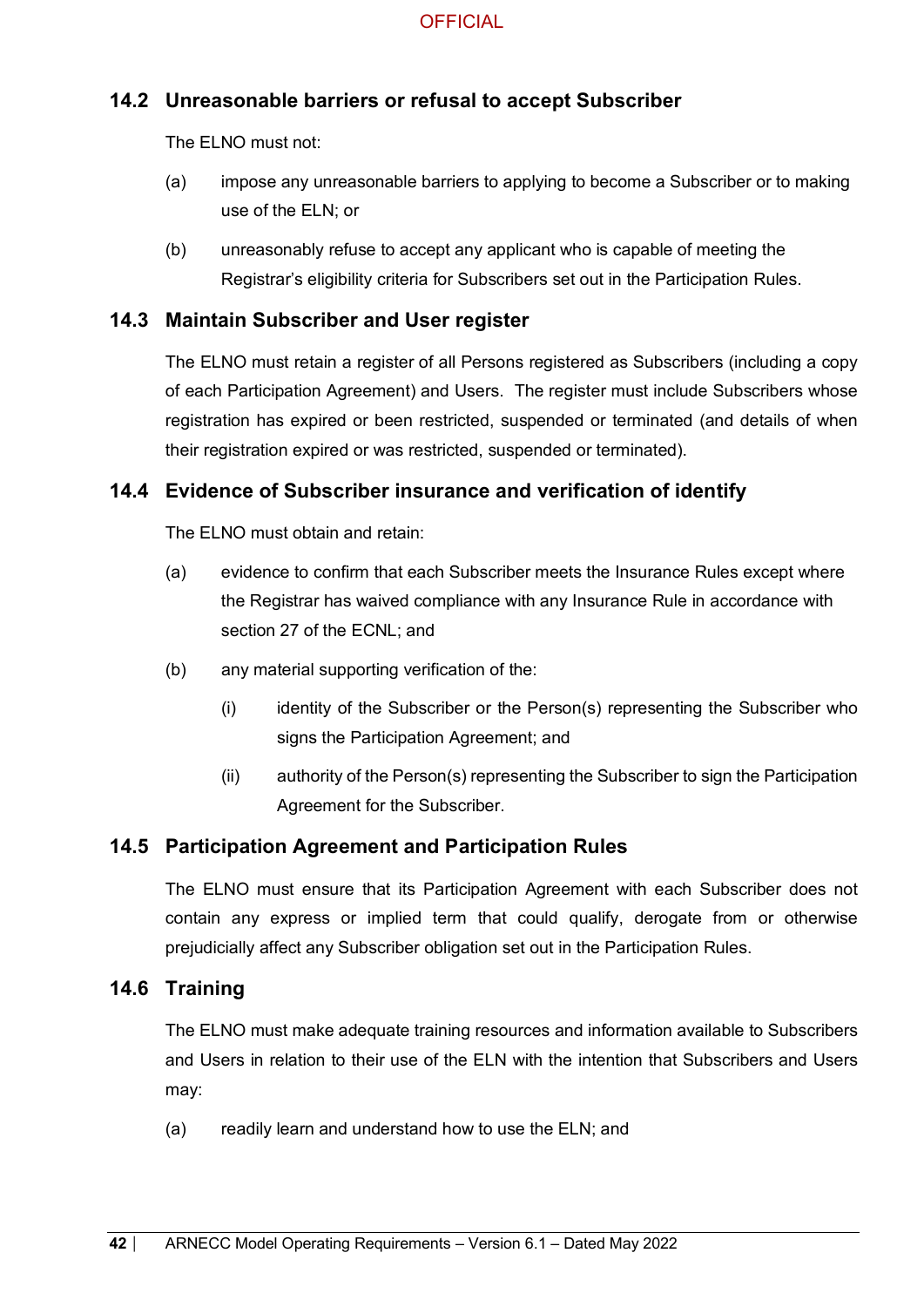(b) understand their security obligations including, but not limited to, cyber security awareness training covering, as a minimum, secure use of the ELN and secure use of email and other electronic communication.

#### **14.7 Review of Subscribers and suspension or termination**

The ELNO must:

- (a) establish, implement, review and keep current a Subscriber Review Process; and
- (b) if a review indicates a breach of the Participation Rules, actively assess and consider whether a Subscriber should be restricted, suspended or terminated or if a Subscriber's User's access to or use of the ELN should be restricted, suspended or terminated in light of the then current circumstances; and
- (c) take appropriate action in relation to the breach of the Participation Rules by a Subscriber including, where a Suspension Event or Termination Event occurs, the restriction, suspension or termination of the Subscriber's ability to act as a Subscriber in the Jurisdiction or a Subscriber's User's access to or use of the ELN; and
- (d) immediately notify the Registrar in writing if the ELNO knows or has reasonable grounds to suspect that a Subscriber has committed, is committing or is about to commit a Suspension Event or Termination Event or a breach of any of the obligations imposed on the Subscriber in respect of the ELN. The notification must include:
	- (i) the name of the Subscriber; and
	- (ii) the details of the material breach or impending material breach; and
	- (iii) the ELNO's reason for that belief; and
	- (iv) the nature of any action the ELNO has taken or intends to take; and
- (e) where it restricts, suspends, terminates (including when a Subscriber resigns) or reinstates a Subscriber's ability to act as a Subscriber in the Jurisdiction or a Subscriber's User's access to or use of the ELN, Promptly notify the Registrar of that restriction, suspension, termination or reinstatement.

# **14.8 ELNO must restrict, suspend or terminate Subscriber if directed by Registrar**

The ELNO must immediately restrict, suspend or terminate (as the case may be) the right of a Subscriber to participate as a Subscriber in a Jurisdiction if the ELNO receives a direction from the Registrar to do so.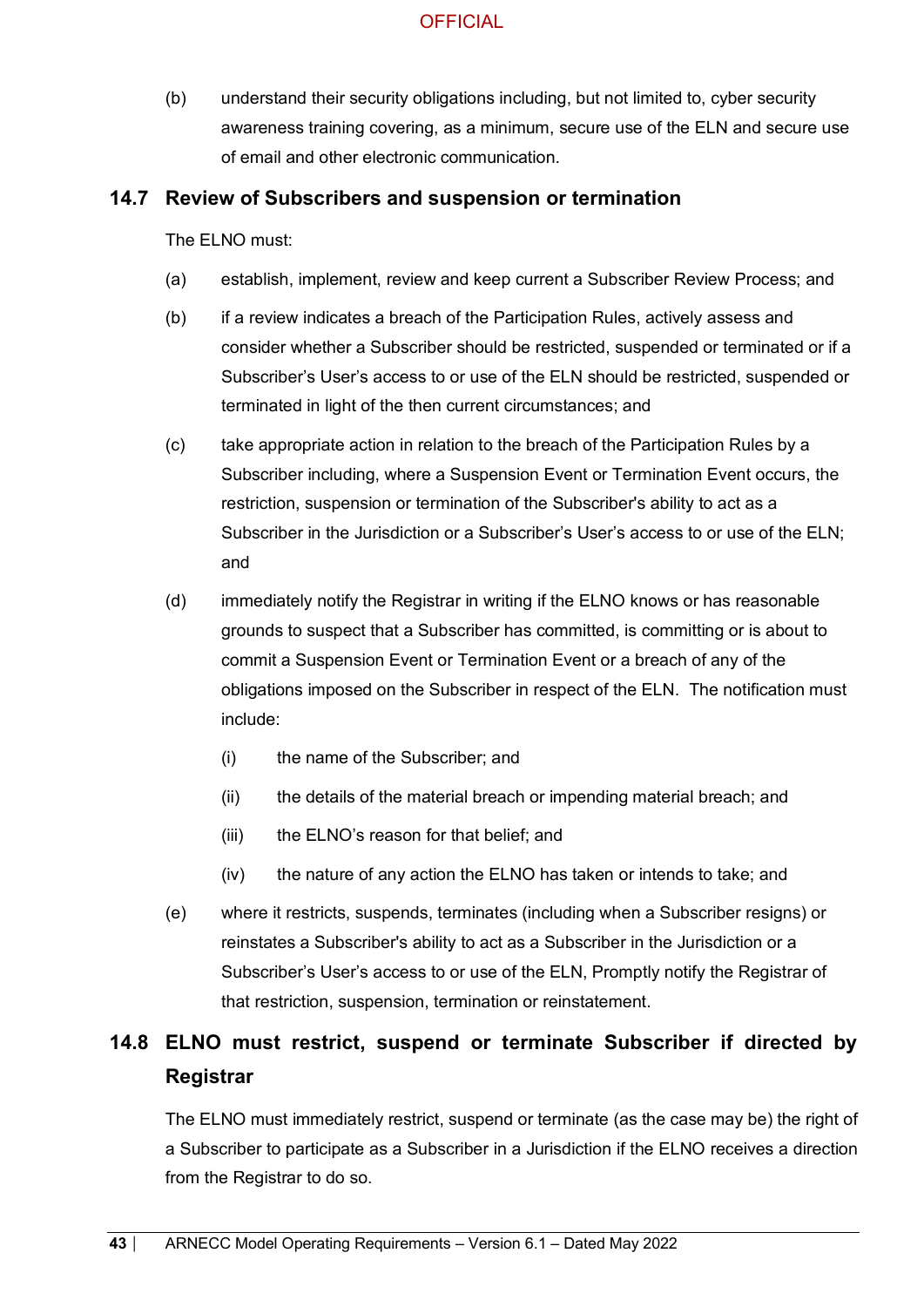#### **14.9 Consequences of restriction, suspension or termination**

If a Subscriber's registration or access to, or use of, the ELN (or that of its User) expires or is restricted, suspended or terminated by the ELNO, the ELNO:

- (a) must ensure that the Subscriber (including any of its Users), from the time of the expiration, restriction, suspension or termination, cannot:
	- (i) in the case of restriction, access the ELN other than in accordance with the restriction; and
	- (ii) in the case of expiration, suspension or termination, access the ELN; and
- (b) may, if the ELNO is satisfied that no Party would be disadvantaged and that the Conveyancing Transaction should proceed, allow electronic presentation of any Electronic Workspace Documents that were Digitally Signed by the Subscriber before the expiration, restriction, suspension or termination (assuming that the Subscriber does not need to do anything more in order for electronic presentation to occur); and
- (c) may allow another Subscriber authorised by the relevant Party to take over the role of the Subscriber whose registration or access to, or use of, the ELN has expired or been restricted, suspended or terminated in any Conveyancing Transaction in which the Subscriber is a Participating Subscriber.

#### **14.10 ELNO must not be a Subscriber**

- 14.10.1 The ELNO must not be a Subscriber to the ELNO's ELN except for the purposes of testing the functionality of the ELN.
- 14.10.2 If a Related Entity of the ELNO intends to become a Subscriber or is a Subscriber to the ELNO's ELN, the ELNO must use an Independent Expert to:
	- (a) assess the Related Entity's application to become a Subscriber; and
	- (b) undertake the Subscriber Review Process of the Related Entity.

## **15 COMPLIANCE MONITORING AND REPORTING**

#### **15.1 Monitor compliance**

The ELNO must continually monitor its compliance with these Operating Requirements.

#### **15.2 Demonstrate compliance**

Without limiting Operating Requirement 15.5, the ELNO or Potential ELNO must demonstrate to the Registrar its compliance with an Operating Requirement by: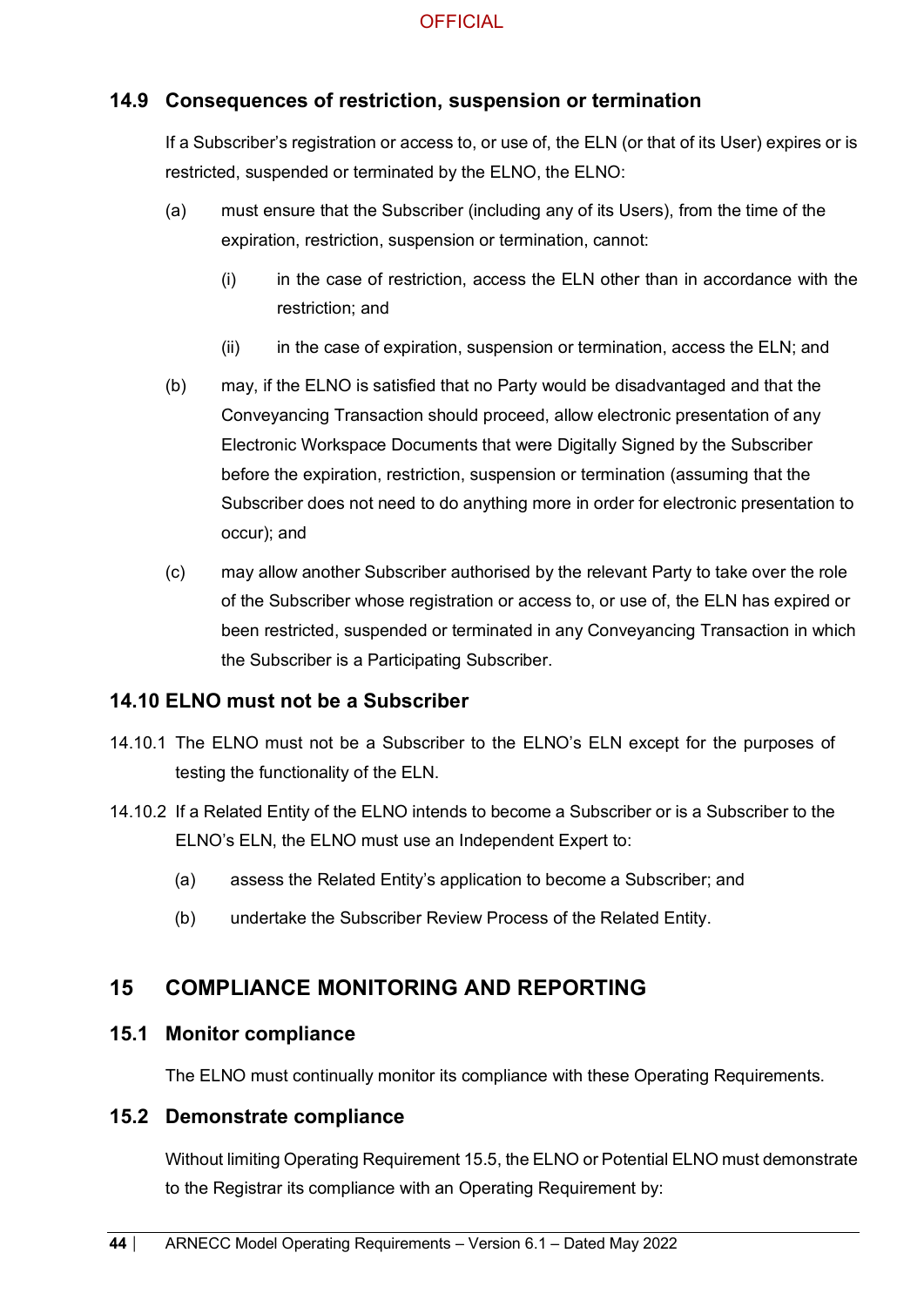- (a) producing to the Registrar a Specified Document; or
- (b) providing to the Registrar a Self-Certification; or
- (c) obtaining and providing to the Registrar an Independent Certification; or
- (d) providing to the Registrar a No Change Certification; or
- (e) publishing a Monthly Report,

as specified for an Operating Requirement in Schedule 3.

#### **15.3 Inability to give a No Change Certification**

If an ELNO or Potential ELNO is unable to give a No Change Certification to demonstrate to the Registrar its compliance with an Operating Requirement due to a change, occurrence or anything that would render a Specified Document, Self-Certification or Independent Certification incorrect, incomplete, false or misleading, the ELNO or Potential ELNO must instead:

- (a) produce to the Registrar the Specified Document; or
- (b) provide to the Registrar the Self-Certification; or
- (c) obtain and provide to the Registrar the Independent Certification,

that would otherwise have been required to demonstrate compliance with the Operating Requirement under the relevant preceding category in Schedule 3.

#### **15.4 When to demonstrate compliance**

Without limiting Operating Requirement 15.5, the ELNO or Potential ELNO must demonstrate to the Registrar its compliance with the Operating Requirements set out in:

- (a) Category One in Schedule 3, at the time the Potential ELNO applies for Approval or the ELNO applies for renewal of Approval; and
- (b) Category Two in Schedule 3:
	- (i) at least six months prior to the date notified by the ELNO or Potential ELNO to the Registrar as the date on which the ELNO or Potential ELNO intends commencing operation of the ELN, but not more than one year after the date that the Registrar notifies the ELNO or Potential ELNO that the ELNO or Potential ELNO has satisfactorily demonstrated compliance with the Operating Requirements set out in Category One in Schedule 3; and
	- (ii) at the time the ELNO applies for renewal of Approval except for compliance demonstrated under Operating Requirement 15.4(a); and
- (c) Category Three in Schedule 3: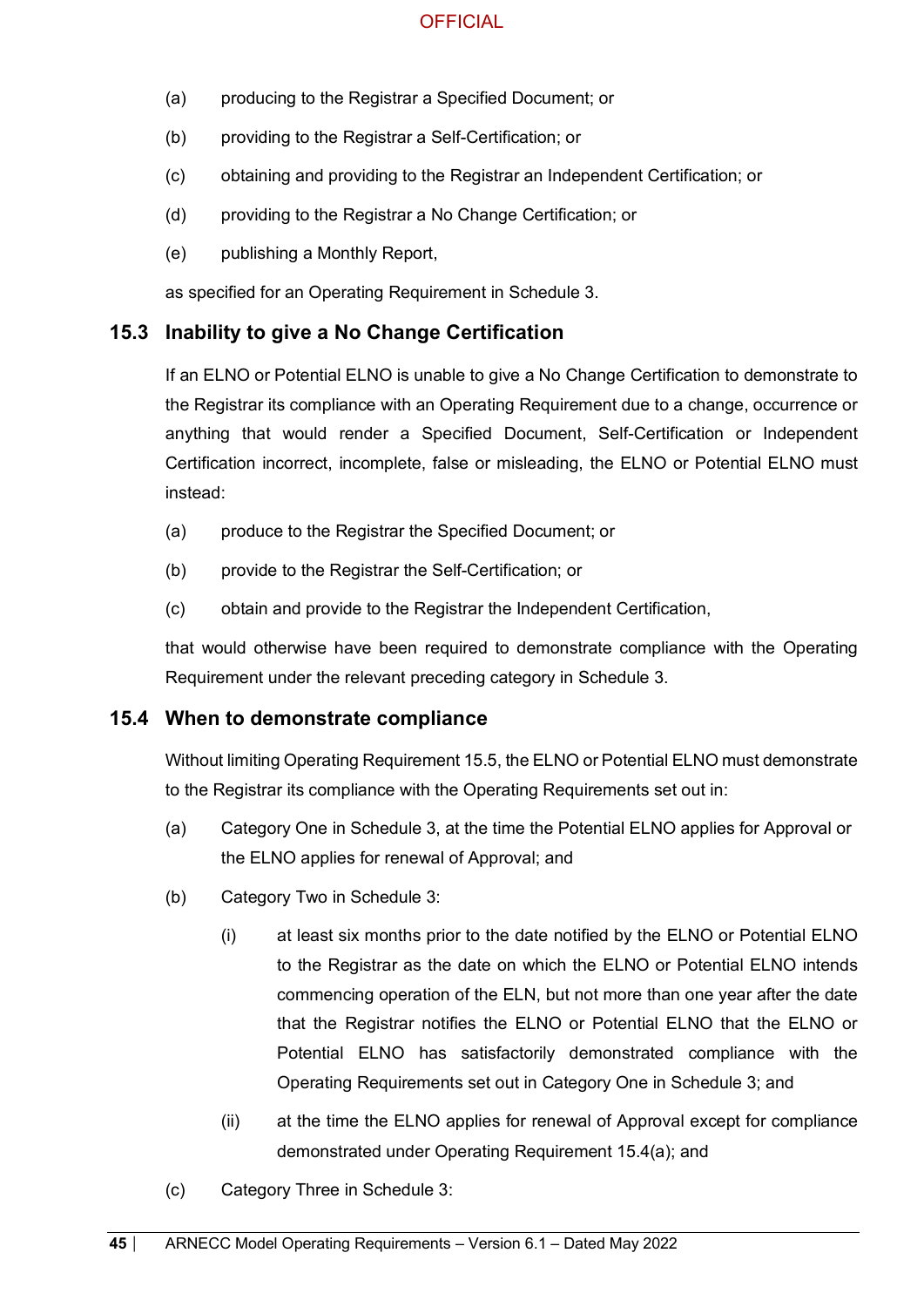- (i) annually as part of the ELNO's Annual Report; and
- (ii) at the time the ELNO applies for renewal of Approval except for compliance demonstrated under Operating Requirements 15.4(a) and 15.4(b)(ii); and
- (d) Category Four in Schedule 3, monthly in a Monthly Report.

#### **15.5 Demonstrate compliance at any time**

At any time on the written request of the Registrar, the ELNO must produce to the Registrar within 10 Business Days of that request, documented substantiation of its compliance with these Operating Requirements to the satisfaction of the Registrar.

#### **15.6 Provision of further information**

The ELNO or Potential ELNO must, at any time on the written request of the Registrar where the Registrar considers that the information contained in a Specified Document, a Self-Certification, an Independent Certification, a No Change Certification, a Monthly Report or an Annual Report warrants further investigation:

- (a) give to the Registrar further information; or
- (b) submit a further certification addressing the matter raised by the Registrar (the further certification being either a Self-Certification, No Change Certification or Independent Certification),

to the satisfaction of the Registrar by a reasonable date and time specified by the Registrar.

#### **15.7 Notice of non-compliance and remedy**

The ELNO must:

- (a) give written notice to the Registrar, as soon as practicable, if it becomes aware that it has breached or may in the future be no longer able to comply with these Operating Requirements; and
- (b) remedy any non-compliance with these Operating Requirements within 10 Business Days (or such other longer time determined in the absolute discretion of the Registrar having regard to the nature of the breach) from when it becomes aware that it has breached these Operating Requirements; and
- (c) take such action as is necessary in order to avoid a breach in circumstances where the ELNO becomes aware that it may in the future be no longer able to comply with these Operating Requirements.

#### **15.8 Remediation of non-compliance**

Subject to Operating Requirement 15.9, if the ELNO fails to demonstrate compliance with matters dealt with in Operating Requirement 15.4(d) on two consecutive occasions, the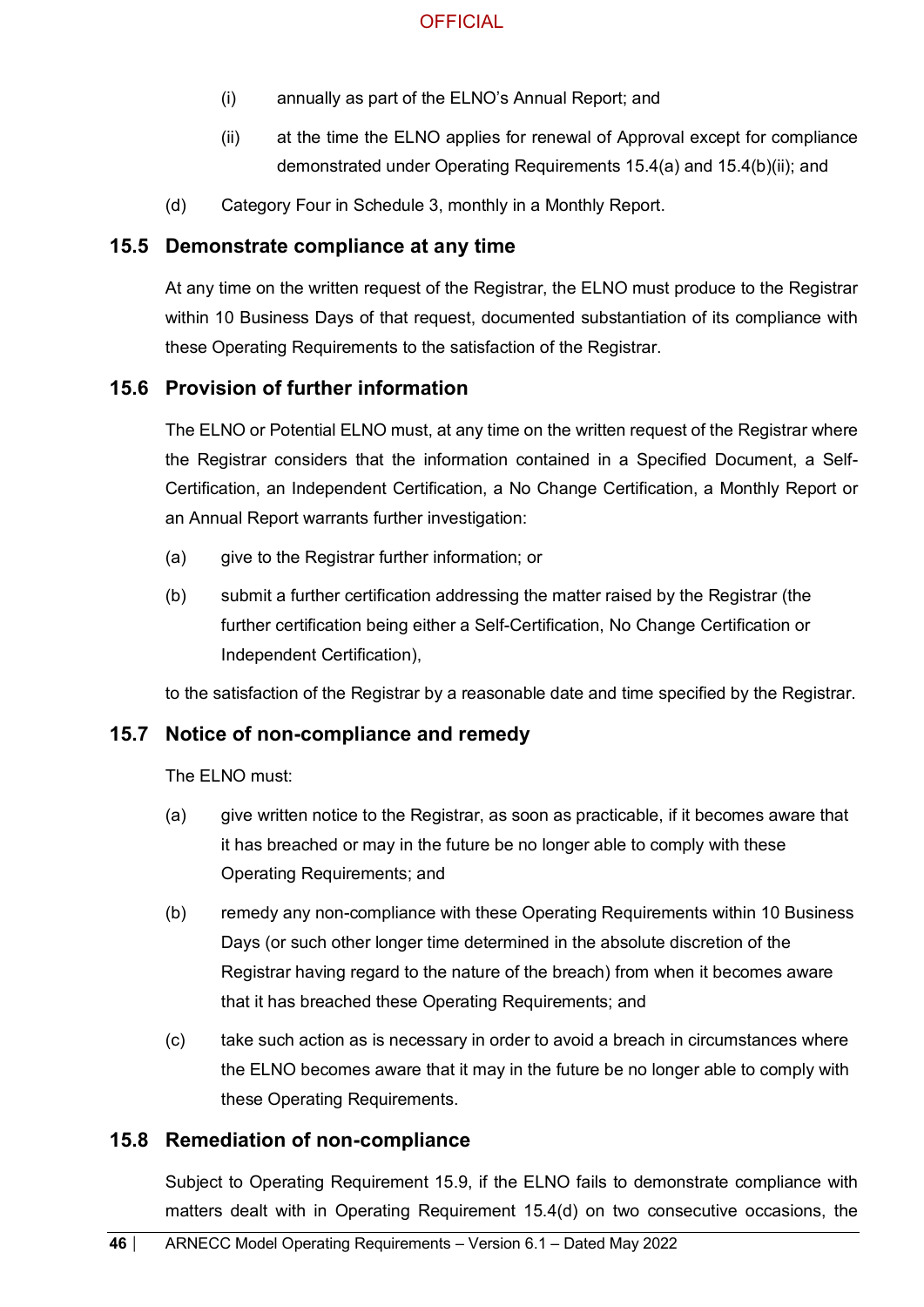ELNO must prepare and provide to the Registrar a remediation action plan and implement the action plan forthwith.

#### **15.9 Remediation of serious non-compliance**

Where the Registrar gives written notice to the ELNO that the Registrar considers that noncompliance by the ELNO with any requirement under these Operating Requirements is of a serious nature, the ELNO must prepare and provide to the Registrar, within the time specified in the notice, a remediation action plan and implement that action plan.

### **15.10 ELNO may provide certified copies of original documents**

Where an ELNO is required to provide a Document to the Registrar to evidence compliance with an Operating Requirement and is unable to provide the original of the Document, the ELNO may provide a copy of the original Document certified as a true copy by a principal or Officer of the ELNO.

## **16 INDEPENDENT CERTIFICATION**

#### **16.1 Approval of Independent Expert**

The FLNO or Potential FLNO must ensure that:

- (a) before an Independent Certification is given by an Independent Expert, the ELNO or Potential ELNO obtains the written approval of the Registrar to the proposed Independent Expert; and
- (b) sufficient information regarding the qualifications and competence and insurance coverage of the proposed Independent Expert is provided by the ELNO or Potential ELNO to the Registrar at least three months prior to the time at which the Independent Certification must be given to enable the Registrar to determine the Independent Expert's suitability or otherwise to provide the Independent **Certification**

#### **16.2 Assistance**

The ELNO or Potential ELNO must give all reasonable assistance required by the Independent Expert referred to in Operating Requirement 16.1 to prepare the certification and must, at the request of the Independent Expert direct third parties to make available all information the Independent Expert requires in order to prepare the certification.

#### **16.3 Essential and Desirable Recommendations**

The ELNO must ensure that where it is required under these Operating Requirements to have something regularly reviewed by an Independent Expert: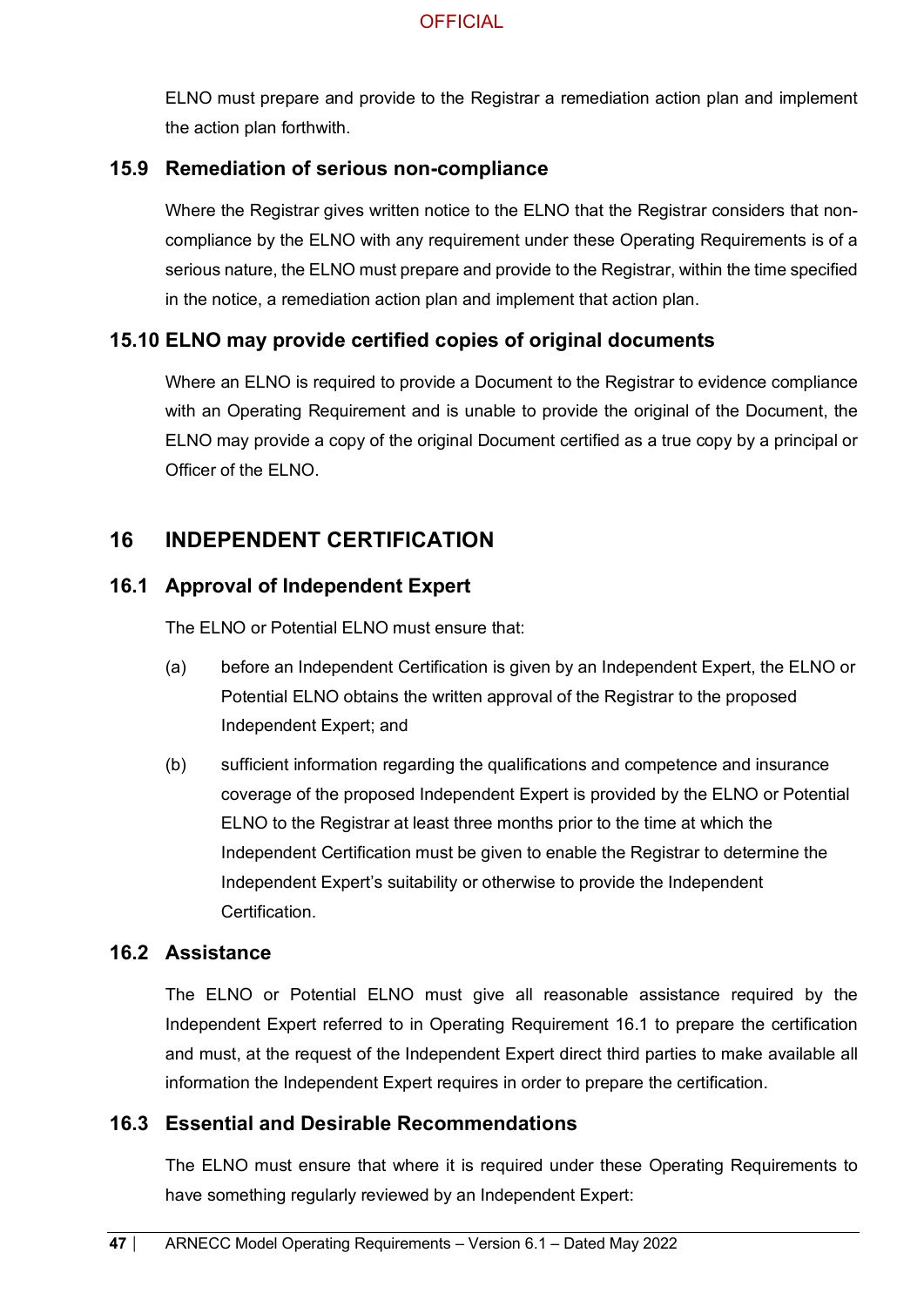- (a) the Independent Expert makes recommendations which are expressed in writing as either Essential Recommendations or Desirable Recommendations; and
- (b) any Essential Recommendations are implemented.

# **16.4 Inclusion of Essential Recommendations in Independent Expert's Certification**

The ELNO must ensure that where it is required to obtain and provide an Independent Certification to demonstrate compliance with an Operating Requirement any Essential Recommendations are disclosed in the relevant Independent Expert's Certification.

## **17 COMPLIANCE EXAMINATION**

The ELNO must, where the Registrar conducts under the ECNL a Compliance Examination in relation to the ELNO, comply with section 33 of the ECNL and the Compliance Examination Procedure.

### **18 REPORTS**

#### **18.1 Monthly Report**

The ELNO must:

- (a) within 10 Business Days of the expiration of each month in which the ELNO operates the ELN, publish on its website and provide to the Registrar a Monthly Report relating to the ELNO's compliance with the Operating Requirements set out in Category Four in Schedule 3; and
- (b) ensure that the ELNO's Monthly Reports remain on the ELNO's website for a period of at least one year.

#### **18.2 Annual Report**

- 18.2.1 Subject to Operating Requirement 18.2.2, an ELNO must, within three months after the end of the Financial Year, give the Registrar an Annual Report for that Financial Year on the extent to which the ELNO complied with its obligations as an ELNO under these Operating Requirements.
- 18.2.2 Where an ELNO commences operation of the ELN on or within three months before the end of a Financial Year, an ELNO must, within three months after the end of the next Financial Year, give the Registrar an Annual Report for that Financial Year on the extent to which the ELNO complied with its obligations as an ELNO under these Operating Requirements.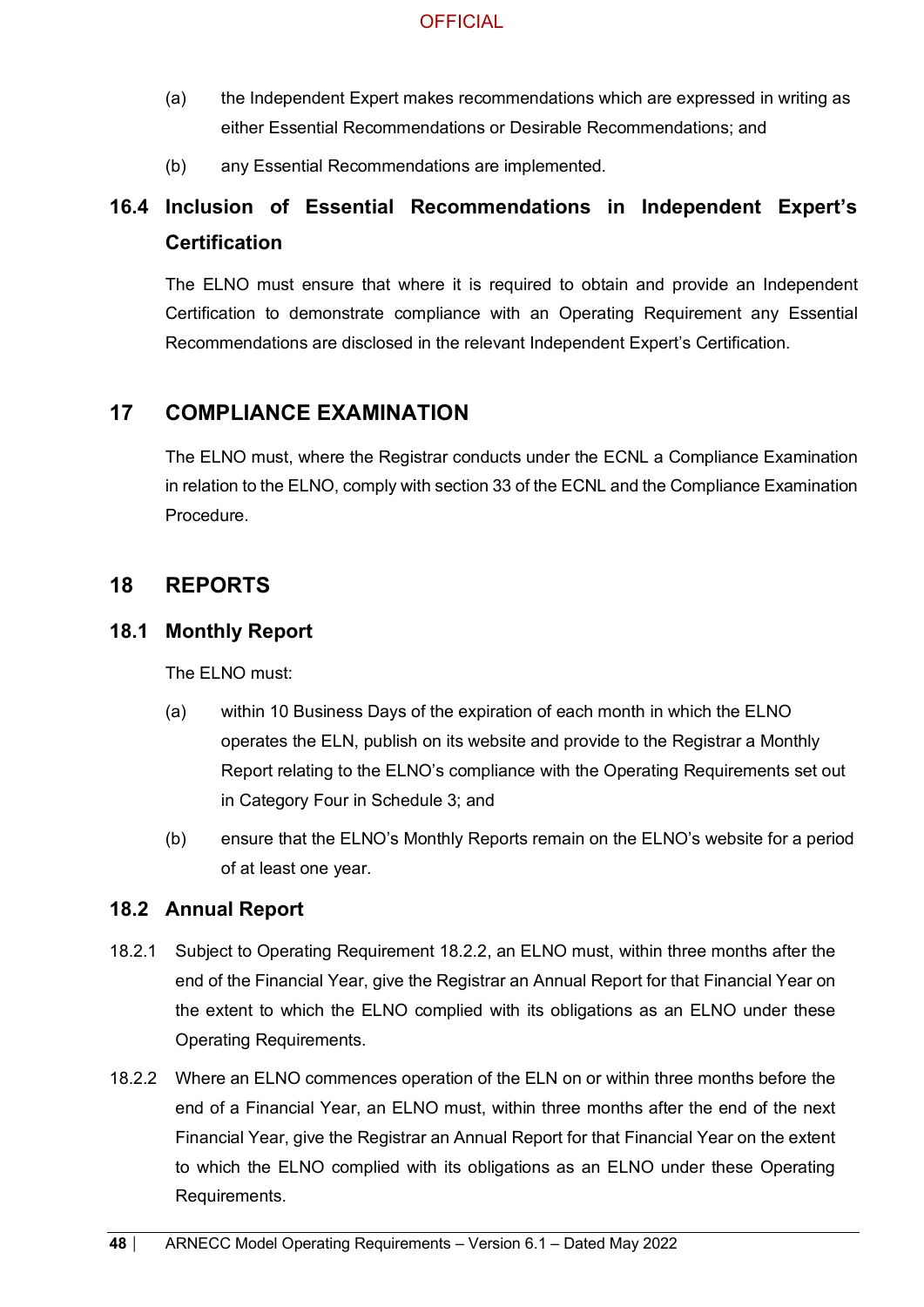- 18.2.3 The ELNO must ensure that the Annual Report includes:
	- (a) where Operating Requirement 18.2.1 applies, a description of the activities that ELNO has undertaken in the Financial Year; and
	- (b) where Operating Requirement 18.2.2 applies, a description of the activities that ELNO has undertaken in the Financial Year and the period from which the ELNO commenced operation of the ELN; and
	- (c) the Specified Documents, Self-Certifications, No Change Certifications and Independent Certifications required to demonstrate the ELNO's compliance with the Operating Requirements set out in Category Three in Schedule 3; and
	- (d) a description of what action the ELNO has taken or intends to take and the timeframe within which the action is intended to be taken to implement the Essential Recommendations of the Independent Expert; and
	- (e) an analysis of the extent to which the ELNO considers its activities have not resulted in full compliance with all its obligations under these Operating Requirements.

## **19 DATA AND INFORMATION OBLIGATIONS**

#### **19.1 Retention**

The ELNO must indefinitely retain and retrieve and provide to the Registrar within 10 Business Days of the Registrar's request to provide:

- (a) all Workspace Data; and
- (b) all Electronic Workspace Documents, whether:
	- (i) Digitally Signed or not; or
	- (ii) Lodged or not with the Registrar or the Land Registry; and
- (c) all Notifications; and
- (d) for each Subscriber, each Document and Record received or created by the ELNO in connection with the Subscriber's or User's registration in the ELN.

### **19.2 Generation and retention of Transaction Audit Records**

The ELNO must generate and indefinitely retain Transaction Audit Records and retrieve and provide Transaction Audit Records or any part of Transaction Audit Records to the Registrar within 10 Business Days of the Registrar's request to provide Transaction Audit Records.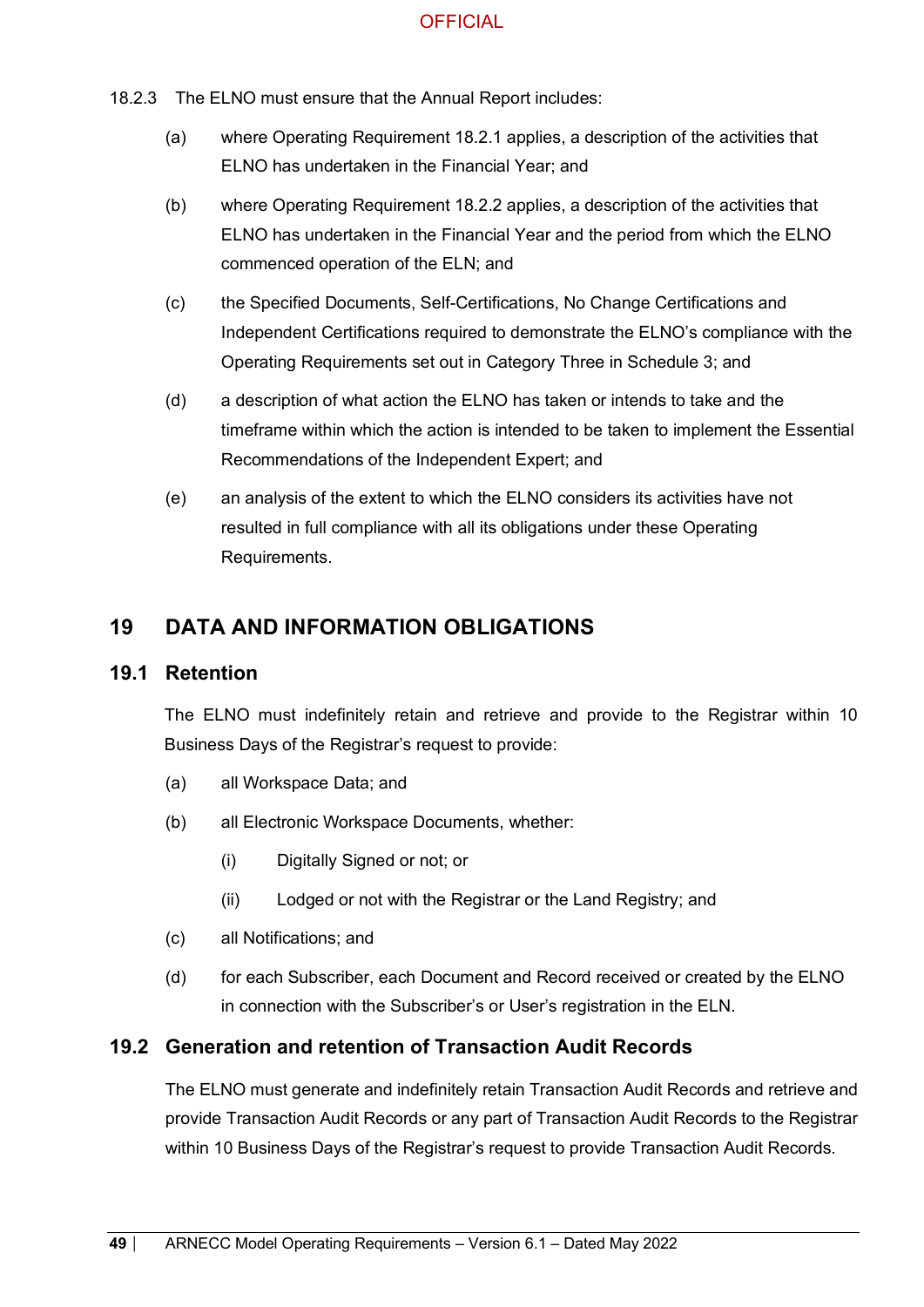#### **19.3 Use**

The ELNO must not, without the prior approval of the Registrar, which may not be unreasonably withheld:

- (a) store any Land Information (or any part of any Land Information) on the ELN or on any other database, except for the purpose of facilitating the presentation for Lodgment of an electronic Registry Instrument or other electronic Document with the Land Registry or complying with Operating Requirement 19.1 and 19.2; or
- (b) modify or alter any Land Information for a Conveyancing Transaction; or
- (c) do anything that allows or causes another Person to modify or alter any part of Land Information provided by the Land Registry; or
- (d) use, reproduce or disclose (or do anything that allows or causes another Person to do any of these things) any Land Information for a Conveyancing Transaction, other than that required or requested by Subscribers to the Electronic Workspace in which the Land Information appears; or
- (e) create data or other products which are the same as or substantially similar to the Land Information or include the Land Information, or reverse assemble, reverse compile, reverse engineer or recreate or rework the Land Information in any way or otherwise re-use the Land Information for the benefit of the ELNO, Subscribers or third parties.

#### **19.4 Provide information to Subscribers**

The ELNO must provide to Subscribers the following alerts and notices issued by a Land Registry or Registrar to the ELNO:

- (a) those relating to an amendment of the ECNL, Participation Rules or these Operating Requirements; and
- (b) those given in response to an emergency situation as referred to in the ECNL or relating to the security, integrity or stability of the Titles Register; and
- (c) notice of any direction given by the Registrar to the ELNO relating to a Subscriber or Subscribers; and
- (d) those relating to the provision and operation of the ELN by the ELNO where the alerts or notices are marked by the Land Registry or the Registrar as "For Communication to Subscribers"; and
- (e) other alerts and notices as reasonably required by the Registrar and where the alerts or notices are marked by the Land Registry or the Registrar as "For Communication to Subscribers".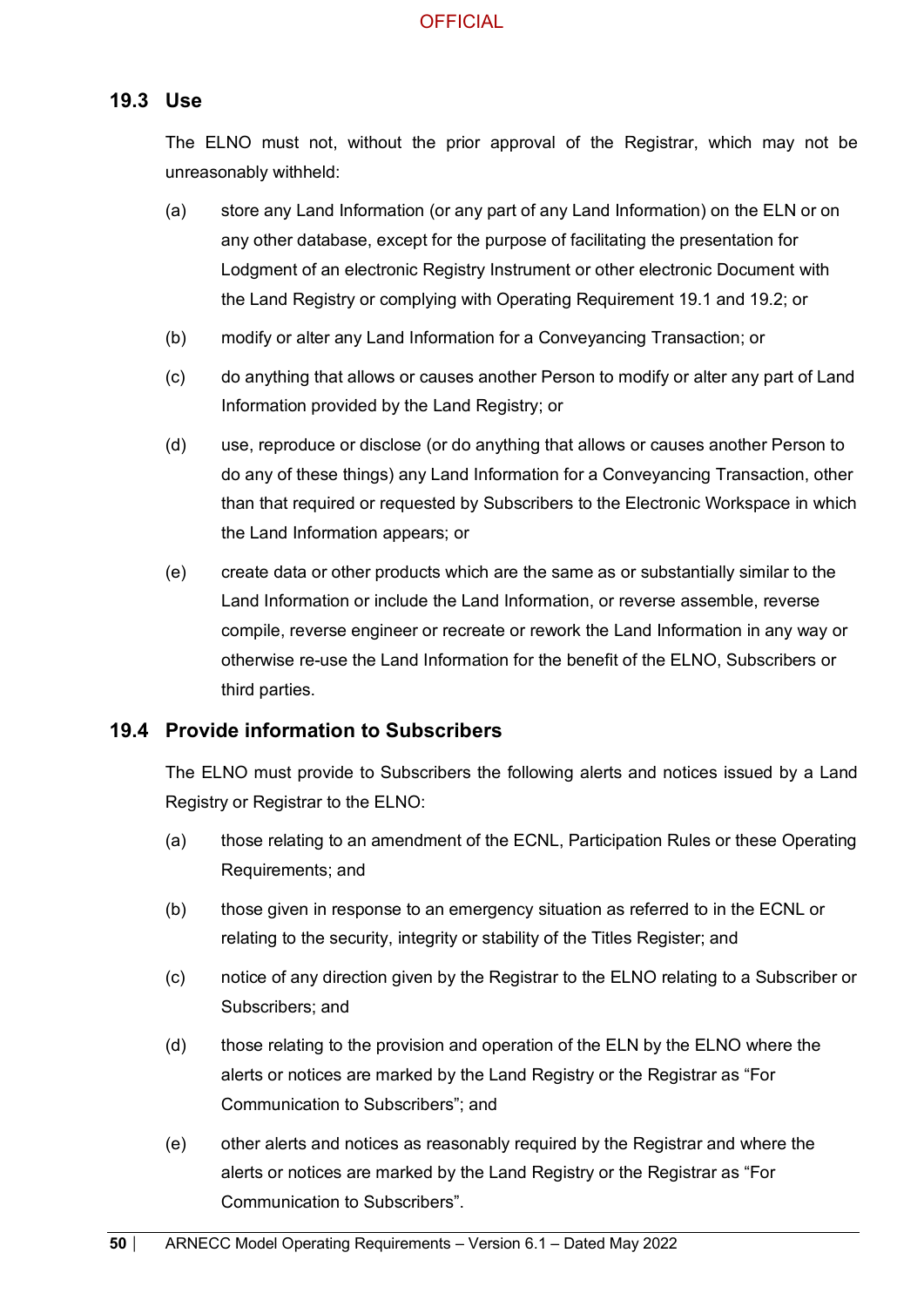## **19.5 Intellectual Property Rights**

The ELNO:

- (a) acknowledges that Intellectual Property Rights in all data and information contained in the Titles Register or supplied by the Registrar is owned either by the Registrar, Land Registry or the State or Territory; and
- (b) acknowledges that nothing in these Operating Requirements creates in or transfers to an ELNO any Intellectual Property Rights in the Land Information; and
- (c) must not do or omit to do anything which might invalidate or be inconsistent with the Intellectual Property Rights of the Registrar, Land Registry or the State or Territory; and
- (d) must, to the extent permitted by law, Promptly notify the Registrar if the ELNO knows or has reasonable grounds to suspect that there has been an infringement of the Intellectual Property Rights of the Registrar, Land Registry or the State or Territory and, where possible, take any action in relation to the ELN to prevent the infringement from reoccurring; and
- (e) must, at the expense of the Registrar, take all steps the Registrar reasonably requires to assist the Registrar in maintaining the validity and enforceability of the Intellectual Property Rights of the Registrar, Land Registry or the State or Territory.

## **20 REGISTRAR'S POWERS**

### **20.1 Suspension or revocation of ELNO's Approval**

The Registrar may

- (a) suspend (for a period determined by the Registrar) or revoke an ELNO's Approval:
	- (i) if the ELNO is in material breach of these Operating Requirements; or
	- (ii) if any representation or warranty made by the ELNO relating to the operation of the ELN, compliance with these Operating Requirements or otherwise made to the Registrar is proved to be false, misleading, deceptive, incomplete or inaccurate in any material respect; or
	- (iii) if an Insolvency Event occurs in respect of the ELNO; or
	- (iv) if any Officer of the ELNO involved in the operation of the ELN is convicted of a criminal offence or is disqualified under the Corporations Act from managing a corporation and the ELNO fails to remove that Person from his or her office immediately after the conviction is made, delivered or recorded; or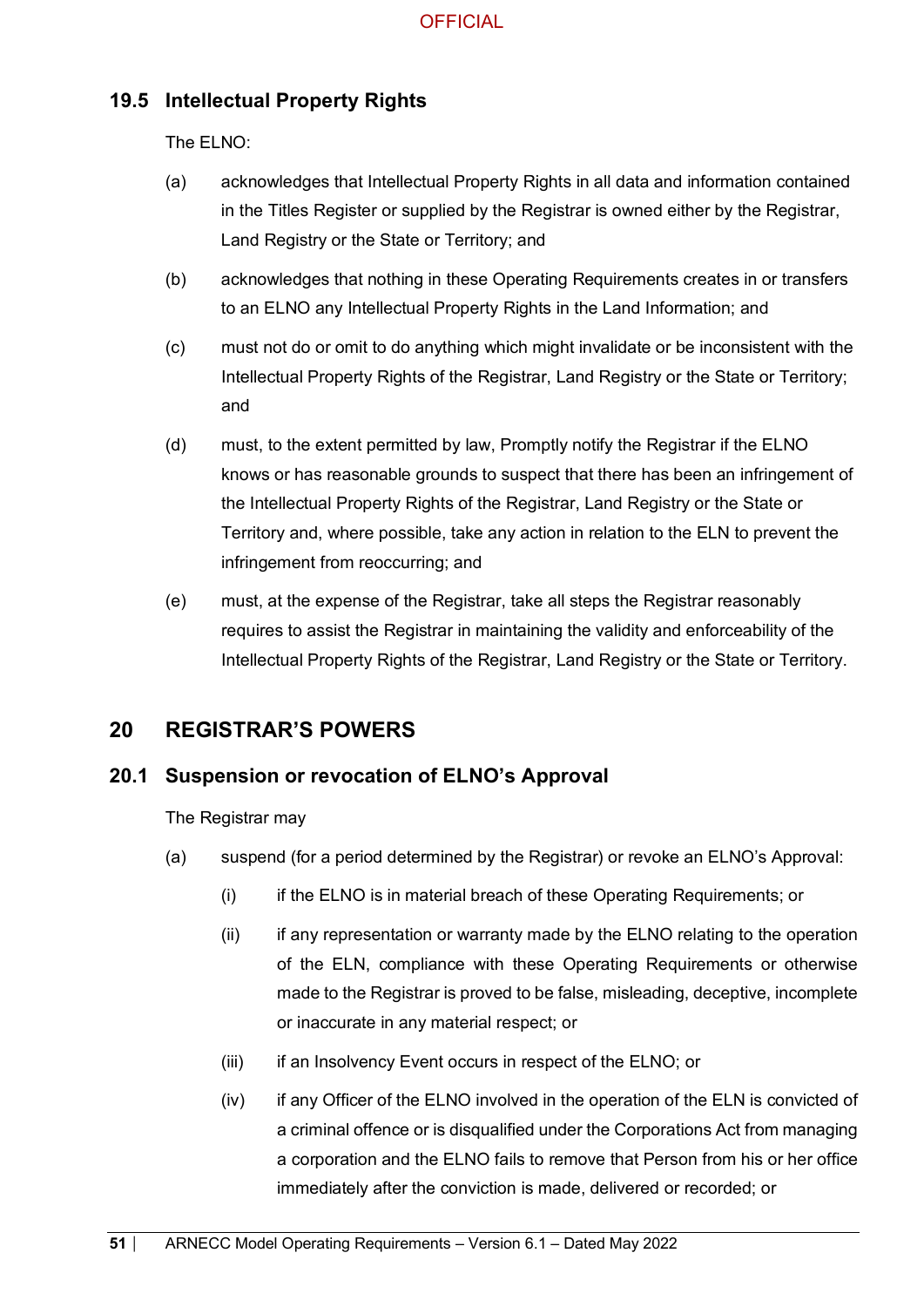- (v) if the Registrar considers that there is an ongoing threat to the integrity of the Titles Register that requires the suspension or revocation of the ELNO's Approval; or
- (vi) if the ELNO ceases or threatens to cease operating the ELN or a substantial part of the ELN; or
- (vii) if an ELNO fails, without reasonable excuse, to comply with a notice served under the Compliance Examination Procedure; or
- (viii) if an ELNO fails, without reasonable excuse, to enable the electronic Registry Instruments and other electronic Documents set out in Operating Requirement 5.2(b) within either:
	- A. five years of the date the ELNO commences operation of the ELN in any Jurisdiction; or
	- B. two years of the date that a Jurisdiction becomes capable of receiving those electronic Registry Instruments or other electronic Documents,

whichever is the later; and

- (b) revoke an ELNO's Approval:
	- (i) if the ELN is not operating, without reasonable excuse, within two years of the grant of the ELNO's Approval; or
	- (ii) if the ELNO's Approval is not reinstated within a reasonable time following a suspension of the Approval.

## **21 BUSINESS AND SERVICES TRANSITION**

#### **21.1 Transition Plan**

The ELNO must establish, operate, monitor, review, maintain and keep current a documented, detailed and comprehensive Transition Plan relating to the ELNO's cessation of the providing of and operation of the ELN in place at all times to ensure that the ELN can continue to operate at all times with minimal disruption to the Registrar or the Land Registry or Subscribers in the circumstances where the Transition Plan is implemented.

### **21.2 Minimum requirements of a Transition Plan**

The ELNO must ensure that its Transition Plan provides, as a minimum, for:

- (a) notice to the Registrar and all Subscribers of the timing and reason for disengagement; and
- (b) the orderly winding down of the ELNO System, facilities and services; and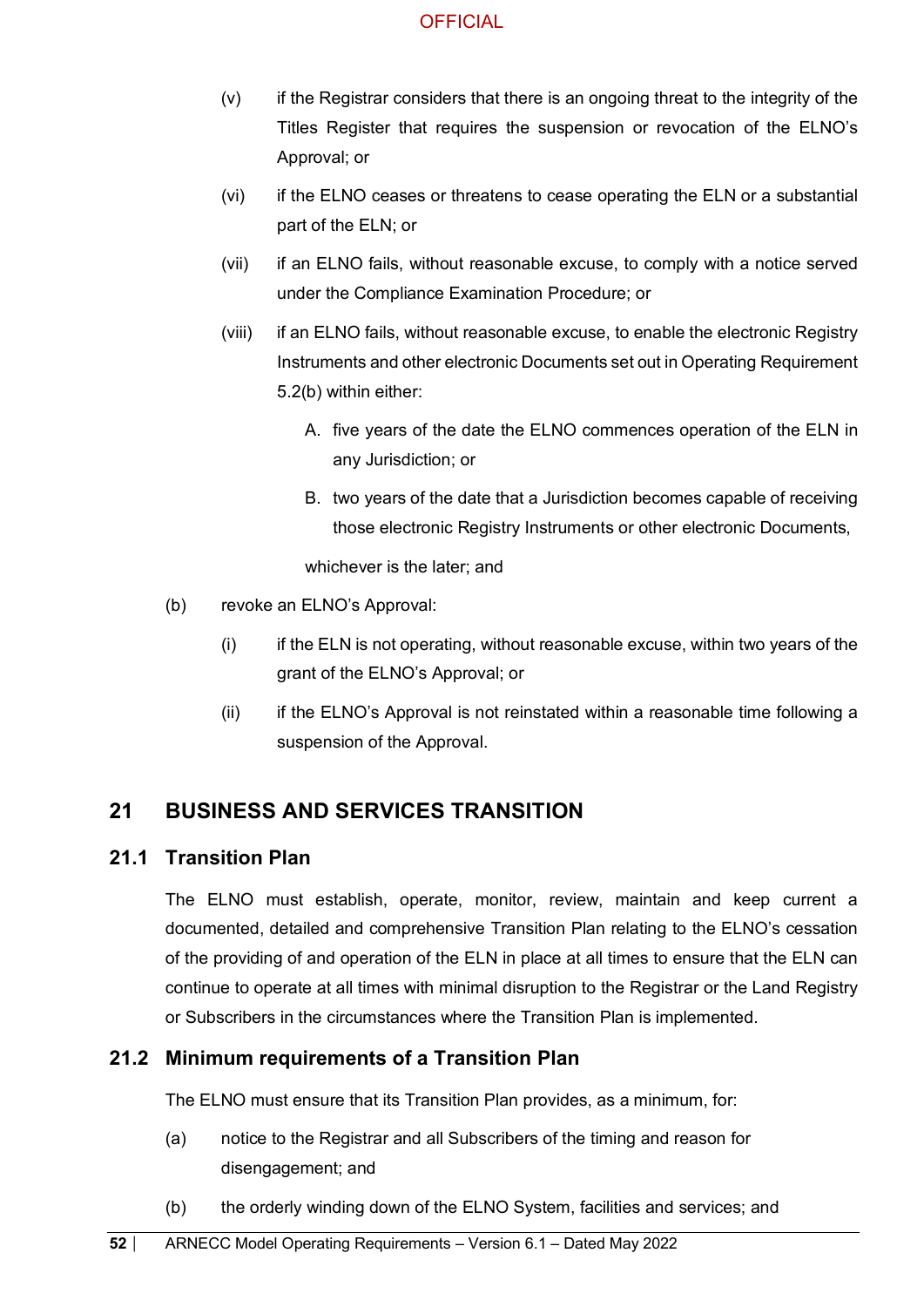- (c) the manner of finalising any incomplete Conveyancing Transactions; and
- (d) the transfer of all retained Records to the Registrar or at the direction of the Registrar; and
- (e) the transfer of all licences and Intellectual Property Rights to the Registrar or at the direction of the Registrar.

#### **21.3 (Deleted)**

#### **21.4 Implementation of Transition Plan**

The ELNO must implement the Transition Plan:

- (a) One year prior to cessation, if the ELNO intends to cease or ceases to operate:
	- (i) the ELN for any reason; or
	- (ii) any service or services provided by the ELNO which is, in the Registrar's opinion, material to the operation of the ELN; or
- (b) immediately, if the ELNO's Approval is revoked by the Registrar; or
- (c) from the date the Registrar gives written notice to the ELNO that the Registrar does not intend renewing the ELNO's Approval, if the Approval is not renewed by the Registrar.

### **22 AMENDMENT OF OPERATING REQUIREMENTS**

The ELNO must comply with any amendment made to these Operating Requirements by the Registrar pursuant to the Amendment to Operating Requirements Procedure.

## **23 ADDITIONAL OPERATING REQUIREMENTS**

The ELNO must comply with the Additional Operating Requirements, if any.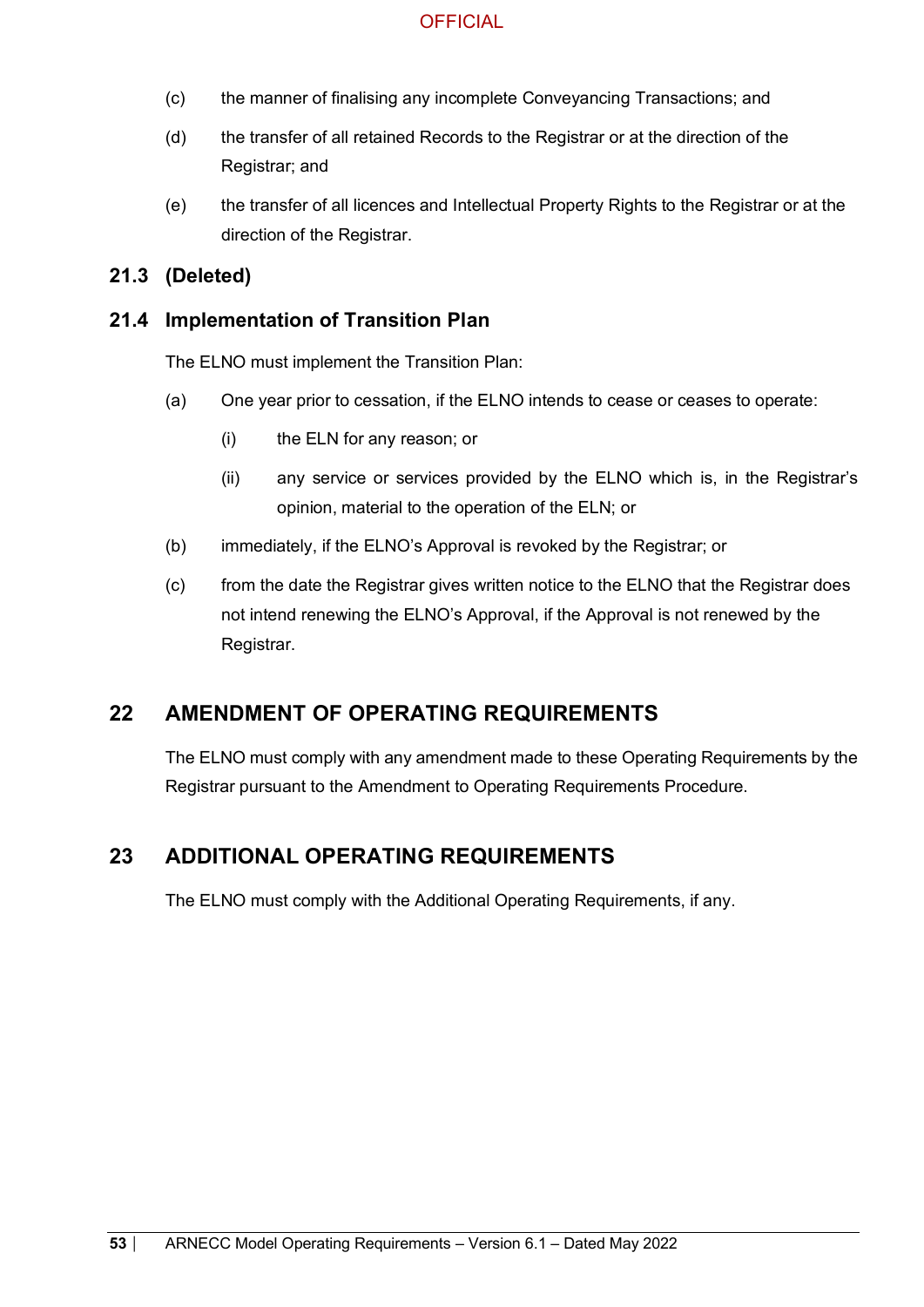

## **SCHEDULE 1 – INSURANCE**

| 1 | Professional indemnity insurance       | \$20,000,000                  |
|---|----------------------------------------|-------------------------------|
| 2 | <b>Fidelity insurance</b>              | \$20,000,000                  |
| 3 | Public and product liability insurance | \$10,000,000                  |
| 4 | Asset insurance                        | <b>Replacement Cost Value</b> |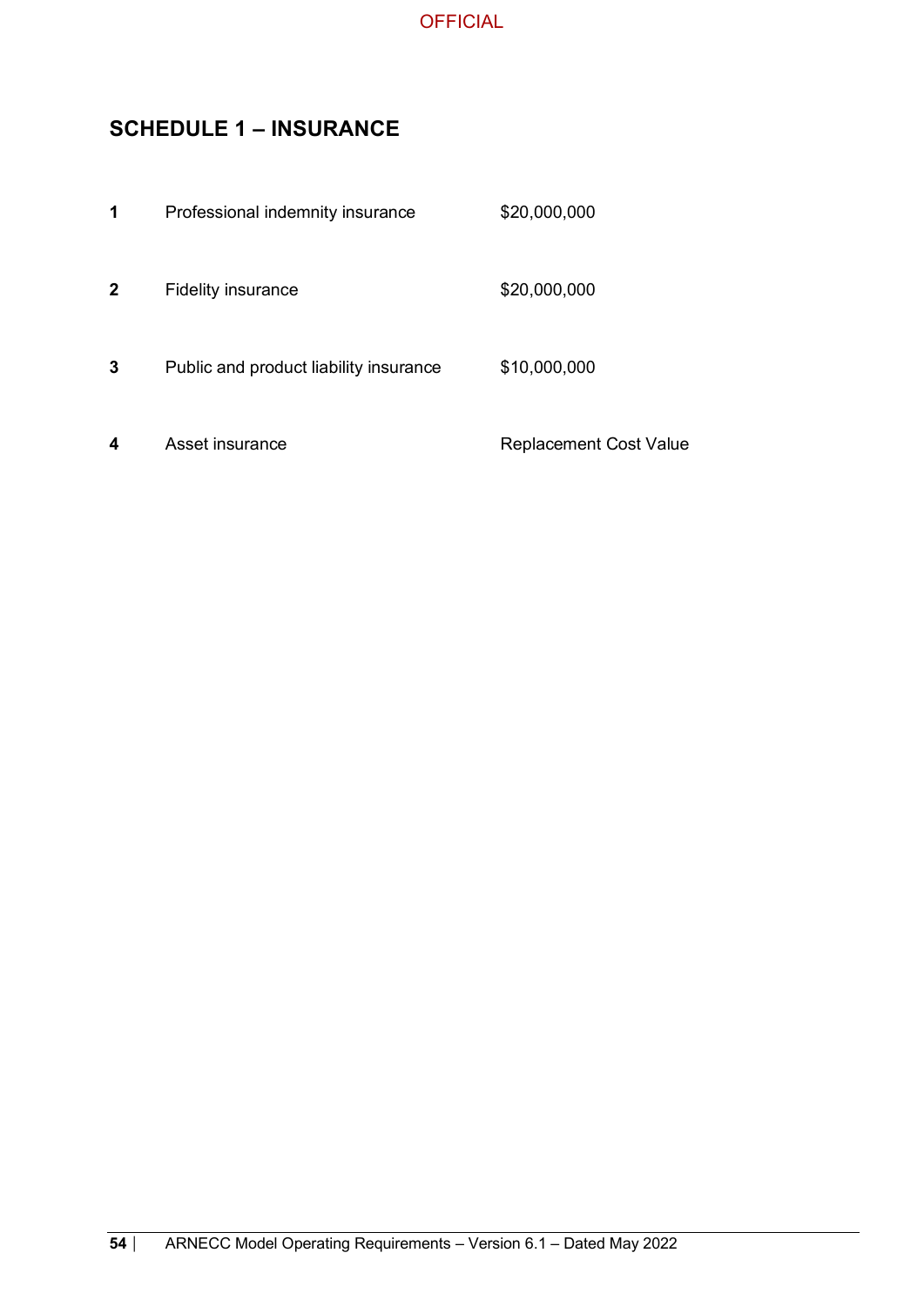## **SCHEDULE 2 – PERFORMANCE LEVELS**

| <b>Performance Level</b>               | <b>Performance target</b>                                                                                                                                                                                                                                                                                                                                              |  |  |  |  |
|----------------------------------------|------------------------------------------------------------------------------------------------------------------------------------------------------------------------------------------------------------------------------------------------------------------------------------------------------------------------------------------------------------------------|--|--|--|--|
|                                        | <b>Operational performance measures</b>                                                                                                                                                                                                                                                                                                                                |  |  |  |  |
| Service availability                   | The ELNO System must be available to its Subscribers (including those services<br>dependent on functionality needing external communications and systems except<br>when those external communications or systems are not available) for 24 hours<br>per day, seven days per week and 52 weeks per year, exclusive of Scheduled<br>Maintenance, to be assessed monthly. |  |  |  |  |
| Service reliability                    | The ELNO System must be available for:<br>not less than 99.8% during Core Hours; and<br>(a)<br>not less than 99% during Non-Core Hours,<br>(b)<br>assessed monthly.                                                                                                                                                                                                    |  |  |  |  |
| <b>System performance measures</b>     |                                                                                                                                                                                                                                                                                                                                                                        |  |  |  |  |
| System responsiveness                  | The time taken by the ELNO System to respond to a user-initiated request must<br>be less than three seconds on average over a month, exclusive of external<br>communications and systems, under all reasonably expected load conditions.                                                                                                                               |  |  |  |  |
| System resilience                      | The ELNO service must not be disrupted for the same root cause (excluding<br>service disruptions caused by external communications and systems) more than<br>twice in a six month period.                                                                                                                                                                              |  |  |  |  |
| <b>Management performance measures</b> |                                                                                                                                                                                                                                                                                                                                                                        |  |  |  |  |
| Incident resolution                    | In a disaster recovery situation where the ELNO's Business Continuity and<br>Disaster Recovery Plan is invoked, the ELNO System must be restored to service<br>availability within four hours.                                                                                                                                                                         |  |  |  |  |
|                                        | Where a service disruption occurs in a non-disaster recovery situation, the ELNO<br>System must be restored to service availability within 40 minutes.                                                                                                                                                                                                                 |  |  |  |  |
| Problem identification                 | The root cause of each service disruption must be identified within three Business<br>Days.                                                                                                                                                                                                                                                                            |  |  |  |  |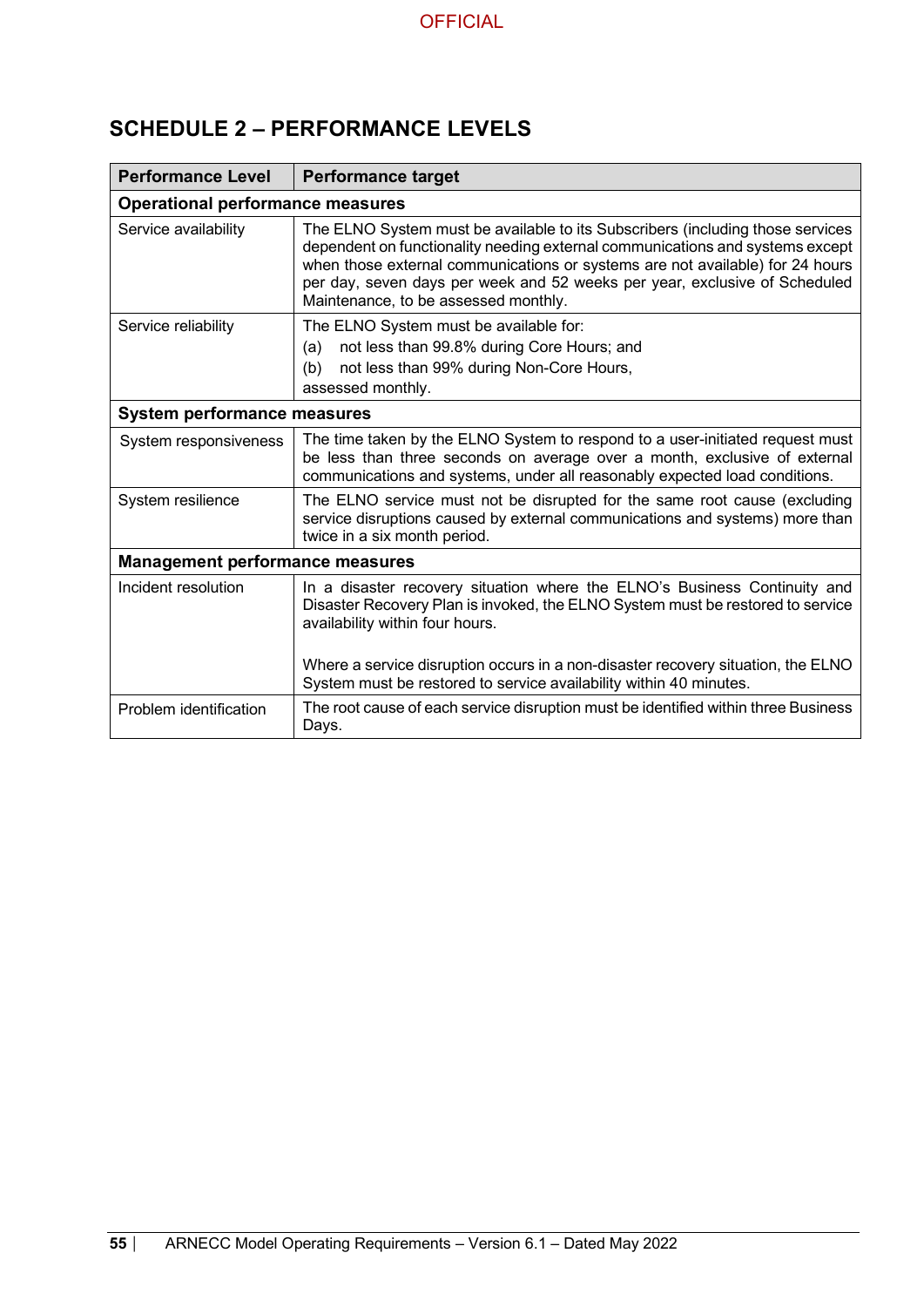## **SCHEDULE 3 – REPORTING REQUIREMENTS**

# **Category One – when applying for Approval and on renewal of Approval**

| <b>Operating</b><br>Require-<br>ment | <b>Subject</b>                                         | Document to be produced                       | <b>Self-Certification to be</b><br>provided                          | <b>Independent Certification to be</b><br>obtained and supplied |
|--------------------------------------|--------------------------------------------------------|-----------------------------------------------|----------------------------------------------------------------------|-----------------------------------------------------------------|
| 4.1                                  | <b>ABN and GST</b>                                     | ABN and GST registration                      |                                                                      |                                                                 |
| $4.2(a)$ or<br>(b)                   | Corporate registration                                 | Company search not more than 30<br>days old   |                                                                      |                                                                 |
| 4.2(c)                               | Properly empowered                                     |                                               | Constituting<br>documents<br>empower<br><b>ELNO</b>                  |                                                                 |
| 4.3.1                                | Good corporate character and<br>reputation             |                                               | Good character and reputation                                        |                                                                 |
| 4.3.1(a)                             | Principals and Officers of good<br>character           |                                               | Principals and Officers of good<br>character                         |                                                                 |
| 4.3.1(b)                             | Employees, agents and<br>contractors of good character |                                               | Employees, agents and contractors<br>of good character               |                                                                 |
| 4.3.2                                | Governance                                             | Corporate governance model                    | Best practice governance                                             |                                                                 |
| 4.4                                  | <b>Financial resources</b>                             | Evidence of sufficient financial<br>resources | Sufficient financial resources                                       |                                                                 |
| 4.5                                  | <b>Technical resources</b>                             | Technical capability document                 | Sufficient technical resources                                       |                                                                 |
| 4.6                                  | Organisational resources                               | Organisational structure                      | Sufficient organisational resources                                  |                                                                 |
| 5.1                                  | Widespread use                                         | <b>Business Plan</b>                          |                                                                      |                                                                 |
| 5.2                                  | National system and minimum<br><b>Documents</b>        | <b>Business Plan</b>                          |                                                                      |                                                                 |
| 5.3(d)                               | Licences and regulatory approvals                      |                                               | Licences and regulatory approvals<br>specified, obtained and current |                                                                 |
| 5.3(l)                               | <b>Business Plan</b>                                   | <b>Business Plan</b>                          |                                                                      |                                                                 |
| 5.6.3(c)                             | Separation Plan (if applicable)                        |                                               |                                                                      | Compliance with the requirements                                |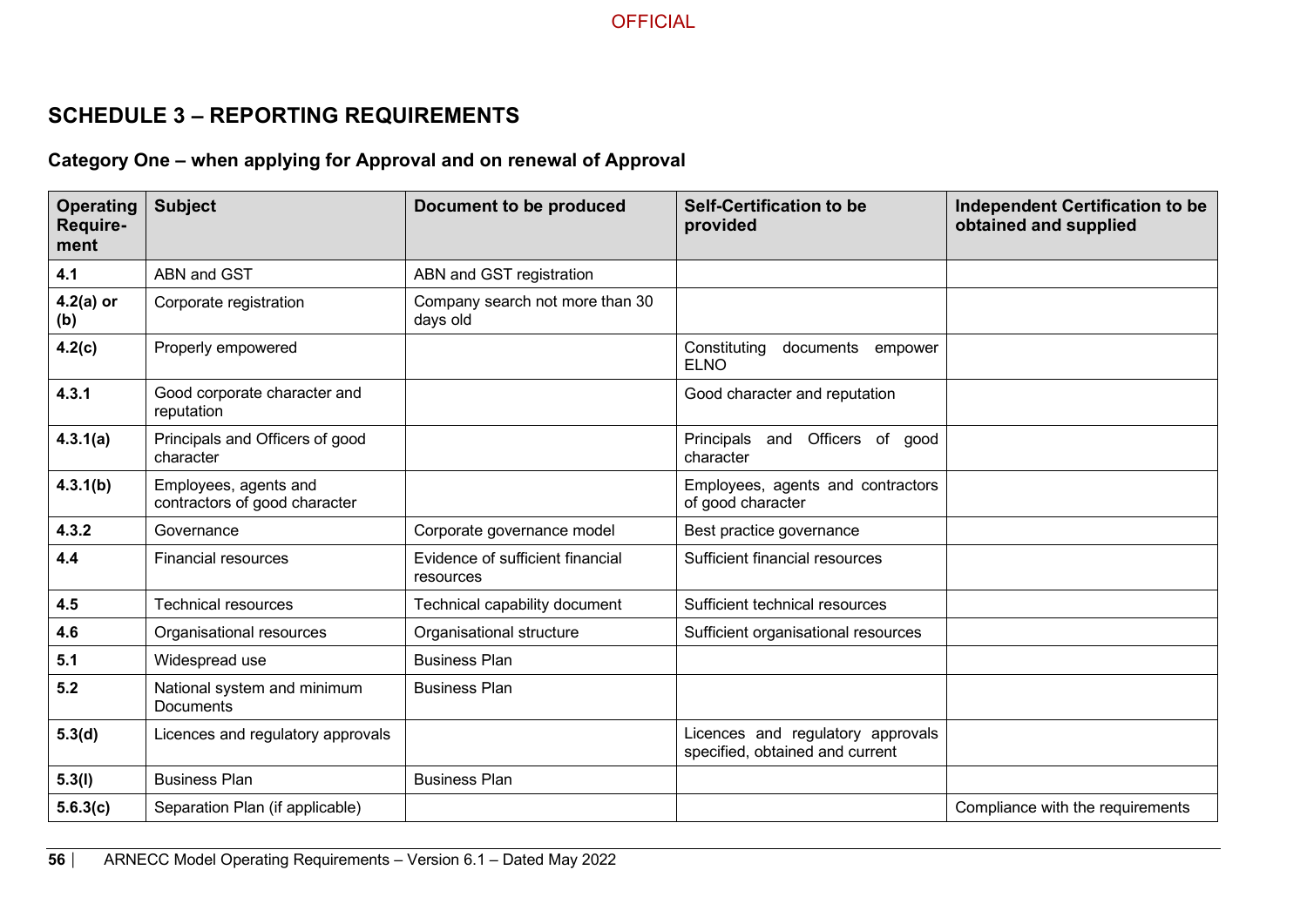| <b>Operating   Subject</b><br><b>Require-</b><br>l ment |               | Document to be produced       | Self-Certification to be<br>provided | Independent Certification to be<br>obtained and supplied |
|---------------------------------------------------------|---------------|-------------------------------|--------------------------------------|----------------------------------------------------------|
| 10.1(a)                                                 | Functionality | Application to become an ELNO |                                      |                                                          |

## **Category Two – before commencing operation of the ELN and on renewal of Approval**

| <b>Operating</b><br><b>Require-</b><br>ment | <b>Subject</b>                                         | Document to be produced                     | Self-Certification to be<br>provided                                                                    | <b>Independent Certification to be</b><br>obtained and supplied |
|---------------------------------------------|--------------------------------------------------------|---------------------------------------------|---------------------------------------------------------------------------------------------------------|-----------------------------------------------------------------|
| 4.1                                         | <b>ABN and GST</b>                                     |                                             | No Change Certification or updated<br>Document as required under<br>Category One                        |                                                                 |
| $4.2(a)$ or<br>(b)                          | Corporate registration                                 | Company search not more than 30<br>days old |                                                                                                         |                                                                 |
| 4.2(c)                                      | Properly empowered                                     |                                             | No Change Certification or updated<br>Self-Certification as required under<br>Category One              |                                                                 |
| 4.3.1                                       | Good corporate character and<br>reputation             |                                             | Good character and reputation                                                                           |                                                                 |
| 4.3.1(a)                                    | Principals and Officers of good<br>character           |                                             | Principals and Officers of good<br>character                                                            |                                                                 |
| 4.3.1(b)                                    | Employees, agents and contractors<br>of good character |                                             | Employees, agents and contractors<br>of good character                                                  |                                                                 |
| 4.3.2                                       | Governance                                             |                                             | No Change Certification or updated<br>Document and Self-Certification as<br>required under Category One |                                                                 |
| 4.4                                         | <b>Financial resources</b>                             |                                             | No Change Certification or updated<br>Document and Self-Certification as<br>required under Category One |                                                                 |
| 4.5                                         | <b>Technical resources</b>                             |                                             | No Change Certification or updated<br>Document and Self-Certification as<br>required under Category One |                                                                 |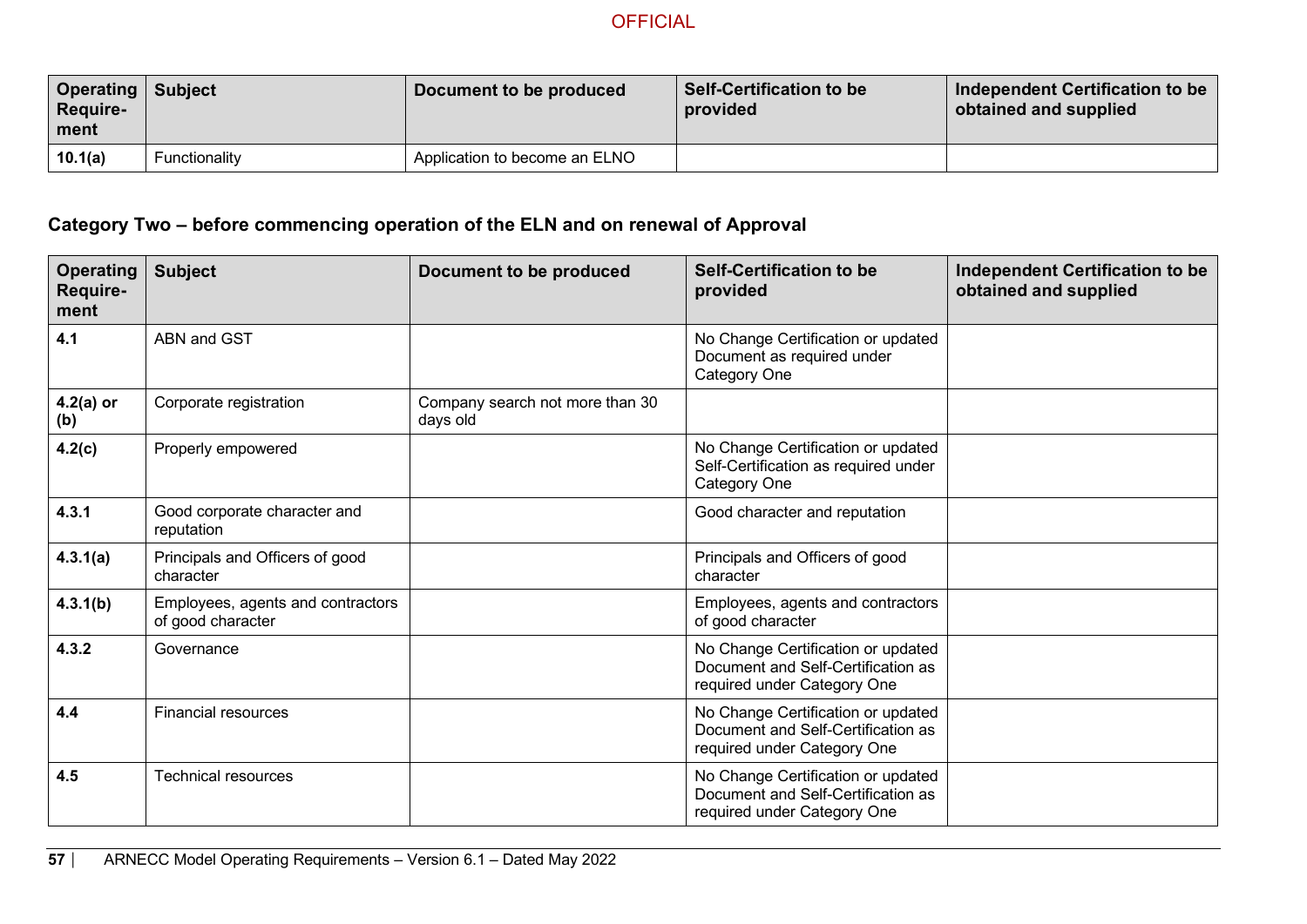| <b>Operating</b><br>Require-<br>ment | <b>Subject</b>                                  | Document to be produced                                                                    | <b>Self-Certification to be</b><br>provided                                                             | <b>Independent Certification to be</b><br>obtained and supplied  |
|--------------------------------------|-------------------------------------------------|--------------------------------------------------------------------------------------------|---------------------------------------------------------------------------------------------------------|------------------------------------------------------------------|
| 4.6                                  | Organisational resources                        |                                                                                            | No Change Certification or updated<br>Document and Self-Certification as<br>required under Category One |                                                                  |
| 4.7.1, 4.7.2<br>& 4.7.3              | Insurance                                       | Certificate of currency for the<br>insurance required under Operating<br>Requirement 4.7.2 |                                                                                                         |                                                                  |
| 4.7.4<br>& 4.7.5                     | Insurance                                       |                                                                                            | Compliance with requirements in<br>Operating Requirements 4.7.4 &<br>4.7.5                              |                                                                  |
| 5.1                                  | Widespread use                                  |                                                                                            | No Change Certification or updated<br>Document as required under<br>Category One                        |                                                                  |
| 5.2                                  | National system and minimum<br><b>Documents</b> |                                                                                            | No Change Certification or updated<br>Document as required under<br>Category One                        |                                                                  |
| 5.3(d)                               | Licences and regulatory approvals               |                                                                                            | Licences and regulatory approvals<br>specified, obtained and current                                    |                                                                  |
| 5.3(e)                               | Pricing policy                                  | Pricing policy                                                                             |                                                                                                         |                                                                  |
| 5.3(1)                               | <b>Business Plan</b>                            |                                                                                            | No Change Certification or updated<br>Document as required under<br>Category One                        |                                                                  |
| 5.5                                  | Integration (if applicable)                     |                                                                                            | Compliance with the requirements                                                                        |                                                                  |
| 5.6.3(c)                             | Separation Plan (if applicable)                 |                                                                                            |                                                                                                         | Compliance with the requirements                                 |
| 6.1                                  | Initial testing                                 | <b>Test Plan</b>                                                                           |                                                                                                         |                                                                  |
| $\overline{7}$                       | System security and integrity                   | <b>Information Security Management</b><br>System (ISMS)                                    |                                                                                                         | ISMS Fit for Purpose                                             |
| 7.12                                 | Cloud Service (if applicable)                   |                                                                                            | Compliance with the requirements                                                                        |                                                                  |
| 9.1                                  | Mitigate risk                                   | Risk Management Framework (RMF)                                                            |                                                                                                         | <b>RMF Fit for Purpose</b>                                       |
| 10.1(b)                              | Minimum system requirements:<br>Adaptability    |                                                                                            |                                                                                                         | Compliance with requirements in<br>Operating Requirement 10.1(b) |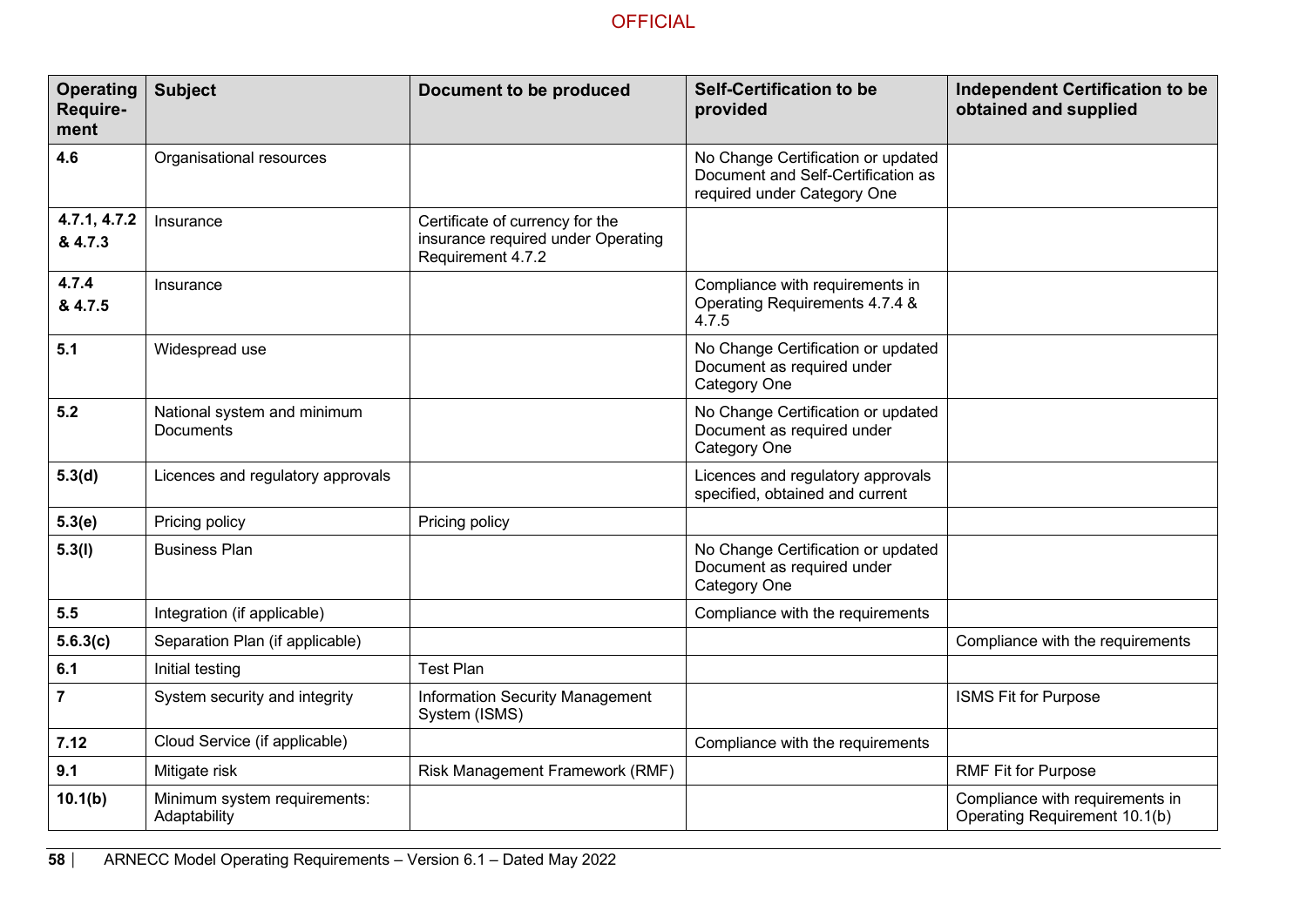| <b>Operating</b><br><b>Require-</b><br>ment | <b>Subject</b>                               | Document to be produced                                                               | <b>Self-Certification to be</b><br>provided | Independent Certification to be<br>obtained and supplied                                  |
|---------------------------------------------|----------------------------------------------|---------------------------------------------------------------------------------------|---------------------------------------------|-------------------------------------------------------------------------------------------|
| 12                                          | Business continuity and disaster<br>recovery | <b>Business Continuity and Disaster</b><br>Recovery Management Program                |                                             | <b>Business Continuity and Disaster</b><br>Recovery Management Program Fit<br>for Purpose |
| 13                                          | Change management                            | <b>Change Management Framework</b>                                                    |                                             |                                                                                           |
| 13.3                                        | Implementation plan                          | Implementation plan                                                                   |                                             |                                                                                           |
| 14.1                                        | Subscriber registration                      | <b>Subscriber Registration Process</b>                                                |                                             |                                                                                           |
| 14.4                                        | Subscriber insurance                         | Documented process to ensure<br>current Subscriber insurance<br>obtained and retained |                                             |                                                                                           |
| 14.5                                        | Participation agreement                      | <b>Participation Agreement</b>                                                        |                                             |                                                                                           |
| 14.7                                        | Subscriber review                            | <b>Subscriber Review Process</b>                                                      |                                             |                                                                                           |
| 21                                          | Transition                                   | <b>Transition Plan</b>                                                                |                                             |                                                                                           |

## **Category Three – as part of the Annual Report and on renewal of Approval**

| <b>Operating</b><br><b>Require-</b><br>ment | <b>Subject</b>                             | Document to be produced                     | <b>Self-Certification to be</b><br>provided                                                | <b>Independent Certification to be</b><br>obtained and supplied |
|---------------------------------------------|--------------------------------------------|---------------------------------------------|--------------------------------------------------------------------------------------------|-----------------------------------------------------------------|
| 4.1                                         | ABN and GST                                |                                             | No Change Certification or updated<br>Document as required under<br>Category One           |                                                                 |
| $4.2(a)$ or<br>(b)                          | Corporate registration                     | Company search not more than 30<br>days old |                                                                                            |                                                                 |
| 4.2(c)                                      | Properly empowered                         |                                             | No Change Certification or updated<br>Self-Certification as required under<br>Category One |                                                                 |
| 4.3.1                                       | Good corporate character and<br>reputation |                                             | Good character and reputation                                                              |                                                                 |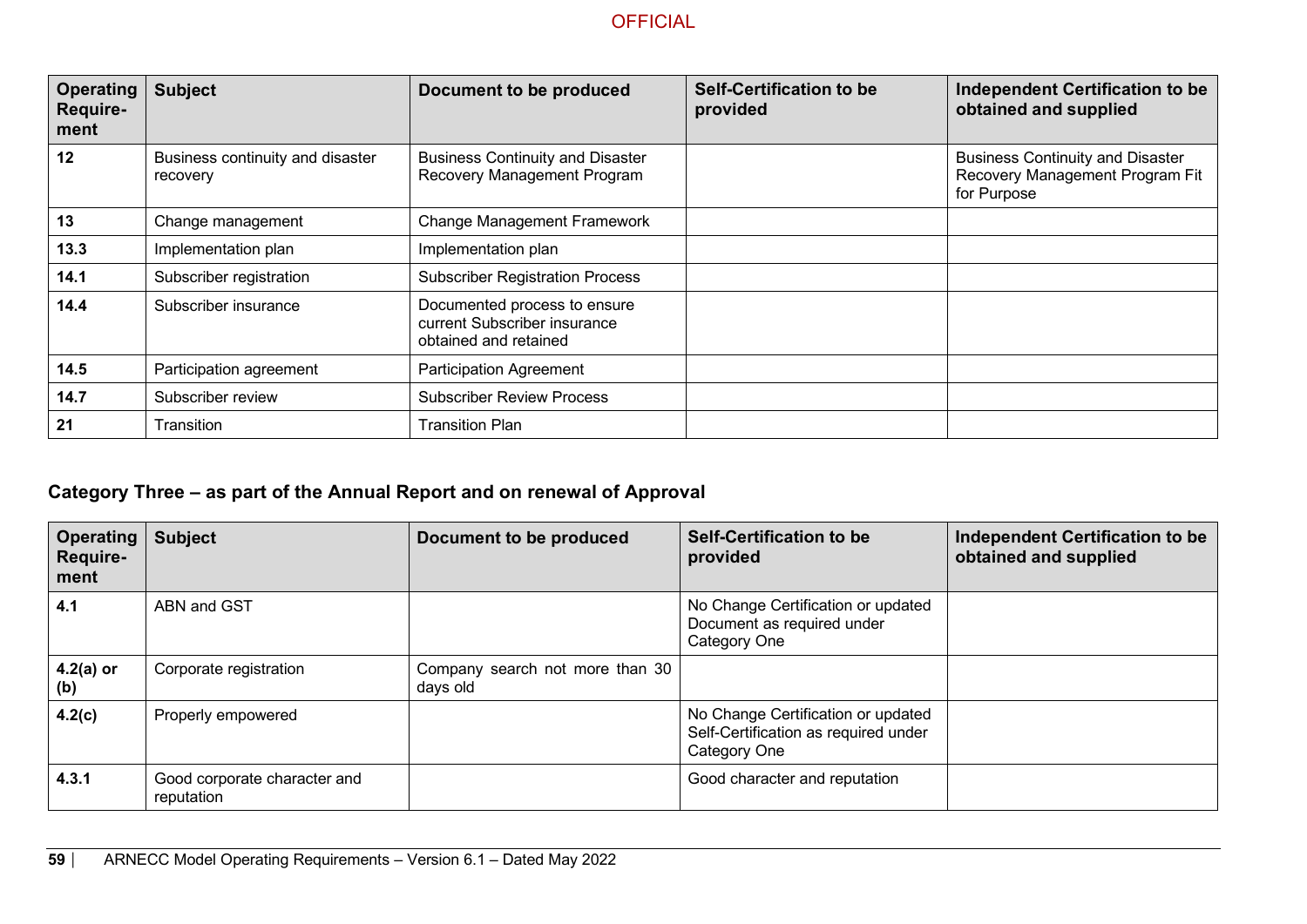| <b>Operating</b><br>Require-<br>ment | <b>Subject</b>                                         | Document to be produced                                                                    | <b>Self-Certification to be</b><br>provided                                                             | <b>Independent Certification to be</b><br>obtained and supplied |
|--------------------------------------|--------------------------------------------------------|--------------------------------------------------------------------------------------------|---------------------------------------------------------------------------------------------------------|-----------------------------------------------------------------|
| 4.3.1(a)                             | Principals and Officers of good<br>character           |                                                                                            | Principals and Officers of good<br>character                                                            |                                                                 |
| 4.3.1(b)                             | Employees, agents and contractors<br>of good character |                                                                                            | Employees, agents and contractors<br>of good character                                                  |                                                                 |
| 4.3.2                                | Governance                                             |                                                                                            | No Change Certification or updated<br>Document and Self-Certification as<br>required under Category One |                                                                 |
| 4.4                                  | <b>Financial resources</b>                             | Audited financial statements and<br>reports for the last Financial Year                    | Sufficient financial resources                                                                          |                                                                 |
| 4.5                                  | <b>Technical resources</b>                             |                                                                                            | Sufficient technical resources                                                                          |                                                                 |
| 4.6                                  | Organisational resources                               |                                                                                            | No Change Certification or updated<br>Document and Self-Certification as<br>required under Category One |                                                                 |
| 4.7.1, 4.7.2<br>& 4.7.3              | Insurance                                              | Certificate of currency for the<br>insurance required under Operating<br>Requirement 4.7.2 |                                                                                                         |                                                                 |
| 4.7.4<br>& 4.7.5                     | Insurance                                              |                                                                                            | Compliance with requirements in<br>Operating Requirements 4.7.4 &<br>4.7.5                              |                                                                 |
| 5.1                                  | Widespread use                                         |                                                                                            | No Change Certification or updated<br>Document as required under<br>Category One                        |                                                                 |
| 5.2                                  | National system and minimum<br><b>Documents</b>        |                                                                                            | No Change Certification or updated<br>Document as required under<br>Category One                        |                                                                 |
| 5.3(d)                               | Licences and regulatory approvals                      |                                                                                            | Licences and regulatory approvals<br>specified, obtained and current                                    |                                                                 |
| 5.3(e)                               | Pricing policy                                         |                                                                                            | No Change Certification or updated<br>Document as required under<br>Category Two                        |                                                                 |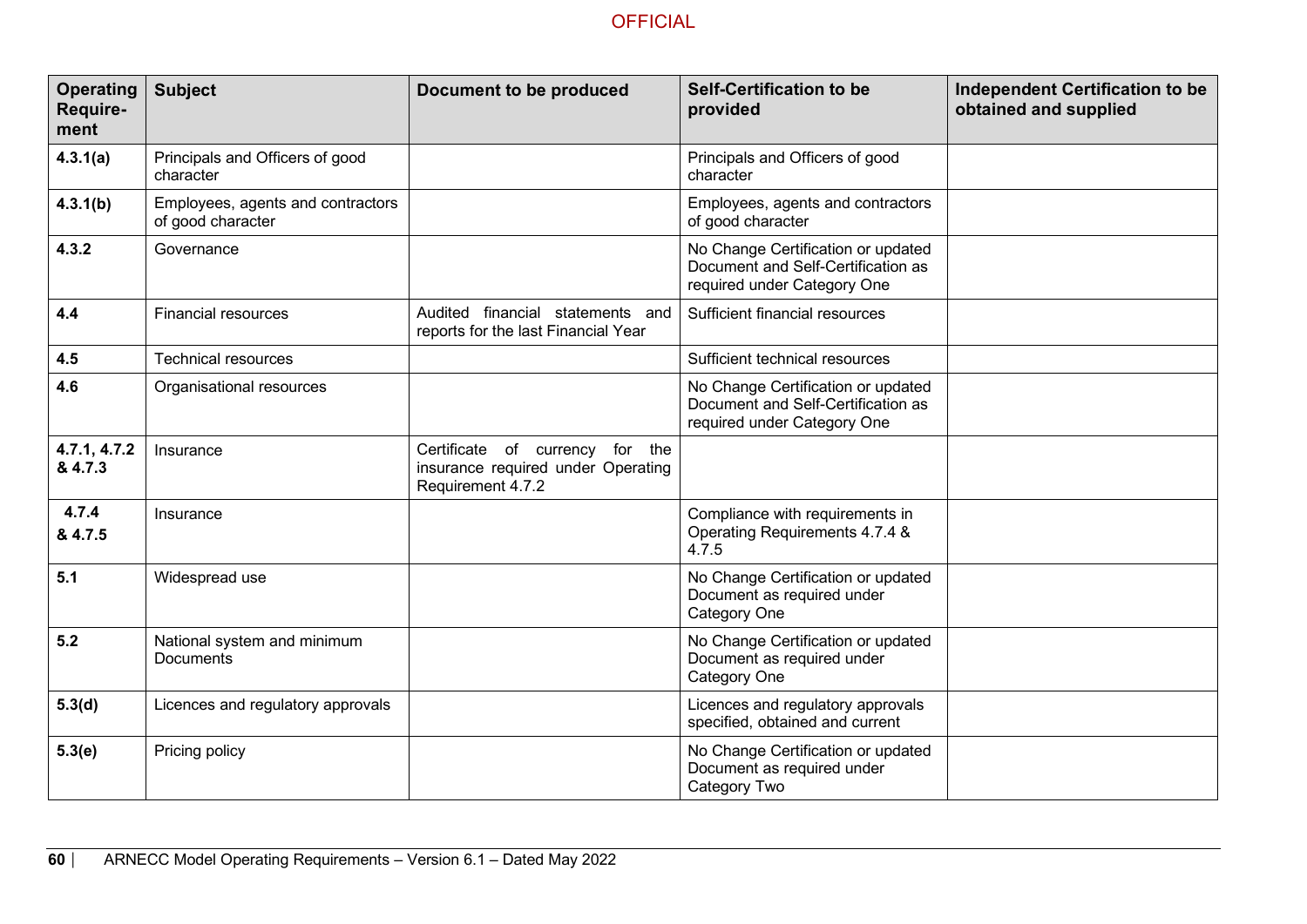| <b>Operating</b><br>Require-<br>ment | <b>Subject</b>                                      | Document to be produced | <b>Self-Certification to be</b><br>provided                                            | <b>Independent Certification to be</b><br>obtained and supplied                                                       |
|--------------------------------------|-----------------------------------------------------|-------------------------|----------------------------------------------------------------------------------------|-----------------------------------------------------------------------------------------------------------------------|
| 5.3(f)                               | Training and awareness                              |                         | Training and awareness programs<br>up to date and adequate                             |                                                                                                                       |
| 5.3(g)                               | Law and policy compliance                           |                         | Compliance with laws and policies                                                      |                                                                                                                       |
| 5.3(1)                               | <b>Business Plan</b>                                |                         | No Change Certification or updated<br>Document as required under<br>Category One       |                                                                                                                       |
| 5.5                                  | Integration (if applicable)                         |                         | Compliance with the requirements                                                       |                                                                                                                       |
| 5.6.3(c)                             | Separation Plan (if applicable)                     |                         |                                                                                        | Compliance with the requirements                                                                                      |
| $\overline{7}$                       | System security and integrity                       |                         | ISMS: No Change Certification or<br>updated Document as required<br>under Category Two | <b>ISMS Fit for Purpose</b>                                                                                           |
| 7.12                                 | Cloud Service (if applicable)                       |                         | Compliance with the requirements                                                       |                                                                                                                       |
| 7.13                                 | Vulnerability assessment and<br>penetration testing |                         | Compliance with the requirements                                                       |                                                                                                                       |
| 8                                    | Public confidence in Titles Register                |                         | Nothing done to diminish public<br>confidence in Titles Register                       |                                                                                                                       |
| 9.1                                  | Mitigate risk                                       |                         | RMF: No Change Certification or<br>updated Document as required<br>under Category Two  | <b>RMF Fit for Purpose</b>                                                                                            |
| 9.2                                  | Risk of fraud or error                              |                         | Use of ELN does not result in<br>greater fraud or error                                |                                                                                                                       |
| 10.1(b)                              | Minimum system requirements:<br>Adaptability        |                         | No Change Certification                                                                | Where a No Change Certification<br>cannot be given, an Independent<br>Certification as required under<br>Category Two |
| 11                                   | Minimum Performance Levels                          |                         | Performance to measures in<br>Schedule 2                                               |                                                                                                                       |
| 12                                   | Business continuity and disaster<br>recovery        |                         | No Change Certification or updated<br>Document as required under<br>Category Two       | <b>Business Continuity and Disaster</b><br>Recovery Management Program Fit<br>for Purpose                             |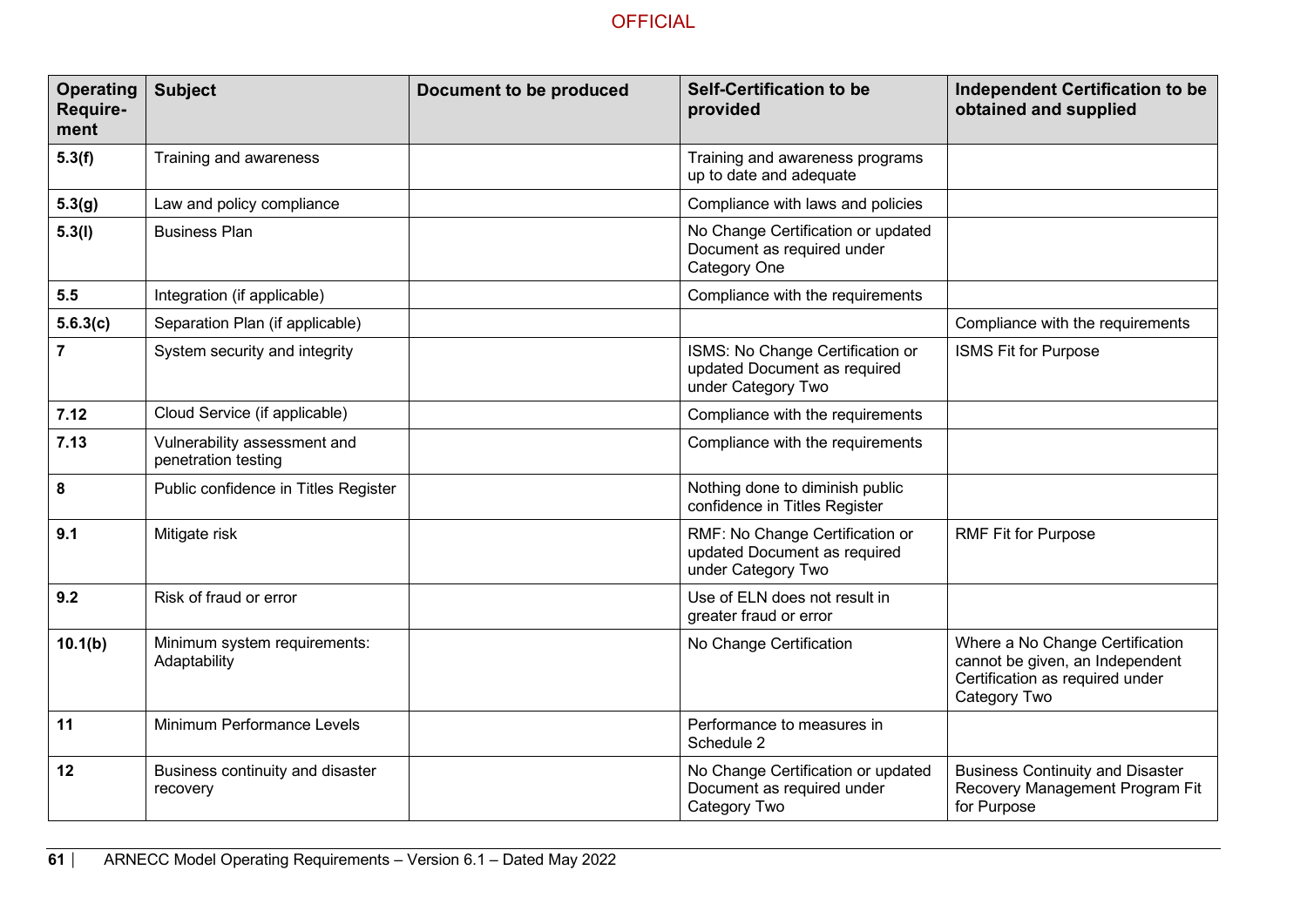| <b>Operating</b><br>Require-<br>ment | <b>Subject</b>             | Document to be produced                                                                                                                      | <b>Self-Certification to be</b><br>provided                                                           | <b>Independent Certification to be</b><br>obtained and supplied |
|--------------------------------------|----------------------------|----------------------------------------------------------------------------------------------------------------------------------------------|-------------------------------------------------------------------------------------------------------|-----------------------------------------------------------------|
| 13                                   | Change management          |                                                                                                                                              | No Change Certification or updated<br>Document as required under<br>Category Two                      |                                                                 |
| 13.3                                 | Implementation plan        |                                                                                                                                              | No Change Certification or updated<br>Document as required under<br>Category Two                      |                                                                 |
| 14.1, 14.2<br>& 14.3                 | Subscriber registration    |                                                                                                                                              | Compliance with the requirements                                                                      |                                                                 |
| 14.4                                 | Subscriber insurance       |                                                                                                                                              | No Change Certification or updated<br>Document as required under<br>Category Two                      |                                                                 |
| $14.5$                               | Participation agreement    |                                                                                                                                              | No Change Certification or table of<br>material amendments to Document<br>required under Category Two |                                                                 |
| 14.6                                 | Subscriber training        |                                                                                                                                              | Compliance with the requirements                                                                      |                                                                 |
| 14.7                                 | Subscriber review          |                                                                                                                                              | No Change Certification or updated<br>Document as required under<br>Category Two                      |                                                                 |
| 15.1                                 | General compliance         |                                                                                                                                              | Compliance with all requirements                                                                      |                                                                 |
| 15.7, 15.8<br>& 15.9                 | Non-compliance remediation | Consolidated<br>categorised<br>and<br>notifications<br>failure<br>compliance<br>together with remediation action<br>plans and their outcomes |                                                                                                       |                                                                 |
| 18.2                                 | <b>Annual Report</b>       | <b>Annual Report</b>                                                                                                                         |                                                                                                       |                                                                 |
| 19.3                                 | Information use            |                                                                                                                                              | Compliance with restrictions                                                                          |                                                                 |
| 21                                   | Transition                 |                                                                                                                                              | No Change Certification or updated<br>Document as required under<br>Category Two                      |                                                                 |

## **Category Four – as the Monthly Report**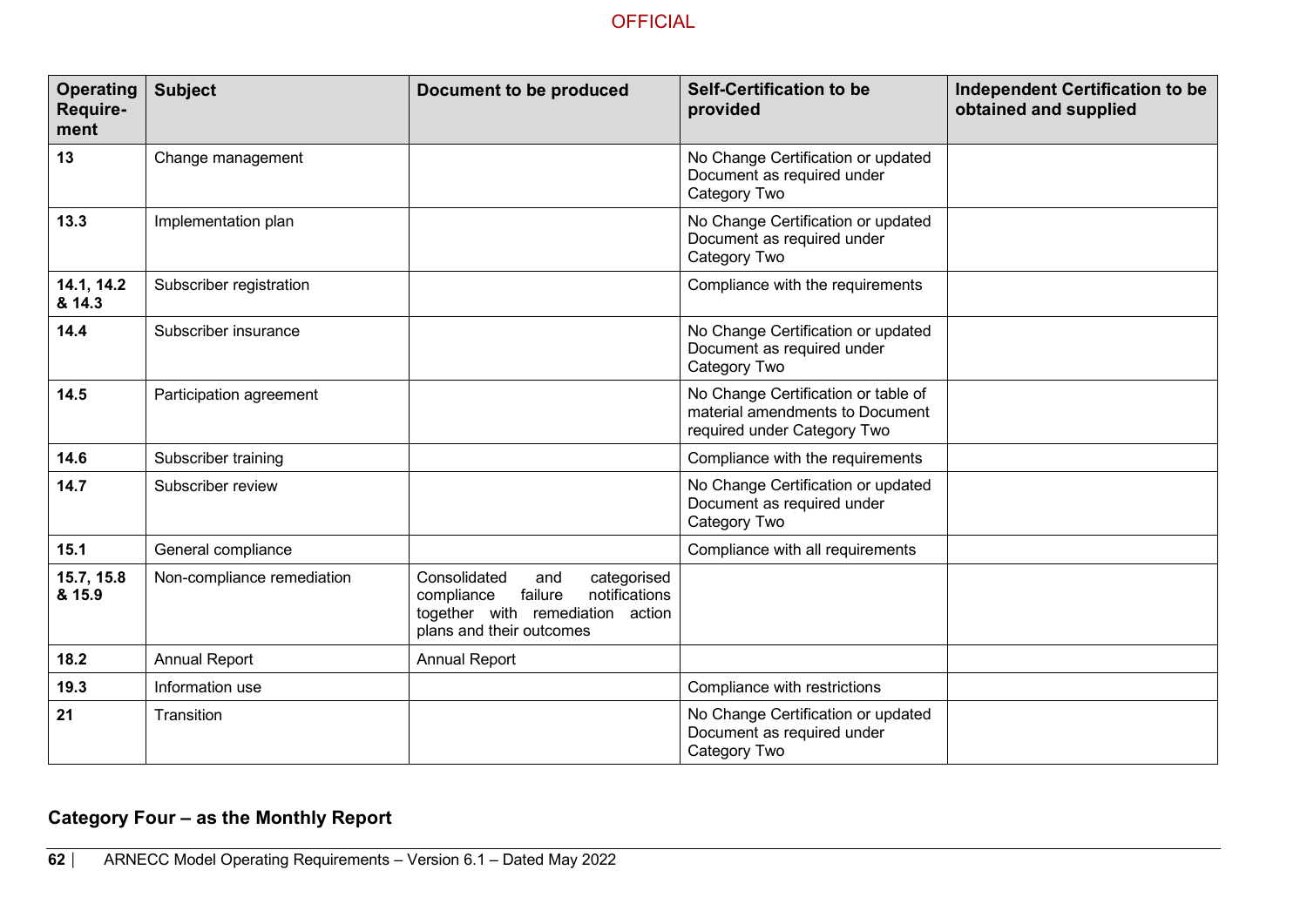| Operating<br>Require-<br>ment | <b>Subject</b>               | Documents to be published                                             |
|-------------------------------|------------------------------|-----------------------------------------------------------------------|
|                               | Operation of an ELN          | Categorised complaints received, justified, resolved and outstanding. |
|                               | Minimum Performance Levels   | Compilation of performance against targets set out in Schedule 2.     |
| 14.2                          | Refusal to accept Subscriber | Complaints received, justified, resolved and outstanding.             |
| 14.6                          | Subscriber training          | Complaints received, justified, resolved and outstanding.             |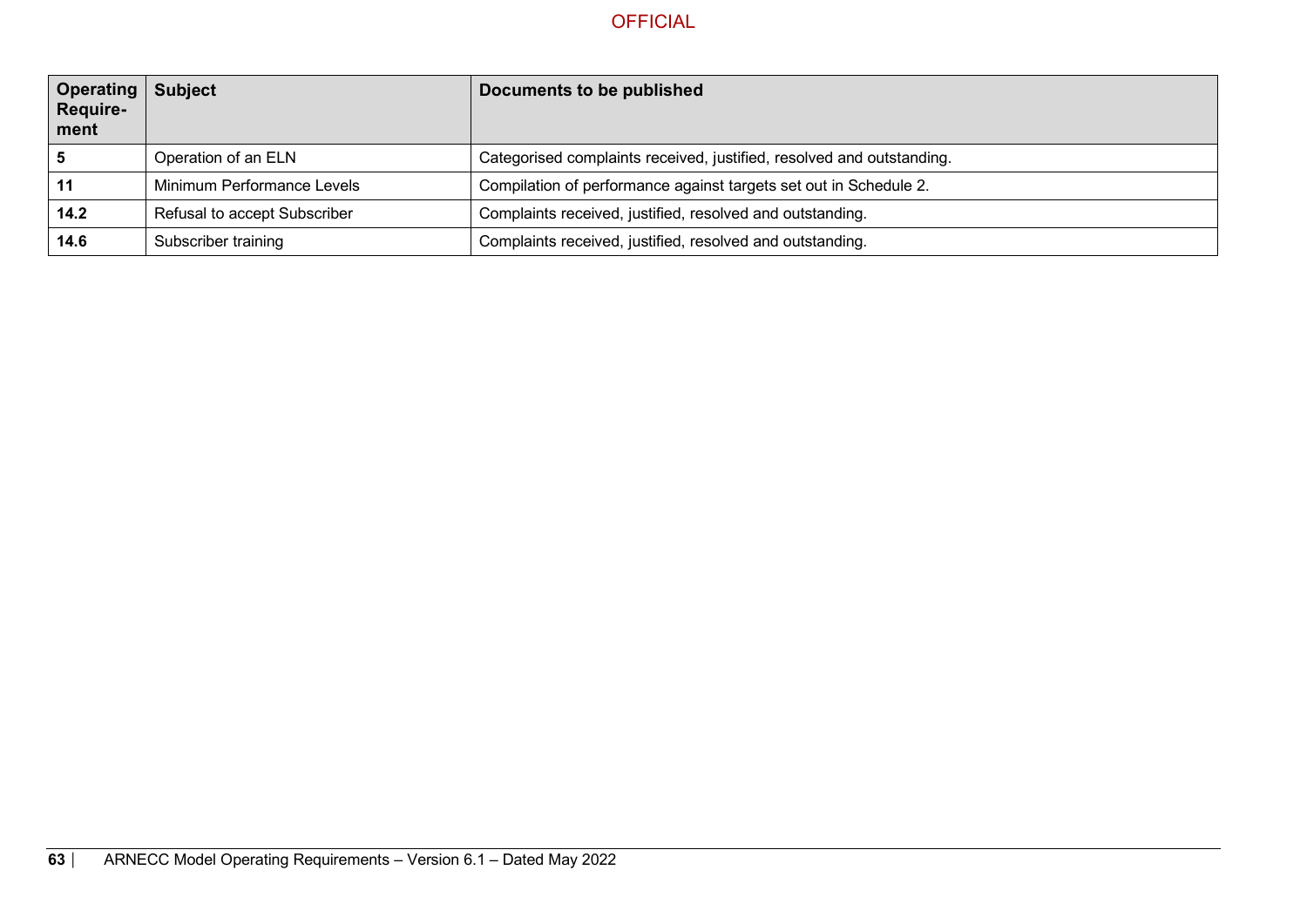## **SCHEDULE 4 – ADDITIONAL OPERATING REQUIREMENTS**

None.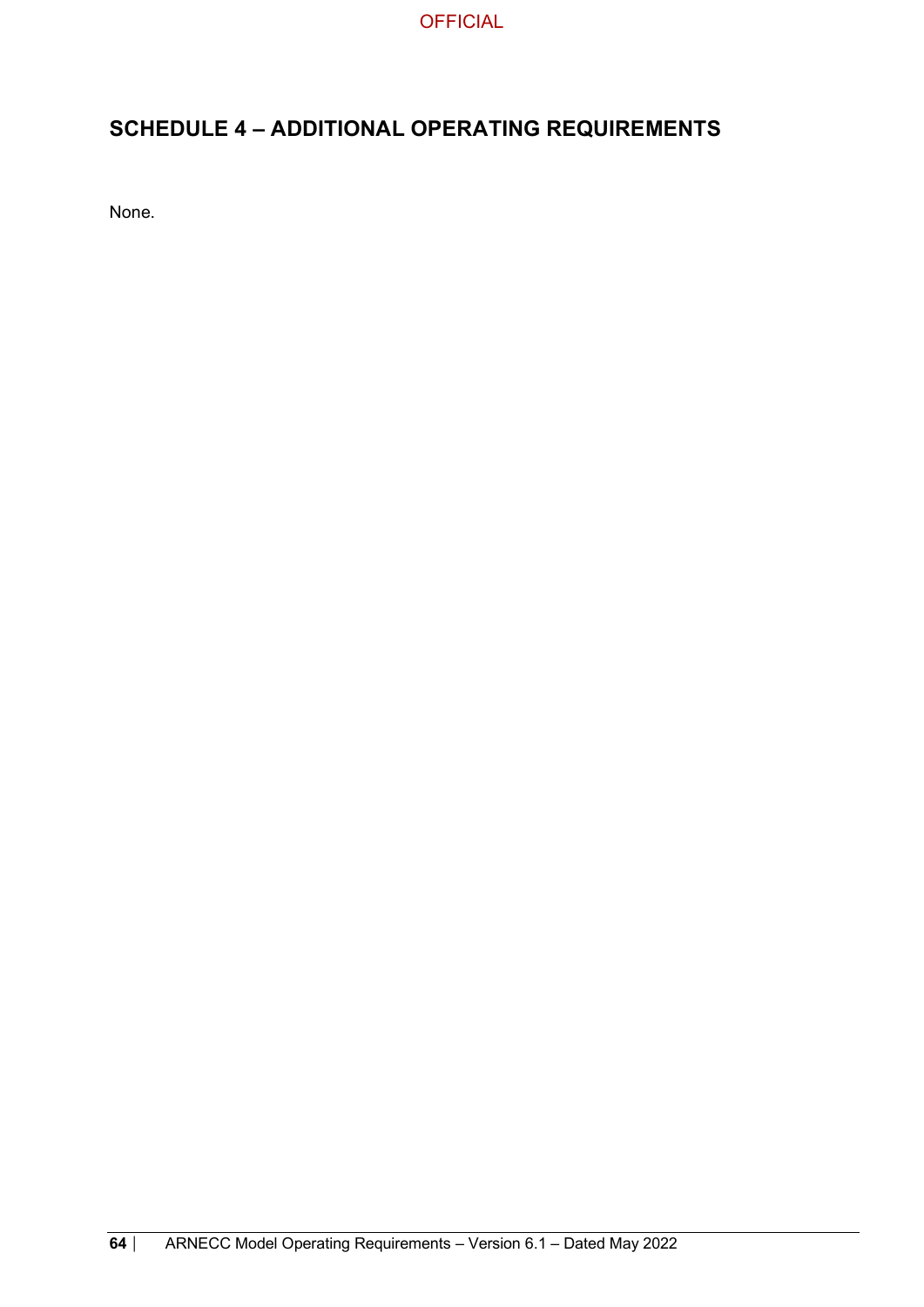## **SCHEDULE 5 – COMPLIANCE EXAMINATION PROCEDURE**

#### $\mathbf 1$ **Power to request information and Documents**

- 1.1 The Registrar or the Registrar's delegate must provide notice to the ELNO.
- 1.2 The notice must state:
	- (a) the time within which the information must be furnished and/or the Document must be produced (which must not be less than 10 Business Days after the giving of the notice); and
	- (b) how information is to be furnished and/or the Document is to be produced.
- 1.3 A notice under paragraph 1.2 may be given in writing or by any electronic means that the Registrar or the Registrar's delegate considers appropriate.
- 1.4 An ELNO to whom a notice is given under paragraph 1.2 must comply with the requirements set out in the notice within the period specified in the notice.
- 1.5 (Deleted)

#### $2^{\circ}$ **Inspection and retention of Documents**

- 2.1 If an original Document is produced in accordance with a notice given under paragraph 1.2, the Registrar or the Registrar's delegate may do one or more of the following:
	- (a) inspect the Document; or
	- (b) make a copy of, or take an extract from, the Document; or
	- (c) retain the Document for as long as is reasonably necessary for the purposes of the Compliance Examination to which the Document is relevant.
- 2.2 If requested by the ELNO, as soon as practicable after the Registrar or the Registrar's delegate retains a Document under paragraph 2.1, the Registrar or the Registrar's delegate must give a receipt for it to the Person who produced it. The receipt must identify in general terms the Document retained.

#### $\mathbf{3}$ **Return of retained Documents**

- 3.1 The Registrar or the Registrar's delegate must as soon as reasonably practicable return an original Document retained under paragraph 2.1 to the ELNO, if the Registrar or the Registrar's delegate is satisfied that its continued retention is no longer necessary.
- 3.2 The Registrar or the Registrar's delegate is not bound to return any Document where the Document has been provided to any police authority or anyone else entitled to the Document pursuant to any law or court order.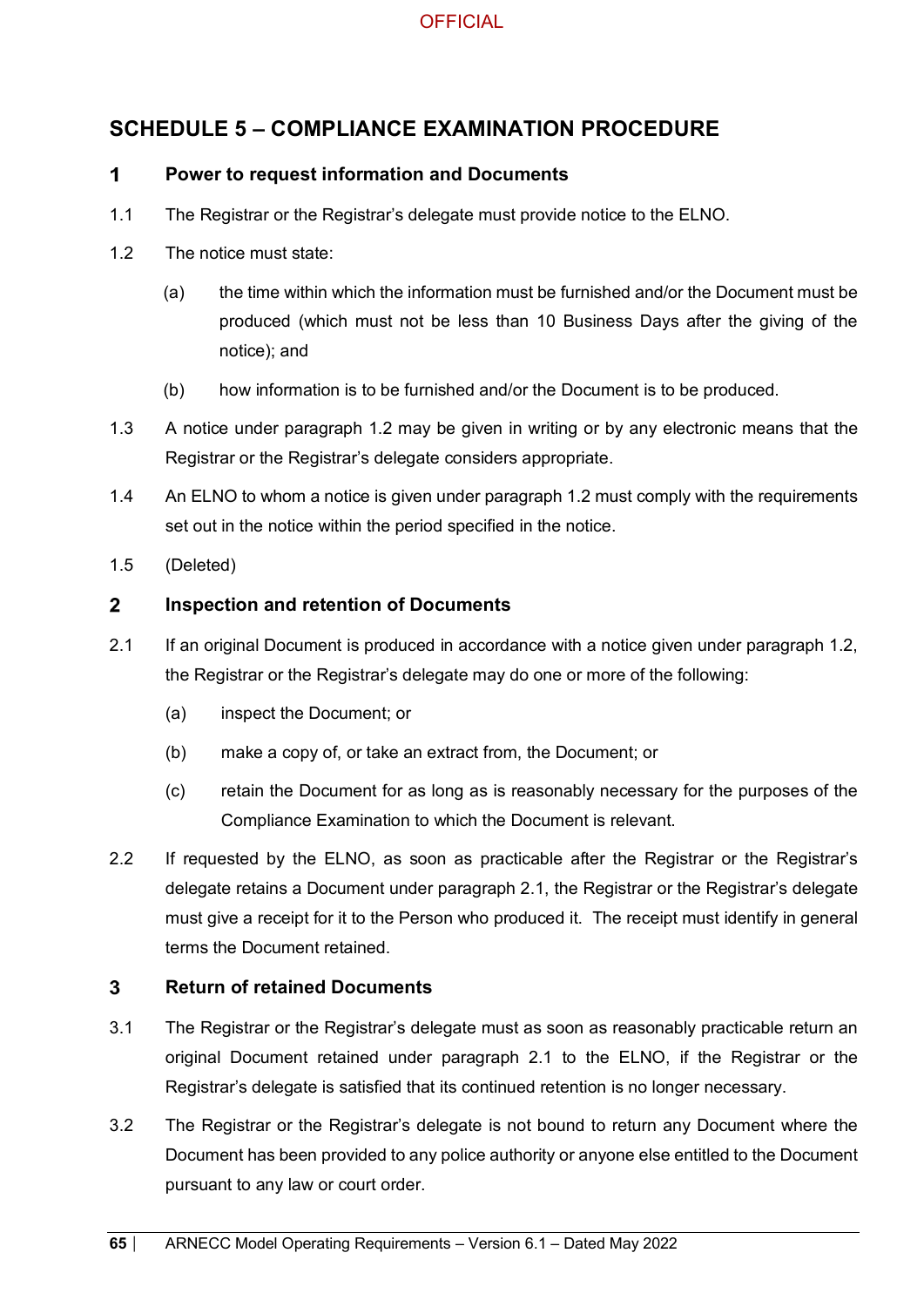#### $\overline{\mathbf{4}}$ **Access to retained Documents**

- 4.1 Until an original Document retained under paragraph 2.1 is returned to its owner, the Registrar or the Registrar's delegate must allow a Person otherwise entitled to possession of the Document to inspect, make a copy of, or take an extract from, the Document at a reasonable time and place decided by the Registrar or the Registrar's delegate.
- 4.2 Paragraph 4.1 does not apply if it is impracticable or it would be reasonable not to allow the Document to be inspected or copied or an extract from the Document to be taken.

#### $5\phantom{.0}$ **Costs**

- 5.1 If the ELNO is found to be in material breach of the Operating Requirements, the ELNO must, if required by the Registrar, pay all reasonable fees and Costs incurred as a direct result of the Registrar or the Registrar's delegate carrying out the Compliance Examination. If the ELNO is not found to be in material breach, such fees and Costs will not be recoverable from the ELNO.
- 5.2 The Cost of all actions required to be taken by the ELNO to remedy any breach of these Operating Requirements identified by the Registrar or the Registrar's delegate is to be paid by the ELNO.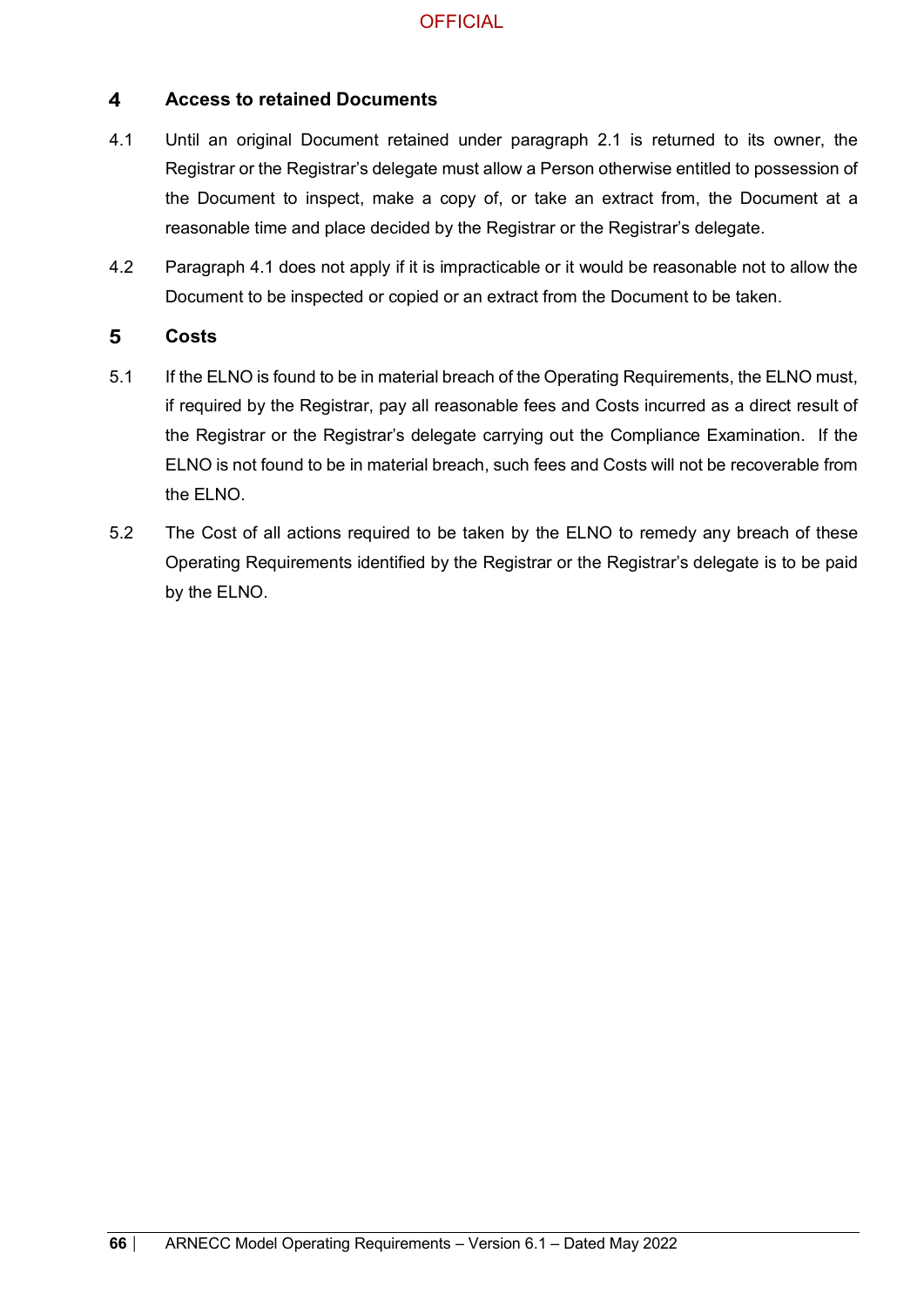# **SCHEDULE 6 – AMENDMENT TO OPERATING REQUIREMENTS PROCEDURE**

#### $\mathbf 1$ **Amendments with prior consultation**

- 1.1 Any amendment to these Operating Requirements must be the subject of good faith consultation by the Registrar with the ELNO and, where relevant, Potential ELNOs, a representative group of Subscribers, Subscribers' local and national professional associations, regulators, insurers or any other Person (as reasonably determined by the Registrar) before the amendment comes into effect.
- 1.2 Each amendment must be notified to the ELNO at least 20 Business Days before the amendment comes into effect. The notification must contain the date the amendment comes into effect.

#### $\overline{2}$ **Amendments without prior consultation**

- 2.1 The Registrar may determine that an amendment to these Operating Requirements need not be the subject of prior consultation or notification in accordance with paragraph 1 before the amendment comes into effect, if the Registrar determines in good faith that:
	- (a) such a course is required by law; or
	- (b) an emergency situation, as referred to in the ECNL, exists.
- 2.2 Notwithstanding paragraph 2.1, each amendment must be notified to the ELNO as soon as reasonably practicable before the amendment comes into effect. The notification must contain the date the amendment comes into effect.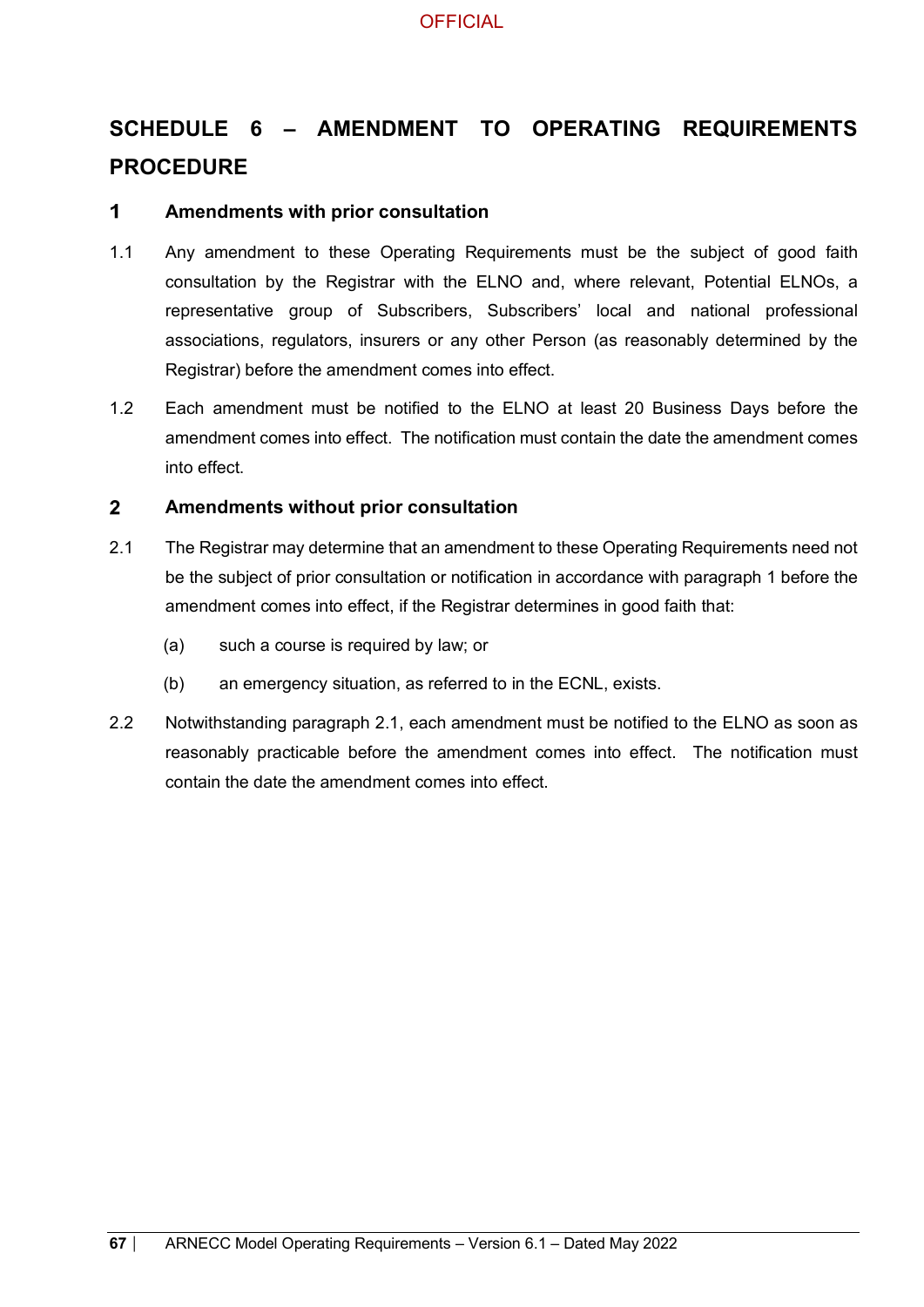## **SCHEDULE 7 – SUBSCRIBER IDENTITY VERIFICATION STANDARD**

#### $\mathbf{1}$ **Definitions**

In this Subscriber Identity Verification Standard, capitalised terms have the meanings set out below:

**Application Law** has the meaning given to it in the ECNL and in South Australia is the *Electronic Conveyancing National Law (South Australia) Act 2013* (SA) and in Western Australia is the *Electronic Conveyancing Act 2014* (WA).

#### **Approved Insurer** means:

- (a) a general insurer within the meaning of the Insurance Act; or
- (b) a Lloyd's underwriter within the meaning of the Insurance Act and to which section 93 of the Insurance Act continues to have effect; or
- (c) a person to whom a determination is in force under section 7(1) of the Insurance Act that sections 9(1) or 10(1) or 10(2) of the Insurance Act do not apply.

**Australian Passport** means a passport issued by the Australian Commonwealth government.

**Category** means the categories of identification Documents set out in the table in this Subscriber Identity Verification Standard paragraph 4, as amended from time to time.

**Costs** include costs, charges and expenses, including those incurred in connection with advisers.

**Document** has the meaning given to it in the ECNL.

**ECNL** means the Electronic Conveyancing National Law as adopted or implemented in a Jurisdiction by the Application Law, as amended from time to time.

**ELNO** has the meaning given to it in the ECNL.

**Identity Agent** means a Person appointed in writing by an ELNO to act as the ELNO's agent, and who:

- (a) the ELNO reasonably believes is reputable, competent and insured in compliance with the insurance requirements set out in paragraph 9 of this Subscriber Identity Verification Standard; and
- (b) is authorised by the ELNO to conduct verification of identity on behalf of the ELNO in accordance with this Subscriber Identity Verification Standard.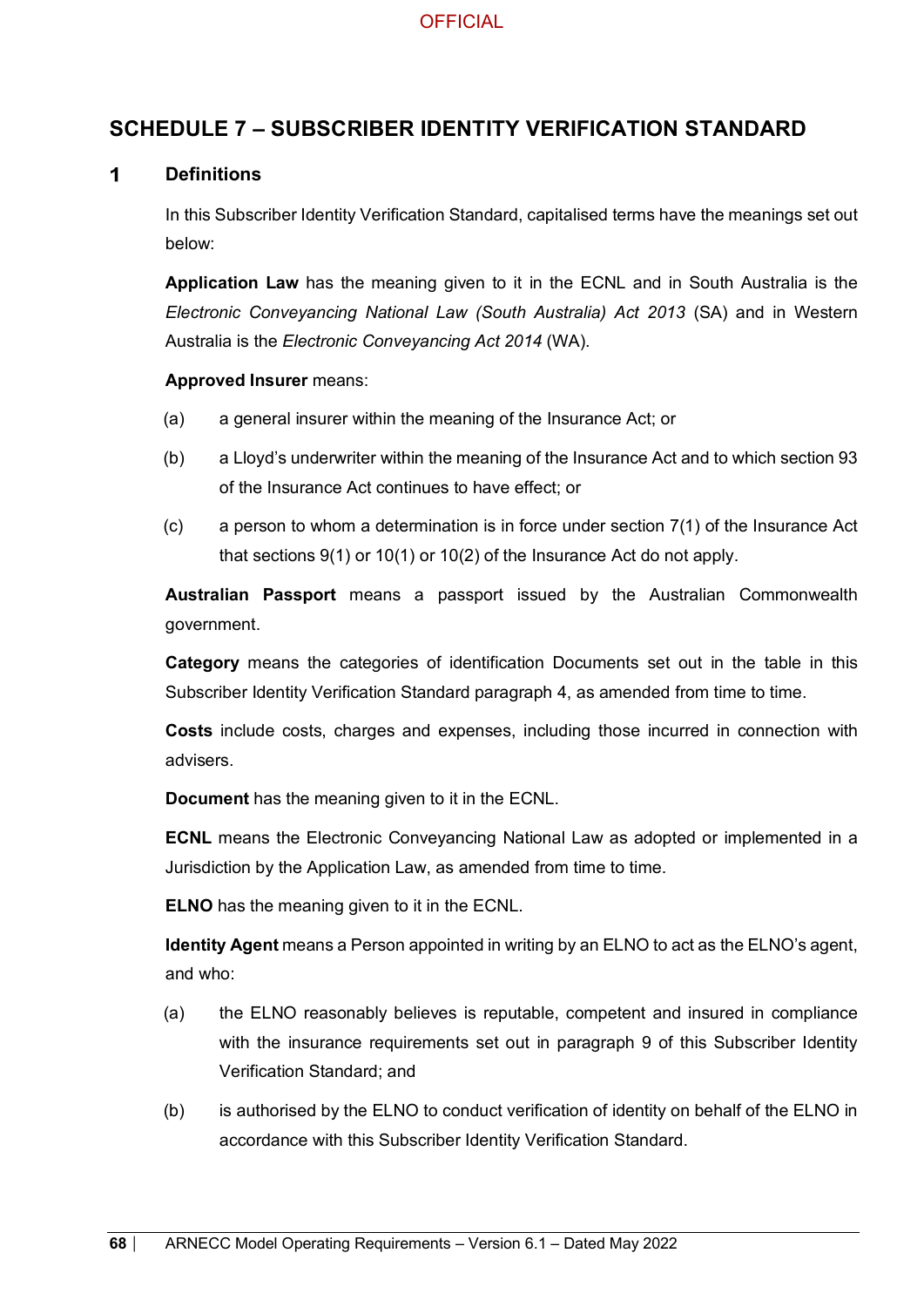**Identity Agent Certification** means a certification in substantial compliance with the certification set out in paragraph 9 of this Subscriber Identity Verification Standard, as amended from time to time.

**Individual** has the meaning given to it in the ECNL.

**Insurance Act** means the *Insurance Act 1973* (Cth).

**Jurisdiction** has the meaning given to it in the ECNL.

**Participation Agreement** has the meaning given to it in the ECNL, as amended from time to time.

**Person** has the meaning given to it in the ECNL.

**Person Being Identified** means any of the Persons required to be identified under Operating Requirement 14.1 and this Subscriber Identity Verification Standard.

**Photo Card** is a card issued by the Commonwealth or any State or Territory showing a photograph of the holder and enabling the holder to evidence their age and/or their identity.

**Potential Subscriber** means a Person who has applied to be a Subscriber.

**Record** has the meaning given to it in the ECNL.

**Subscriber Identity Verification Standard** means the standard for the verification of identity of potential Subscribers set out in this Schedule 7, as amended from time to time.

#### $\overline{2}$ **Who must be identified**

The identity of the following Persons must be verified by an ELNO in accordance with this Subscriber Identity Verification Standard:

- (a) where a Potential Subscriber is an Individual, that Individual;
- (b) without limiting paragraph 5, where the Potential Subscriber is a partnership, the authorised Person or Persons signing the Participation Agreement on behalf of the partnership;
- (c) without limiting paragraph 6, where the Potential Subscriber is a body corporate, the authorised Person or Persons signing the Participation Agreement or witnessing the affixing of the seal on the Participation Agreement on behalf of the body corporate;
- (d) without limiting paragraphs 7 and 8, where the Potential Subscriber appoints an attorney to sign the Participation Agreement, the attorney.

#### $\overline{3}$ **Face-to-face regime**

3.1 The verification of identity must be conducted during a face-to-face in-person interview between the ELNO or the Identity Agent and the Person Being Identified.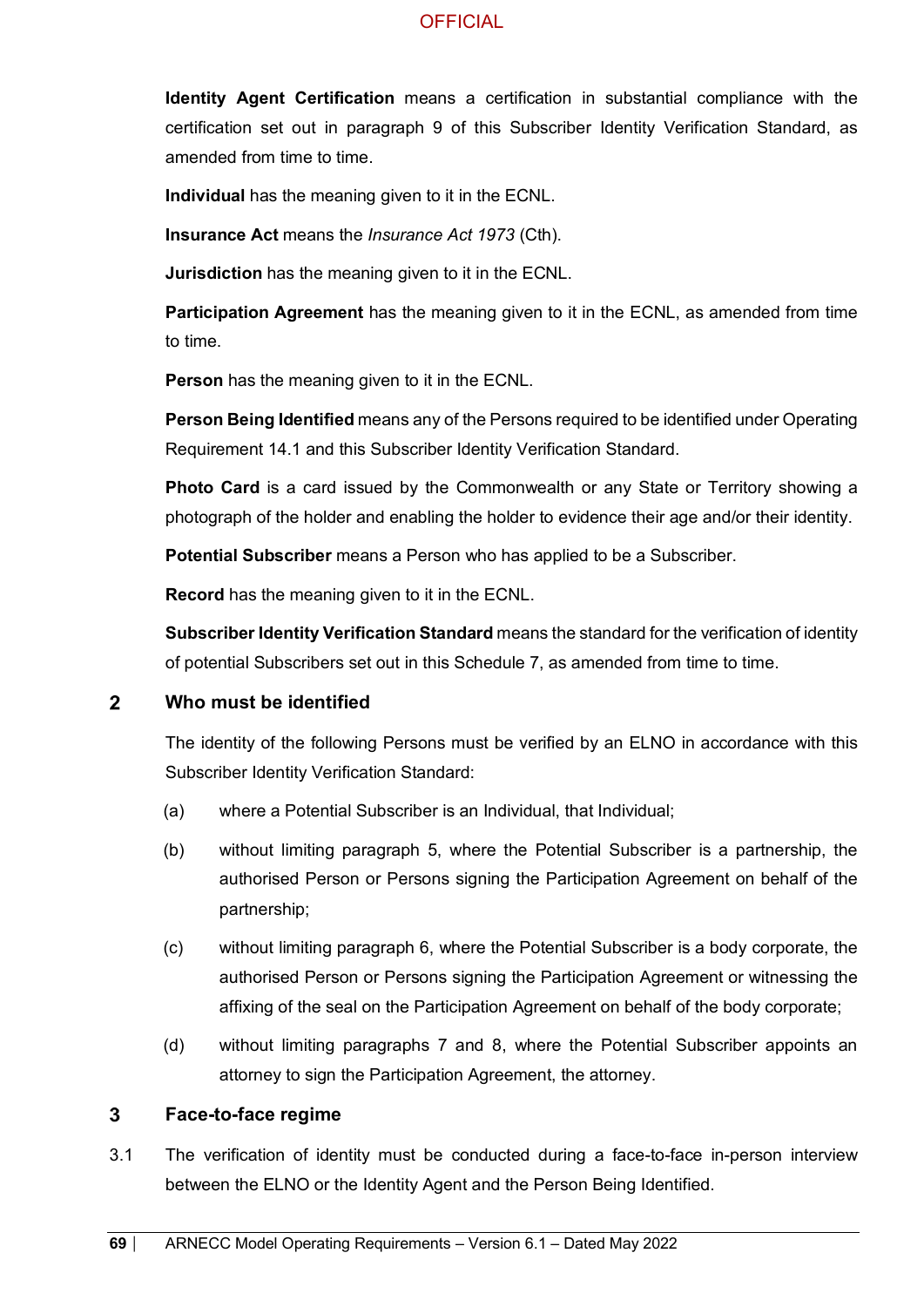3.2 Where Documents containing photographs are produced by the Person Being Identified, the ELNO or the Identity Agent must be satisfied that the Person Being Identified is a reasonable likeness (for example the shape of his or her mouth, nose, eyes and the position of his or her cheek bones) to the Person depicted in those photographs.

#### $\overline{\mathbf{4}}$ **Categories of identification Documents and evidence retention**

- 4.1 At the face-to-face in-person interview described in paragraph 3.1, the ELNO or the Identity Agent must ensure that the Person Being Identified produces original Documents in one of the Categories in the following table, starting with Category 1.
- 4.2 The ELNO or the Identity Agent must be reasonably satisfied that a prior Category cannot be met before using a subsequent Category.
- 4.3 The ELNO or the Identity Agent must:
	- (a) sight the originals of all Documents from Categories 1, 2, 3 or 4 produced by the Person Being Identified; and
	- (b) retain copies of all Documents produced by the Person Being Identified.
- 4.4 The Documents produced must be current, except for an expired Australian Passport which has not been cancelled and was current within the preceding two years.

| Category                | <b>Minimum Document Requirements</b>                                                                                                                                                                                                                                                                    |
|-------------------------|---------------------------------------------------------------------------------------------------------------------------------------------------------------------------------------------------------------------------------------------------------------------------------------------------------|
|                         | Australian Passport or foreign passport or Australian Evidence of Immigration<br>Status ImmiCard or Australian Migration Status ImmiCard                                                                                                                                                                |
|                         | plus Australian drivers licence or Photo Card                                                                                                                                                                                                                                                           |
|                         | plus change of name or marriage certificate (if necessary)                                                                                                                                                                                                                                              |
| $\overline{2}$          | Australian Passport or foreign passport or Australian Evidence of Immigration<br>Status ImmiCard or Australian Migration Status ImmiCard                                                                                                                                                                |
|                         | plus full birth certificate or citizenship certificate or descent certificate                                                                                                                                                                                                                           |
|                         | plus Medicare or Centrelink or Department of Veterans' Affairs card                                                                                                                                                                                                                                     |
|                         | plus change of name or marriage certificate if necessary                                                                                                                                                                                                                                                |
| $\mathbf{3}$            | Australian drivers licence or Photo Card                                                                                                                                                                                                                                                                |
|                         | plus full birth certificate or citizenship certificate or descent certificate                                                                                                                                                                                                                           |
|                         | plus Medicare or Centrelink or Department of Veterans' Affairs card                                                                                                                                                                                                                                     |
|                         | plus change of name or marriage certificate if necessary                                                                                                                                                                                                                                                |
| $\overline{\mathbf{4}}$ | Australian Passport or foreign passport or Australian Evidence of<br>(a)<br>Immigration Status ImmiCard or Australian Migration Status ImmiCard<br>plus another form of government issued photographic identity Document<br>plus change of name or marriage certificate if necessary                    |
|                         | Australian Passport or foreign passport or Australian Evidence of<br>(b)<br>Immigration Status ImmiCard or Australian Migration Status ImmiCard<br>plus full birth certificate<br>plus another form of government issued identity Document<br>plus change of name or marriage certificate if necessary. |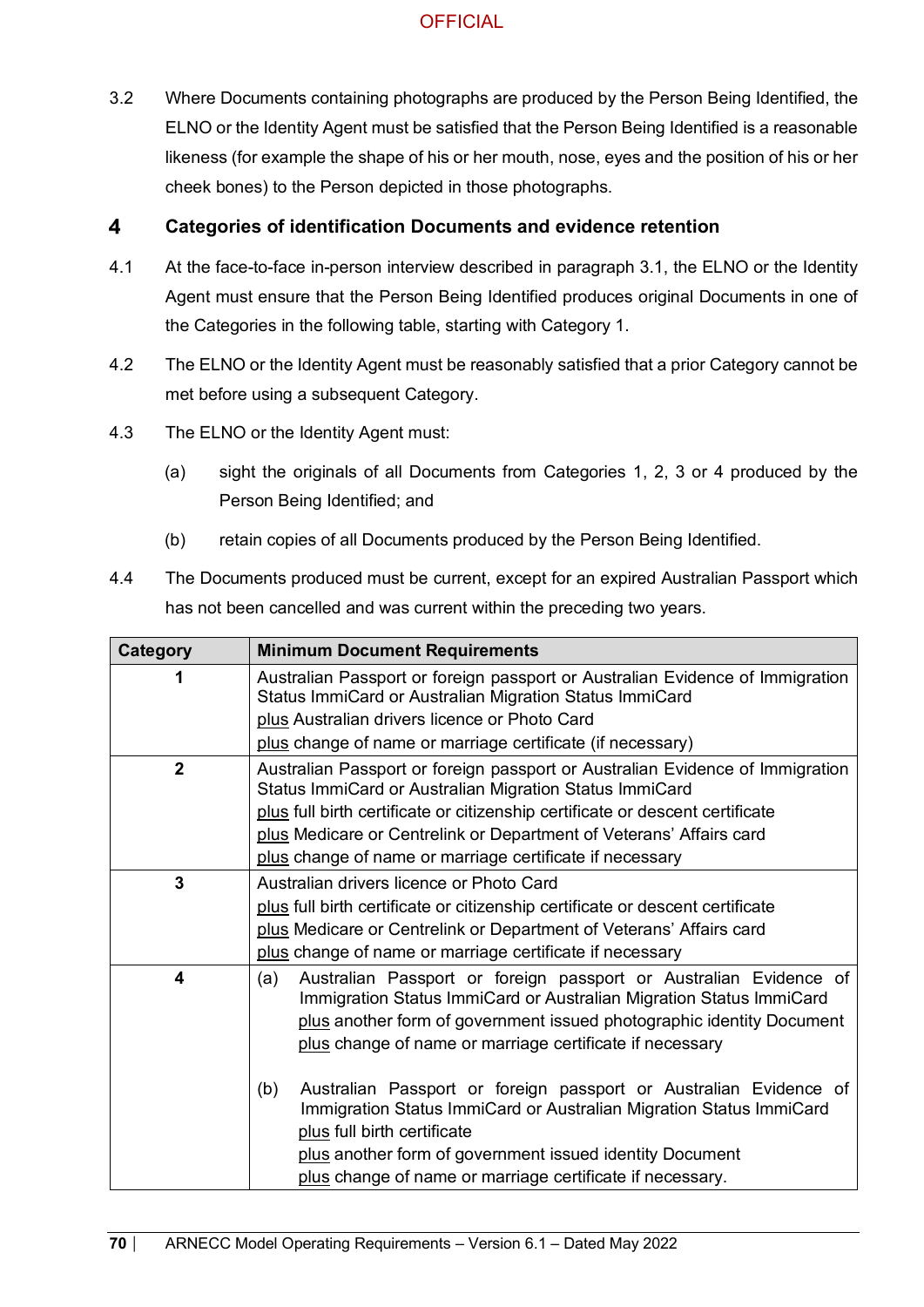#### $5\phantom{1}$ **Partnership**

The ELNO or the Identity Agent must take reasonable steps to establish who is authorised to sign the Participation Agreement on behalf of the partnership.

#### 6 **Body corporate**

The ELNO or the Identity Agent must:

- (a) confirm the existence and identity of the body corporate by conducting a search of the Records of the Australian Securities and Investments Commission or other regulatory body with whom the body corporate is required to be registered; and
- (b) take reasonable steps to establish who is authorised to sign or witness the affixing of the seal on behalf of the body corporate.

#### $\overline{7}$ **Individual as attorney**

The ELNO or the Identity Agent must:

- (a) confirm from the [registered] power of attorney the details of the attorney and the Potential Subscriber; and
- (b) take reasonable steps to establish that executing the Participation Agreement is authorised by the power of attorney.

#### 8 **Body corporate as attorney**

The ELNO or the Identity Agent must:

- (a) confirm from the [registered] power of attorney the details of the attorney and the Potential Subscriber; and
- (b) take reasonable steps to establish that executing the Participation Agreement is authorised by the power of attorney.

#### 9 **Identity Agents**

- 9.1 Use of an Identity Agent
	- (a) The ELNO may use an Identity Agent.
	- (b) Where an Identity Agent is used, the ELNO must direct the Identity Agent to use this Subscriber Identity Verification Standard.
	- (c) (Deleted)
	- (d) The ELNO must receive from any Identity Agent:
		- (i) copies of the Documents produced to verify the identity of the Person Being Identified signed, dated and endorsed as a true copy of the original by the Identity Agent, and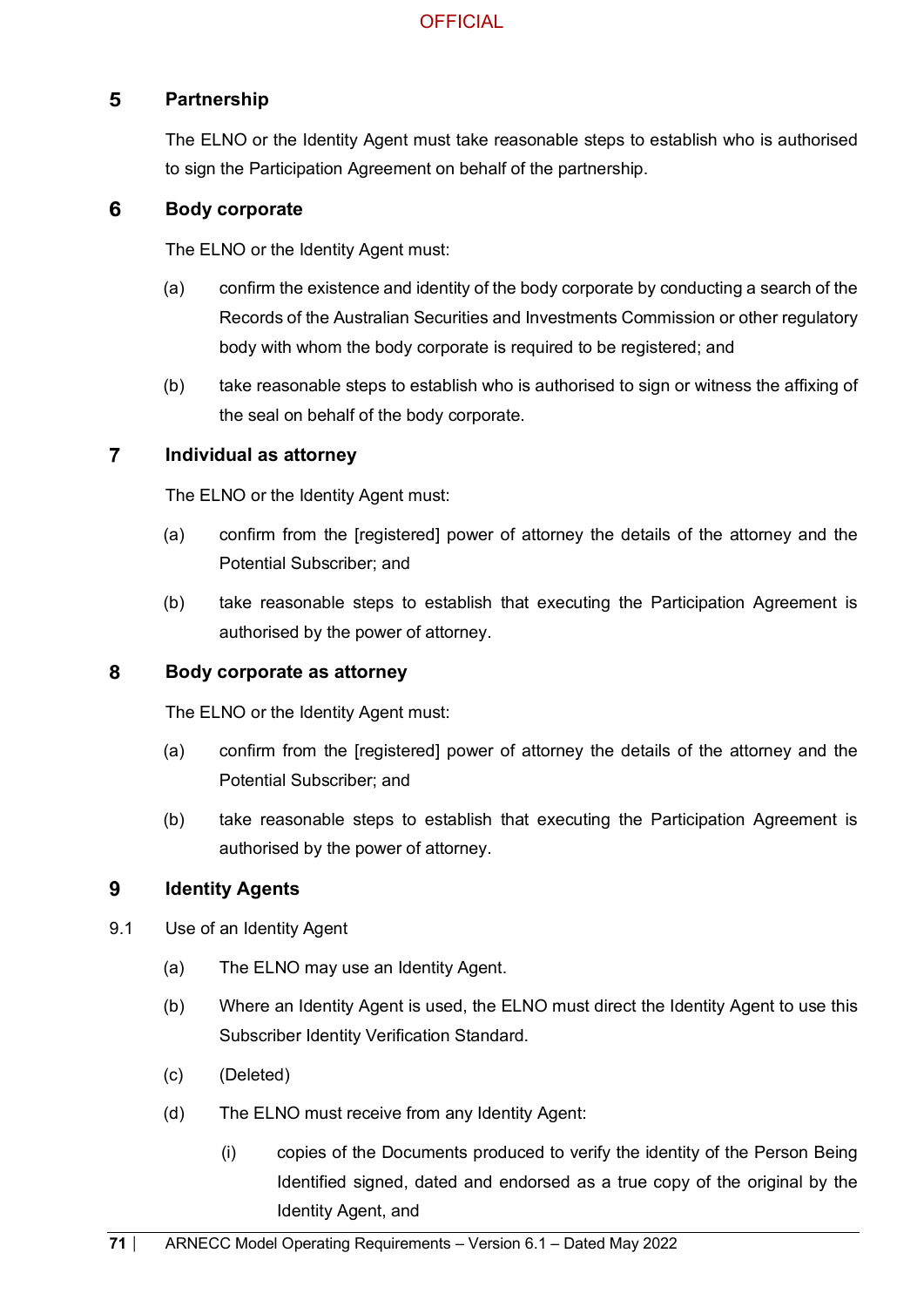(ii) an Identity Agent Certification in the following form:

I, [*full name of the Person undertaking the verification of identity*], of [*full name of Identity Agent*] of [*address of the Identity Agent*] being a [*occupation of the Identity Agent*] and having been appointed in writing and directed to use the Subscriber Identity Verification Standard by [*ELNO name*] hereby certify that:

(a) the identification relates to [full name of the Person Being Identified]; and

(b) the identification was carried out on [date]; and

(c) the original identity Documents as listed below were produced to me and copies of these Documents signed, dated and endorsed by me as true copies are attached to this certification; and

(d) the verification of identity was conducted in accordance with the Subscriber Identity Verification Standard.

\_\_\_\_\_\_\_\_\_\_\_\_\_\_\_\_\_\_\_\_\_\_\_\_\_\_\_\_ \_\_\_\_\_\_\_\_\_\_\_\_\_\_\_\_\_\_\_\_\_\_\_\_\_\_\_\_

Date **Signature of Identity Agent** 

List of identity Documents produced (see (c) above):

**Description of identity Documents produced and endorsed** E.g. Australian Passport

9.2 Professional indemnity insurance

Each Identity Agent must maintain professional indemnity insurance:

- (a) which specifically names the Identity Agent as being insured; and
- (b) with an Approved Insurer; and
- (c) for an insured amount of at least \$1,500,000 per claim (including legal Costs); and
- (d) having an excess per claim of no greater than \$20,000; and
- (e) having an annual aggregate amount of not less than \$20,000,000; and
- (f) which includes coverage for verification of identity for the purposes of this Subscriber Identity Verification Standard; and
- (g) the terms of which do not limit compliance with paragraphs 9.2(a) to (f) of this Subscriber Identity Verification Standard.
- 9.3 Fidelity insurance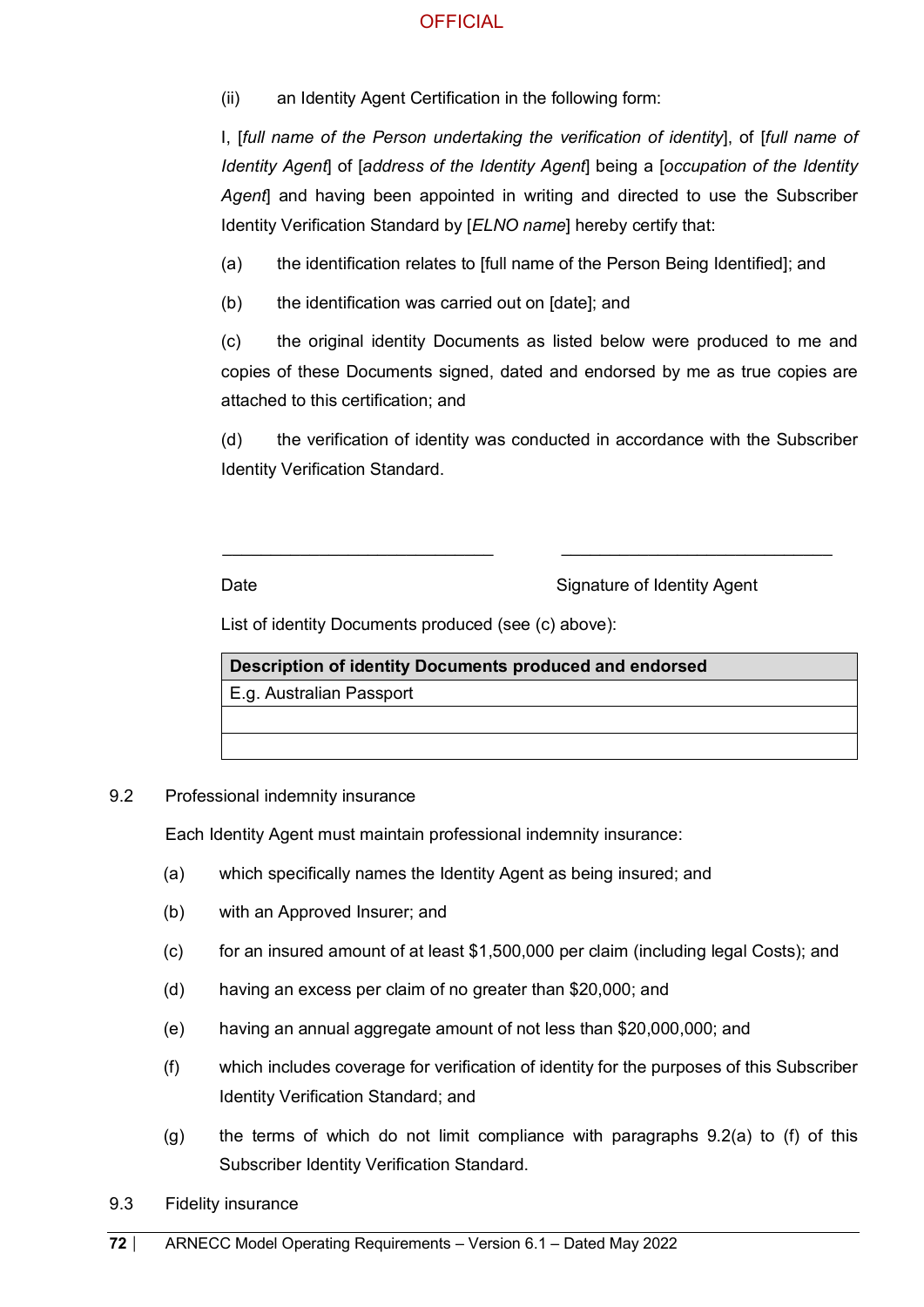## **OFFICIAL**

Each Identity Agent must maintain fidelity insurance:

- (a) which specifically names the Identity Agent as being insured; and
- (b) with an Approved Insurer; and
- (c) for an insured amount of at least \$1,500,000 per claim (including legal Costs); and
- (d) having an excess per claim of no greater than \$20,000; and
- (e) having an annual aggregate amount of not less than \$20,000,000; and
- (f) which provides coverage for third party claims arising from dishonest and fraudulent acts; and
- (g) which includes coverage for verification of identity for the purposes of this Subscriber Identity Verification Standard; and
- (h) the terms of which do not limit compliance with paragraphs  $9.3(a)$  to (g) of this Subscriber Identity Verification Standard.
- 9.4 Professional indemnity insurance with extension

If an Identity Agent does not comply with paragraphs 9.2 and 9.3, the Identity Agent must maintain professional indemnity insurance:

- (a) which specifically names the Identity Agent as being insured; and
- (b) with an Approved Insurer; and
- (c) for an insured amount of at least \$1,500,000 per claim (including legal Costs); and
- (d) having an excess per claim of no greater than \$20,000; and
- (e) having an annual aggregate amount of not less than \$20,000,000; and
- (f) which provides coverage for third party claims arising from dishonest and fraudulent acts; and
- (g) which includes coverage for verification of identity for the purposes of this Subscriber Identity Verification Standard; and
- (h) the terms of which do not limit compliance with paragraphs  $9.4(a)$  to (g) of this Subscriber Identity Verification Standard.

## $10<sup>°</sup>$ **Further checks**

The ELNO or the Identity Agent must undertake further steps to verify the identity of the Person Being Identified where:

(a) the ELNO or the Identity Agent knows or ought reasonably to know that: